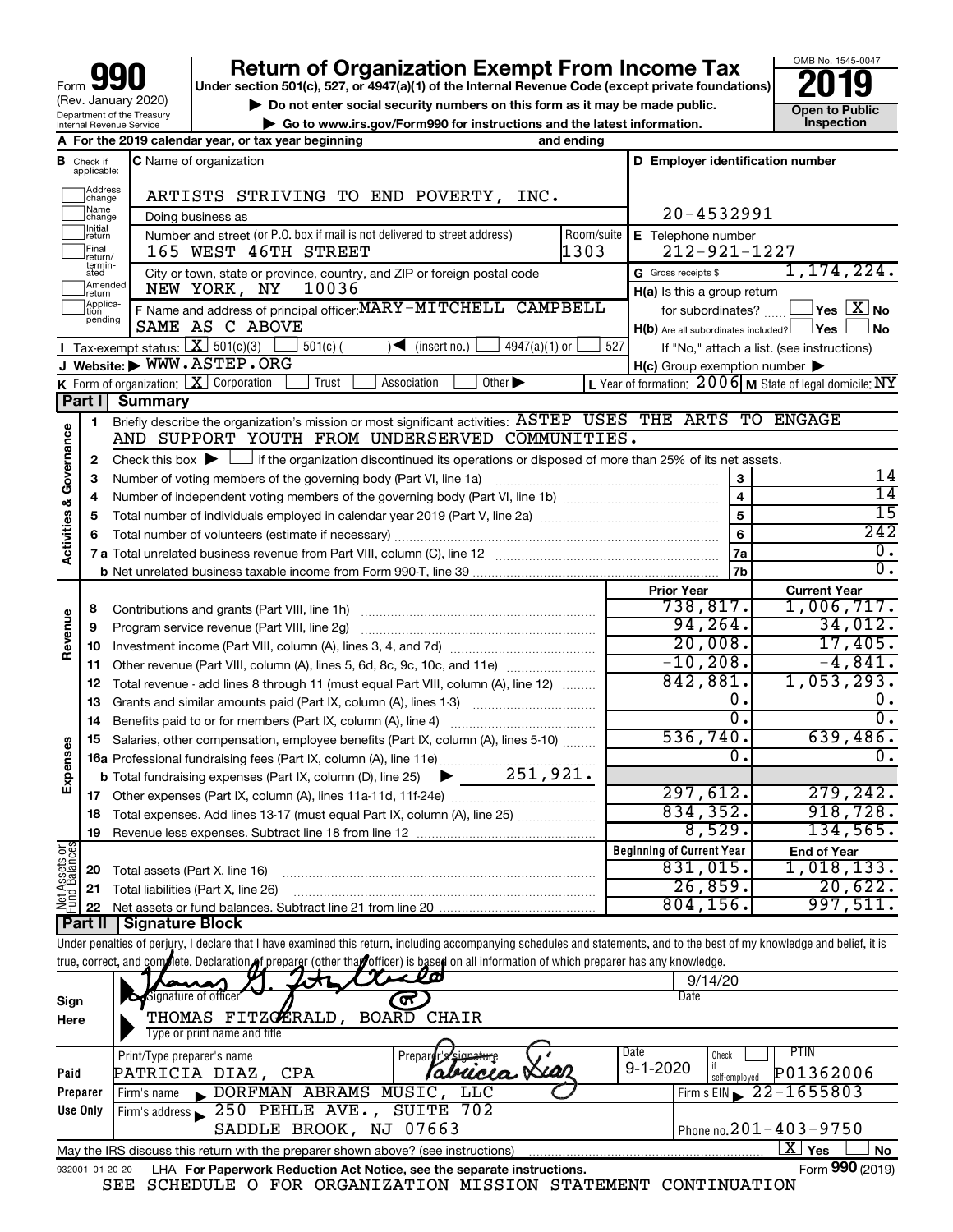|              | 20-4532991<br>ARTISTS STRIVING TO END POVERTY, INC.<br>Page 2<br>Form 990 (2019)                                                                                                                                                                                                     |
|--------------|--------------------------------------------------------------------------------------------------------------------------------------------------------------------------------------------------------------------------------------------------------------------------------------|
|              | Part III   Statement of Program Service Accomplishments                                                                                                                                                                                                                              |
|              | $\overline{\mathbf{x}}$                                                                                                                                                                                                                                                              |
| 1            | Briefly describe the organization's mission:<br>WHO WE ARE: ASTEP WAS CONCEIVED BY BROADWAY MUSICAL DIRECTOR                                                                                                                                                                         |
|              | MARY-MITCHELL CAMPBELL AND JUILLIARD STUDENTS, WHO SOUGHT TO TRANSFORM                                                                                                                                                                                                               |
|              | THE LIVES OF YOUTH USING THE MOST POWERFUL TOOL THEY HAD-THEIR ART.                                                                                                                                                                                                                  |
|              | TODAY, ASTEP CONNECTS PERFORMING AND VISUAL ARTISTS WITH YOUTH FROM                                                                                                                                                                                                                  |
| $\mathbf{2}$ | Did the organization undertake any significant program services during the year which were not listed on the                                                                                                                                                                         |
|              | $\exists$ Yes $\boxed{\text{X}}$ No<br>prior Form 990 or 990-EZ?                                                                                                                                                                                                                     |
|              | If "Yes," describe these new services on Schedule O.                                                                                                                                                                                                                                 |
| 3            | $\Box$ Yes $\Box X$ No<br>Did the organization cease conducting, or make significant changes in how it conducts, any program services?                                                                                                                                               |
|              | If "Yes," describe these changes on Schedule O.                                                                                                                                                                                                                                      |
| 4            | Describe the organization's program service accomplishments for each of its three largest program services, as measured by expenses.<br>Section 501(c)(3) and 501(c)(4) organizations are required to report the amount of grants and allocations to others, the total expenses, and |
|              | revenue, if any, for each program service reported.                                                                                                                                                                                                                                  |
| 4a           | $\overline{0}$ .)<br>(Expenses \$<br>(Code:                                                                                                                                                                                                                                          |
|              | ARTSINSIDEOUT - SOUTH AFRICA                                                                                                                                                                                                                                                         |
|              | ASTEP SUPPORTED ARTSINSIDEOUT, A UNIQUE GROUP OF STUDENTS AND WORKING                                                                                                                                                                                                                |
|              | PROFESSIONALS IN THE PERFORMING ARTS WHO TRAVELED TO AREAS OF THE GLOBE                                                                                                                                                                                                              |
|              | TO CONNECT WITH YOUNG PEOPLE WHO HAVE BEEN IMPACTED BY THE AIDS                                                                                                                                                                                                                      |
|              | EPIDEMIC. SINCE 2011, ARTSINSIDEOUT HAS LED A 2 WEEK PERFORMING ARTS                                                                                                                                                                                                                 |
|              | CAMP AT NKOSI'S HAVEN IN JOHANNESBURG, SOUTH AFRICA, A RESIDENTIAL                                                                                                                                                                                                                   |
|              | FACILITY FOR CHILDREN AND THEIR MOTHERS AFFECTED BY HIV/AIDS.                                                                                                                                                                                                                        |
|              |                                                                                                                                                                                                                                                                                      |
|              |                                                                                                                                                                                                                                                                                      |
|              |                                                                                                                                                                                                                                                                                      |
|              |                                                                                                                                                                                                                                                                                      |
| 4b           | 11, 512.<br>96,852. including grants of \$<br>(Code:<br>(Expenses \$                                                                                                                                                                                                                 |
|              | - NEW YORK CITY<br>ASTEP ON STAGE!                                                                                                                                                                                                                                                   |
|              |                                                                                                                                                                                                                                                                                      |
|              | ASTEP CONNECTED PERFORMING ARTISTS WITH AFTER-SCHOOL PROGRAMS AT<br>YOUTH-SERVING COMMUNITY ORGANIZATIONS IN NYC TO PROVIDE A SAFE SPACE<br>IN                                                                                                                                       |
|              | WHICH YOUTH CAN ACQUIRE SKILLS IN THE ARTS AND LEARN TO USE ARTISTIC                                                                                                                                                                                                                 |
|              | TOOLS TO COMMUNICATE EFFECTIVELY, THINK CREATIVELY, AND IMPROVE THEIR                                                                                                                                                                                                                |
|              | COLLABORATION AND PROBLEM-SOLVING SKILLS.                                                                                                                                                                                                                                            |
|              |                                                                                                                                                                                                                                                                                      |
|              |                                                                                                                                                                                                                                                                                      |
|              |                                                                                                                                                                                                                                                                                      |
|              |                                                                                                                                                                                                                                                                                      |
|              |                                                                                                                                                                                                                                                                                      |
| 4с           | 119, 299 . including grants of \$<br>10,000.<br>) (Expenses \$<br>) (Revenue \$<br>(Code:<br>ASTEP AT INTERNATIONAL RESCUE COMMITTEE'S REFUGEE YOUTH PROGRAM - NEW                                                                                                                   |
|              | YORK CITY                                                                                                                                                                                                                                                                            |
|              |                                                                                                                                                                                                                                                                                      |
|              | ASTEP PROVIDED THE CREATIVE ARTS CLASSES THE REFUGEE YOUTH SUMMER                                                                                                                                                                                                                    |
|              | ACADEMY, A SIX-WEEK CAMP FOR THE IRC'S REFUGEE YOUTH PROGRAM (RYP),                                                                                                                                                                                                                  |
|              | WHICH SUPPORTS THE PERSONAL GROWTH, CULTURAL ADJUSTMENT, AND EDUCATION                                                                                                                                                                                                               |
|              | OF MULTICULTURAL REFUGEE/ASYLEE YOUTH AND HELPS THEM SUCCESSFULLY                                                                                                                                                                                                                    |
|              | TRANSITION INTO THE US SCHOOL SYSTEM.                                                                                                                                                                                                                                                |
|              |                                                                                                                                                                                                                                                                                      |
|              |                                                                                                                                                                                                                                                                                      |
|              |                                                                                                                                                                                                                                                                                      |
|              | 4d Other program services (Describe on Schedule O.)                                                                                                                                                                                                                                  |
|              | 12,500.<br>$162$ , $315$ $\cdot$ including grants of \$<br>(Expenses \$<br>(Revenue \$                                                                                                                                                                                               |
|              | 491,588.<br>4e Total program service expenses                                                                                                                                                                                                                                        |
|              | Form 990 (2019)                                                                                                                                                                                                                                                                      |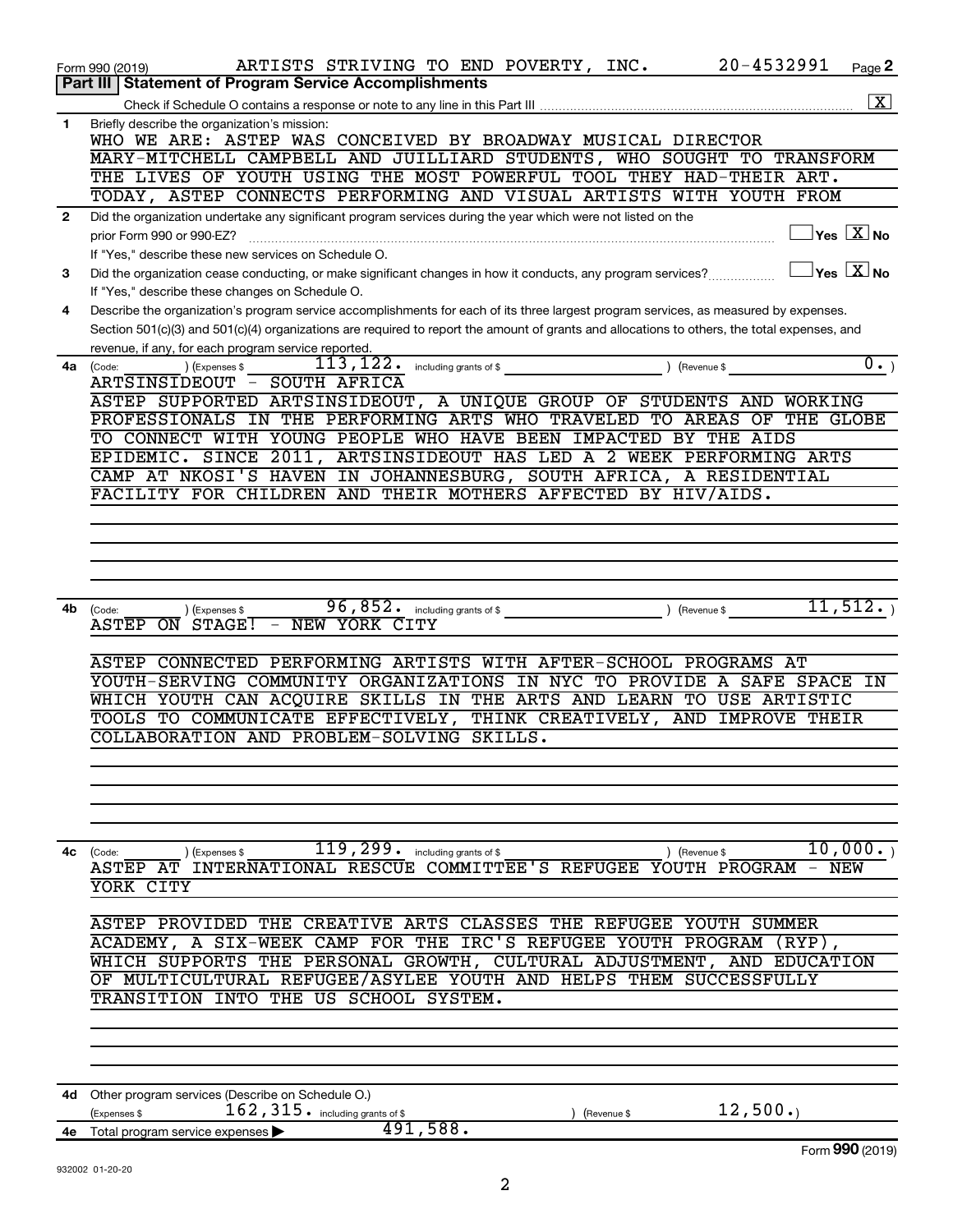| Form 990 (201 |
|---------------|
|---------------|

**Part IV Checklist of Required Schedules**

|     |                                                                                                                                                                                                    |                 | Yes                   | No                          |
|-----|----------------------------------------------------------------------------------------------------------------------------------------------------------------------------------------------------|-----------------|-----------------------|-----------------------------|
| 1.  | Is the organization described in section $501(c)(3)$ or $4947(a)(1)$ (other than a private foundation)?                                                                                            |                 |                       |                             |
|     | If "Yes," complete Schedule A                                                                                                                                                                      | 1               | х                     |                             |
| 2   | Is the organization required to complete Schedule B, Schedule of Contributors? [11] the organization required to complete Schedule B, Schedule of Contributors?                                    | $\overline{2}$  | $\overline{\text{x}}$ |                             |
| 3   | Did the organization engage in direct or indirect political campaign activities on behalf of or in opposition to candidates for                                                                    |                 |                       |                             |
|     | public office? If "Yes," complete Schedule C, Part I                                                                                                                                               | 3               |                       | х                           |
| 4   | Section 501(c)(3) organizations. Did the organization engage in lobbying activities, or have a section 501(h) election in effect                                                                   |                 |                       |                             |
|     |                                                                                                                                                                                                    | 4               |                       | х                           |
| 5   | Is the organization a section 501(c)(4), 501(c)(5), or 501(c)(6) organization that receives membership dues, assessments, or                                                                       |                 |                       | х                           |
|     |                                                                                                                                                                                                    | 5               |                       |                             |
| 6   | Did the organization maintain any donor advised funds or any similar funds or accounts for which donors have the right to                                                                          |                 |                       | х                           |
|     | provide advice on the distribution or investment of amounts in such funds or accounts? If "Yes," complete Schedule D, Part I                                                                       | 6               |                       |                             |
| 7   | Did the organization receive or hold a conservation easement, including easements to preserve open space,                                                                                          | $\overline{7}$  |                       | х                           |
| 8   | .<br>Did the organization maintain collections of works of art, historical treasures, or other similar assets? If "Yes," complete                                                                  |                 |                       |                             |
|     |                                                                                                                                                                                                    | 8               |                       | х                           |
| 9   | Did the organization report an amount in Part X, line 21, for escrow or custodial account liability, serve as a custodian for                                                                      |                 |                       |                             |
|     | amounts not listed in Part X; or provide credit counseling, debt management, credit repair, or debt negotiation services?                                                                          |                 |                       |                             |
|     | If "Yes," complete Schedule D, Part IV                                                                                                                                                             | 9               |                       | х                           |
| 10  | Did the organization, directly or through a related organization, hold assets in donor-restricted endowments                                                                                       |                 |                       |                             |
|     |                                                                                                                                                                                                    | 10              |                       | x                           |
| 11  | If the organization's answer to any of the following questions is "Yes," then complete Schedule D, Parts VI, VII, VIII, IX, or X                                                                   |                 |                       |                             |
|     | as applicable.                                                                                                                                                                                     |                 |                       |                             |
|     | a Did the organization report an amount for land, buildings, and equipment in Part X, line 10? If "Yes," complete Schedule D,                                                                      |                 |                       |                             |
|     | Part VI                                                                                                                                                                                            | 11a             | х                     |                             |
|     | Did the organization report an amount for investments - other securities in Part X, line 12, that is 5% or more of its total                                                                       |                 |                       |                             |
|     |                                                                                                                                                                                                    | 11 <sub>b</sub> |                       | х                           |
|     | c Did the organization report an amount for investments - program related in Part X, line 13, that is 5% or more of its total                                                                      |                 |                       |                             |
|     |                                                                                                                                                                                                    | 11c             |                       | х                           |
|     | d Did the organization report an amount for other assets in Part X, line 15, that is 5% or more of its total assets reported in                                                                    |                 |                       |                             |
|     |                                                                                                                                                                                                    | 11d             |                       | х                           |
|     |                                                                                                                                                                                                    | 11e             |                       | $\overline{\textbf{X}}$     |
| f   | Did the organization's separate or consolidated financial statements for the tax year include a footnote that addresses                                                                            |                 |                       |                             |
|     | the organization's liability for uncertain tax positions under FIN 48 (ASC 740)? If "Yes," complete Schedule D, Part X                                                                             | 11f             | x                     |                             |
|     | 12a Did the organization obtain separate, independent audited financial statements for the tax year? If "Yes," complete                                                                            |                 |                       |                             |
|     | Schedule D, Parts XI and XII                                                                                                                                                                       | 12a             | x                     |                             |
|     | <b>b</b> Was the organization included in consolidated, independent audited financial statements for the tax year?                                                                                 |                 |                       |                             |
|     | If "Yes," and if the organization answered "No" to line 12a, then completing Schedule D, Parts XI and XII is optional                                                                              | 12 <sub>b</sub> |                       | ∡⊾<br>$\overline{\text{x}}$ |
| 13  | Is the organization a school described in section $170(b)(1)(A)(ii)?$ If "Yes," complete Schedule E<br>Did the organization maintain an office, employees, or agents outside of the United States? | 13<br>14a       |                       | $\overline{\text{X}}$       |
| 14a | <b>b</b> Did the organization have aggregate revenues or expenses of more than \$10,000 from grantmaking, fundraising, business,                                                                   |                 |                       |                             |
|     | investment, and program service activities outside the United States, or aggregate foreign investments valued at \$100,000                                                                         |                 |                       |                             |
|     |                                                                                                                                                                                                    | 14b             | х                     |                             |
| 15  | Did the organization report on Part IX, column (A), line 3, more than \$5,000 of grants or other assistance to or for any                                                                          |                 |                       |                             |
|     |                                                                                                                                                                                                    | 15              |                       | x                           |
| 16  | Did the organization report on Part IX, column (A), line 3, more than \$5,000 of aggregate grants or other assistance to                                                                           |                 |                       |                             |
|     |                                                                                                                                                                                                    | 16              |                       | x                           |
| 17  | Did the organization report a total of more than \$15,000 of expenses for professional fundraising services on Part IX,                                                                            |                 |                       |                             |
|     |                                                                                                                                                                                                    | 17              |                       | x                           |
| 18  | Did the organization report more than \$15,000 total of fundraising event gross income and contributions on Part VIII, lines                                                                       |                 |                       |                             |
|     |                                                                                                                                                                                                    | 18              | х                     |                             |
| 19  | Did the organization report more than \$15,000 of gross income from gaming activities on Part VIII, line 9a? If "Yes,"                                                                             |                 |                       |                             |
|     |                                                                                                                                                                                                    | 19              |                       | x                           |
| 20a |                                                                                                                                                                                                    | 20a             |                       | $\overline{\texttt{x}}$     |
|     |                                                                                                                                                                                                    | 20 <sub>b</sub> |                       |                             |
| 21  | Did the organization report more than \$5,000 of grants or other assistance to any domestic organization or                                                                                        |                 |                       |                             |
|     |                                                                                                                                                                                                    | 21              |                       | x                           |

932003 01-20-20

3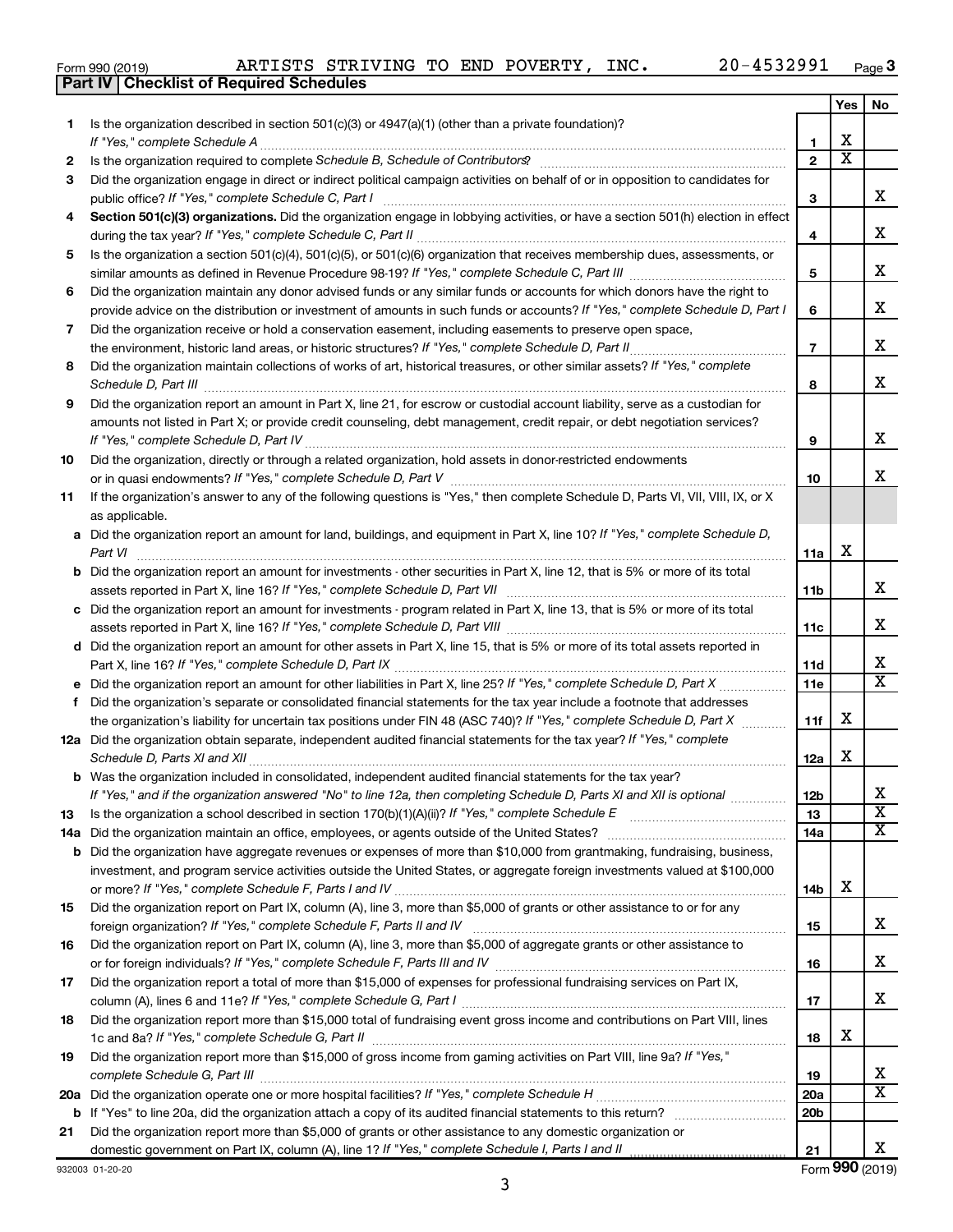|  | Form 990 (2019) |
|--|-----------------|
|  |                 |

*(continued)* **Part IV Checklist of Required Schedules**

|               |                                                                                                                                                                                                                                               |                 | Yes | No                      |
|---------------|-----------------------------------------------------------------------------------------------------------------------------------------------------------------------------------------------------------------------------------------------|-----------------|-----|-------------------------|
| 22            | Did the organization report more than \$5,000 of grants or other assistance to or for domestic individuals on                                                                                                                                 |                 |     |                         |
|               |                                                                                                                                                                                                                                               | 22              |     | x                       |
| 23            | Did the organization answer "Yes" to Part VII, Section A, line 3, 4, or 5 about compensation of the organization's current                                                                                                                    |                 |     |                         |
|               | and former officers, directors, trustees, key employees, and highest compensated employees? If "Yes," complete                                                                                                                                |                 |     |                         |
|               |                                                                                                                                                                                                                                               | 23              |     | X                       |
|               | 24a Did the organization have a tax-exempt bond issue with an outstanding principal amount of more than \$100,000 as of the                                                                                                                   |                 |     |                         |
|               | last day of the year, that was issued after December 31, 2002? If "Yes," answer lines 24b through 24d and complete                                                                                                                            |                 |     |                         |
|               |                                                                                                                                                                                                                                               | 24a             |     | X                       |
|               |                                                                                                                                                                                                                                               | 24 <sub>b</sub> |     |                         |
|               | c Did the organization maintain an escrow account other than a refunding escrow at any time during the year to defease                                                                                                                        |                 |     |                         |
|               |                                                                                                                                                                                                                                               | 24c             |     |                         |
|               |                                                                                                                                                                                                                                               | 24 <sub>d</sub> |     |                         |
|               | 25a Section 501(c)(3), 501(c)(4), and 501(c)(29) organizations. Did the organization engage in an excess benefit                                                                                                                              |                 |     | X                       |
|               |                                                                                                                                                                                                                                               | 25a             |     |                         |
|               | b Is the organization aware that it engaged in an excess benefit transaction with a disqualified person in a prior year, and                                                                                                                  |                 |     |                         |
|               | that the transaction has not been reported on any of the organization's prior Forms 990 or 990-EZ? If "Yes," complete                                                                                                                         |                 |     | X                       |
|               | Schedule L, Part I                                                                                                                                                                                                                            | 25b             |     |                         |
| 26            | Did the organization report any amount on Part X, line 5 or 22, for receivables from or payables to any current                                                                                                                               |                 |     |                         |
|               | or former officer, director, trustee, key employee, creator or founder, substantial contributor, or 35%                                                                                                                                       |                 |     | X                       |
|               | Did the organization provide a grant or other assistance to any current or former officer, director, trustee, key employee,                                                                                                                   | 26              |     |                         |
| 27            | creator or founder, substantial contributor or employee thereof, a grant selection committee member, or to a 35% controlled                                                                                                                   |                 |     |                         |
|               |                                                                                                                                                                                                                                               |                 |     | x                       |
| 28            | entity (including an employee thereof) or family member of any of these persons? If "Yes," complete Schedule L, Part III<br>Was the organization a party to a business transaction with one of the following parties (see Schedule L, Part IV | 27              |     |                         |
|               | instructions, for applicable filing thresholds, conditions, and exceptions):                                                                                                                                                                  |                 |     |                         |
|               | a A current or former officer, director, trustee, key employee, creator or founder, or substantial contributor? If                                                                                                                            |                 |     |                         |
|               |                                                                                                                                                                                                                                               | 28a             |     | x                       |
|               |                                                                                                                                                                                                                                               | 28 <sub>b</sub> |     | $\overline{\mathtt{x}}$ |
|               | c A 35% controlled entity of one or more individuals and/or organizations described in lines 28a or 28b?If                                                                                                                                    |                 |     |                         |
|               |                                                                                                                                                                                                                                               | 28c             |     | х                       |
| 29            |                                                                                                                                                                                                                                               | 29              |     | $\overline{\mathtt{x}}$ |
| 30            | Did the organization receive contributions of art, historical treasures, or other similar assets, or qualified conservation                                                                                                                   |                 |     |                         |
|               |                                                                                                                                                                                                                                               | 30              |     | х                       |
| 31            | Did the organization liquidate, terminate, or dissolve and cease operations? If "Yes," complete Schedule N, Part I                                                                                                                            | 31              |     | $\overline{\mathtt{x}}$ |
| 32            | Did the organization sell, exchange, dispose of, or transfer more than 25% of its net assets? If "Yes," complete                                                                                                                              |                 |     |                         |
|               | Schedule N, Part II                                                                                                                                                                                                                           | 32              |     | х                       |
| 33            | Did the organization own 100% of an entity disregarded as separate from the organization under Regulations                                                                                                                                    |                 |     |                         |
|               |                                                                                                                                                                                                                                               | 33              |     | х                       |
| 34            | Was the organization related to any tax-exempt or taxable entity? If "Yes," complete Schedule R, Part II, III, or IV, and                                                                                                                     |                 |     |                         |
|               | Part V, line 1                                                                                                                                                                                                                                | 34              |     | х                       |
|               | 35a Did the organization have a controlled entity within the meaning of section 512(b)(13)?                                                                                                                                                   | 35a             |     | $\overline{\mathtt{x}}$ |
|               | <b>b</b> If "Yes" to line 35a, did the organization receive any payment from or engage in any transaction with a controlled entity                                                                                                            |                 |     |                         |
|               |                                                                                                                                                                                                                                               | 35b             |     |                         |
| 36            | Section 501(c)(3) organizations. Did the organization make any transfers to an exempt non-charitable related organization?                                                                                                                    |                 |     |                         |
|               |                                                                                                                                                                                                                                               | 36              |     | x                       |
| 37            | Did the organization conduct more than 5% of its activities through an entity that is not a related organization                                                                                                                              |                 |     |                         |
|               |                                                                                                                                                                                                                                               | 37              |     | x                       |
| 38            | Did the organization complete Schedule O and provide explanations in Schedule O for Part VI, lines 11b and 19?                                                                                                                                |                 |     |                         |
|               |                                                                                                                                                                                                                                               | 38              | х   |                         |
| <b>Part V</b> | Statements Regarding Other IRS Filings and Tax Compliance                                                                                                                                                                                     |                 |     |                         |
|               |                                                                                                                                                                                                                                               |                 |     |                         |
|               |                                                                                                                                                                                                                                               |                 | Yes | <b>No</b>               |
|               | 22<br>1a                                                                                                                                                                                                                                      |                 |     |                         |
|               | <b>b</b> Enter the number of Forms W-2G included in line 1a. Enter -0- if not applicable <i>manumanomous</i><br>1b                                                                                                                            |                 |     |                         |
|               | c Did the organization comply with backup withholding rules for reportable payments to vendors and reportable gaming                                                                                                                          |                 |     |                         |
|               |                                                                                                                                                                                                                                               | 1c              |     |                         |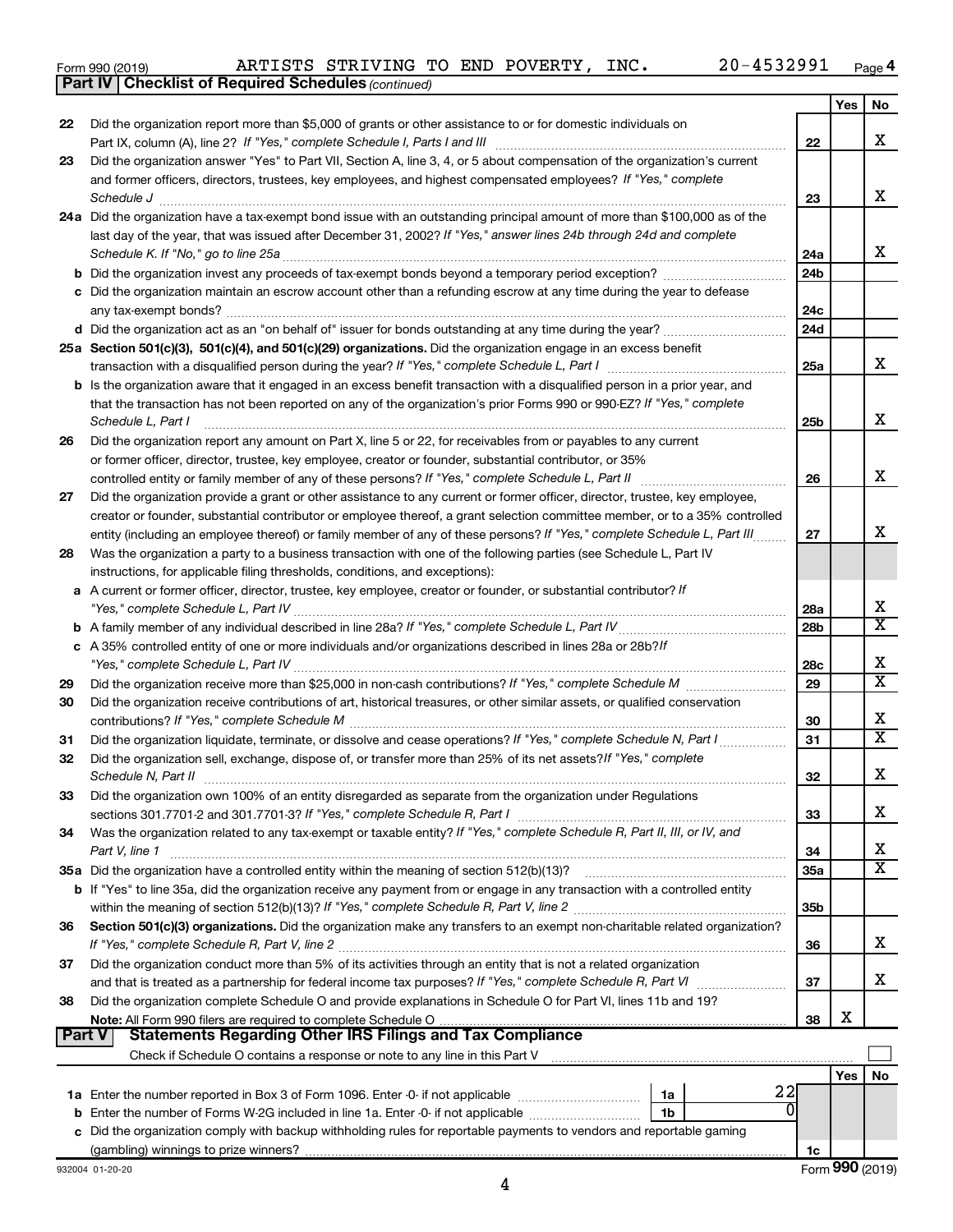| 4532991 | d ane |
|---------|-------|
|         |       |

**6a**

X

~~~~~~~~~~~~~~~~~~~~~~~~

| ARTISTS STRIVING TO END POVERTY, INC.<br>Form 990 (2019)                                                                     |    | 20-4532991 |                |     | Page      |
|------------------------------------------------------------------------------------------------------------------------------|----|------------|----------------|-----|-----------|
| <b>Statements Regarding Other IRS Filings and Tax Compliance (continued)</b><br><b>Part V</b>                                |    |            |                |     |           |
|                                                                                                                              |    |            |                | Yes | <b>No</b> |
| 2a Enter the number of employees reported on Form W-3, Transmittal of Wage and Tax Statements,                               |    |            |                |     |           |
| filed for the calendar year ending with or within the year covered by this return                                            | 2a | 15I        |                |     |           |
| <b>b</b> If at least one is reported on line 2a, did the organization file all required federal employment tax returns?      |    |            | 2 <sub>b</sub> | x   |           |
|                                                                                                                              |    |            |                |     |           |
| 3a Did the organization have unrelated business gross income of \$1,000 or more during the year?                             |    |            | За             |     | х         |
| <b>b</b> If "Yes," has it filed a Form 990-T for this year? If "No" to line 3b, provide an explanation on Schedule O         |    |            | 3b             |     |           |
| 4a At any time during the calendar year, did the organization have an interest in, or a signature or other authority over, a |    |            |                |     |           |
| financial account in a foreign country (such as a bank account, securities account, or other financial account)?             |    |            | 4a             |     | X         |
| <b>b</b> If "Yes," enter the name of the foreign country $\blacktriangleright$                                               |    |            |                |     |           |
| See instructions for filing requirements for FinCEN Form 114, Report of Foreign Bank and Financial Accounts (FBAR).          |    |            |                |     |           |
| 5a Was the organization a party to a prohibited tax shelter transaction at any time during the tax year?                     |    |            | 5a             |     | X         |
|                                                                                                                              |    |            | 5b             |     | х         |
| c If "Yes" to line 5a or 5b, did the organization file Form 8886-T?                                                          |    |            | 5с             |     |           |
|                                                                                                                              |    |            |                |     |           |

**6 a** Does the organization have annual gross receipts that are normally greater than \$100,000, and did the organization solicit

any contributions that were not tax deductible as charitable contributions?

|    | <b>b</b> If "Yes," did the organization include with every solicitation an express statement that such contributions or gifts<br>were not tax deductible? |                 | 6b        |                       |   |
|----|-----------------------------------------------------------------------------------------------------------------------------------------------------------|-----------------|-----------|-----------------------|---|
| 7  | Organizations that may receive deductible contributions under section 170(c).                                                                             |                 |           |                       |   |
| a  | Did the organization receive a payment in excess of \$75 made partly as a contribution and partly for goods and services provided to the payor?           |                 | 7a        | х                     |   |
| b  | If "Yes," did the organization notify the donor of the value of the goods or services provided?                                                           |                 | 7b        | $\overline{\text{x}}$ |   |
|    | c Did the organization sell, exchange, or otherwise dispose of tangible personal property for which it was required                                       |                 |           |                       |   |
|    | to file Form 8282?                                                                                                                                        |                 | 7c        |                       | X |
| d  | If "Yes," indicate the number of Forms 8282 filed during the year                                                                                         | 7d              |           |                       |   |
| е  | Did the organization receive any funds, directly or indirectly, to pay premiums on a personal benefit contract?                                           |                 | 7e        |                       |   |
| f  | Did the organization, during the year, pay premiums, directly or indirectly, on a personal benefit contract? <i>manageretion</i>                          |                 | 7f        |                       |   |
| g  | If the organization received a contribution of qualified intellectual property, did the organization file Form 8899 as required?                          |                 | 7g        |                       |   |
| h. | If the organization received a contribution of cars, boats, airplanes, or other vehicles, did the organization file a Form 1098-C?                        |                 | 7h        |                       |   |
| 8  | Sponsoring organizations maintaining donor advised funds. Did a donor advised fund maintained by the                                                      |                 |           |                       |   |
|    | sponsoring organization have excess business holdings at any time during the year?                                                                        |                 | 8         |                       |   |
| 9  | Sponsoring organizations maintaining donor advised funds.                                                                                                 |                 |           |                       |   |
| a  |                                                                                                                                                           |                 | <b>9a</b> |                       |   |
| b  |                                                                                                                                                           |                 | 9b        |                       |   |
| 10 | Section 501(c)(7) organizations. Enter:                                                                                                                   |                 |           |                       |   |
|    |                                                                                                                                                           | 10a             |           |                       |   |
|    | <b>b</b> Gross receipts, included on Form 990, Part VIII, line 12, for public use of club facilities                                                      | 10 <sub>b</sub> |           |                       |   |
| 11 | Section 501(c)(12) organizations. Enter:                                                                                                                  |                 |           |                       |   |
|    |                                                                                                                                                           | 11a             |           |                       |   |
| b  | Gross income from other sources (Do not net amounts due or paid to other sources against                                                                  |                 |           |                       |   |
|    |                                                                                                                                                           | 11b             |           |                       |   |
|    | 12a Section 4947(a)(1) non-exempt charitable trusts. Is the organization filing Form 990 in lieu of Form 1041?                                            |                 | 12a       |                       |   |
|    | <b>b</b> If "Yes," enter the amount of tax-exempt interest received or accrued during the year                                                            | 12 <sub>b</sub> |           |                       |   |
| 13 | Section 501(c)(29) qualified nonprofit health insurance issuers.                                                                                          |                 |           |                       |   |
|    |                                                                                                                                                           |                 | 13a       |                       |   |
|    | Note: See the instructions for additional information the organization must report on Schedule O.                                                         |                 |           |                       |   |
|    | <b>b</b> Enter the amount of reserves the organization is required to maintain by the states in which the                                                 |                 |           |                       |   |
|    |                                                                                                                                                           | 13 <sub>b</sub> |           |                       |   |
|    |                                                                                                                                                           | 13 <sub>c</sub> |           |                       |   |
|    | <b>14a</b> Did the organization receive any payments for indoor tanning services during the tax year?                                                     |                 | 14a       |                       | X |
|    | b If "Yes," has it filed a Form 720 to report these payments? If "No," provide an explanation on Schedule O                                               |                 | 14b       |                       |   |
| 15 | Is the organization subject to the section 4960 tax on payment(s) of more than \$1,000,000 in remuneration or                                             |                 |           |                       |   |
|    | excess parachute payment(s) during the year?                                                                                                              |                 | 15        |                       | х |
|    | If "Yes," see instructions and file Form 4720, Schedule N.                                                                                                |                 |           |                       |   |
| 16 | Is the organization an educational institution subject to the section 4968 excise tax on net investment income?                                           |                 | 16        |                       | x |
|    | If "Yes," complete Form 4720, Schedule O.                                                                                                                 |                 |           |                       |   |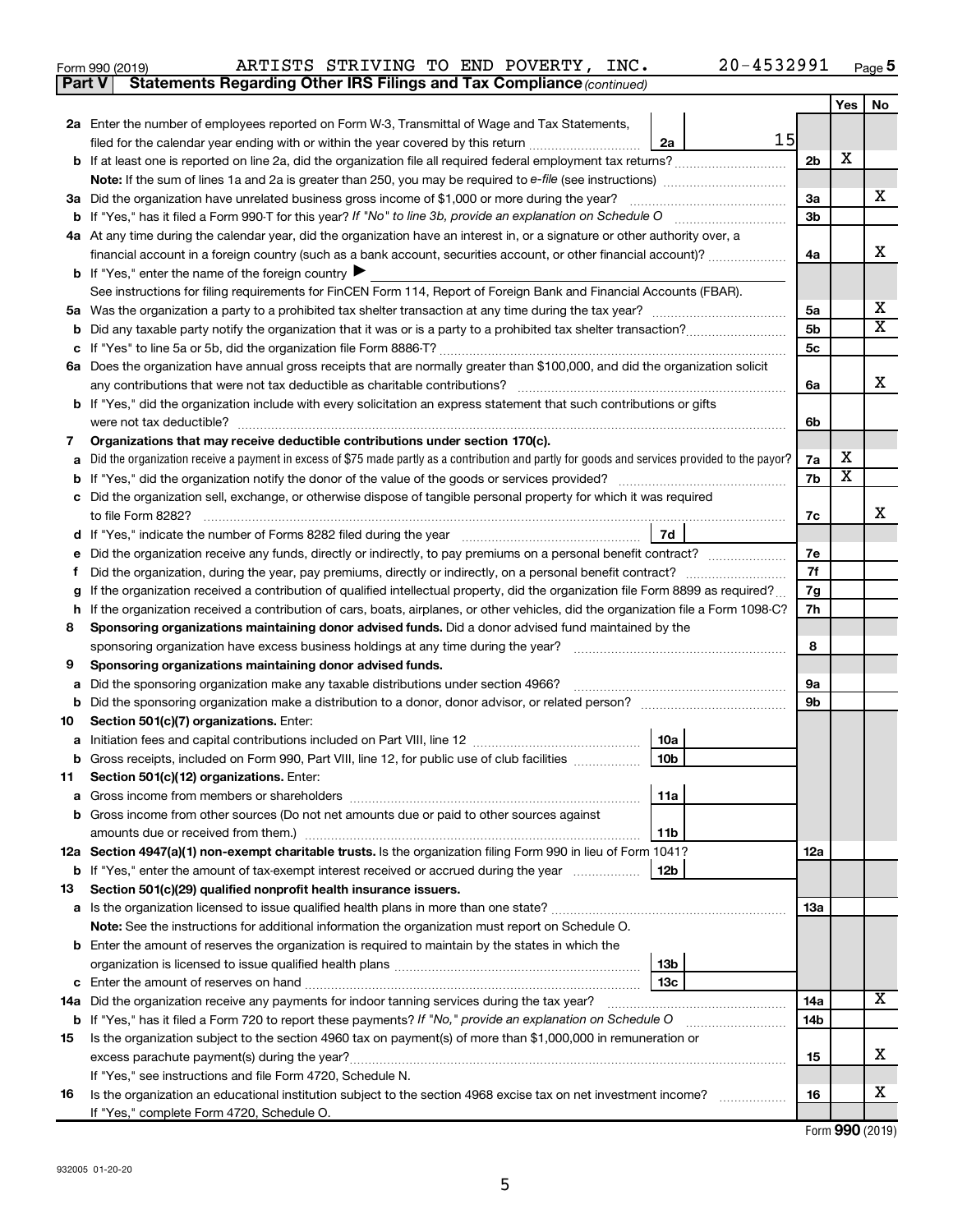## Form 990 (2019) ARTISTS STRIVING TO END POVERTY, INC. 20-4532991 Page

**6**

| Part VI   Governance, Management, and Disclosure For each "Yes" response to lines 2 through 7b below, and for a "No" response |
|-------------------------------------------------------------------------------------------------------------------------------|
| to line 8a, 8b, or 10b below, describe the circumstances, processes, or changes on Schedule O. See instructions.              |

|     |                                                                                                                                                                               |                 |                         | X                       |
|-----|-------------------------------------------------------------------------------------------------------------------------------------------------------------------------------|-----------------|-------------------------|-------------------------|
|     | <b>Section A. Governing Body and Management</b>                                                                                                                               |                 |                         |                         |
|     |                                                                                                                                                                               |                 | Yes                     | No                      |
|     | 14<br><b>1a</b> Enter the number of voting members of the governing body at the end of the tax year<br>1a                                                                     |                 |                         |                         |
|     | If there are material differences in voting rights among members of the governing body, or if the governing                                                                   |                 |                         |                         |
|     | body delegated broad authority to an executive committee or similar committee, explain on Schedule O.                                                                         |                 |                         |                         |
| b   | 14<br>Enter the number of voting members included on line 1a, above, who are independent<br>1b                                                                                |                 |                         |                         |
| 2   | Did any officer, director, trustee, or key employee have a family relationship or a business relationship with any other                                                      |                 |                         |                         |
|     | officer, director, trustee, or key employee?                                                                                                                                  | $\mathbf{2}$    | х                       |                         |
| 3   | Did the organization delegate control over management duties customarily performed by or under the direct supervision                                                         |                 |                         |                         |
|     |                                                                                                                                                                               | 3               |                         | х                       |
| 4   | Did the organization make any significant changes to its governing documents since the prior Form 990 was filed?                                                              | $\overline{4}$  |                         | $\overline{\mathtt{x}}$ |
| 5   |                                                                                                                                                                               | 5               |                         | $\overline{\textbf{x}}$ |
| 6   |                                                                                                                                                                               | 6               |                         | $\overline{\mathtt{x}}$ |
| 7a  | Did the organization have members, stockholders, or other persons who had the power to elect or appoint one or                                                                |                 |                         |                         |
|     |                                                                                                                                                                               | 7a              |                         | X                       |
|     | <b>b</b> Are any governance decisions of the organization reserved to (or subject to approval by) members, stockholders, or                                                   |                 |                         |                         |
|     | persons other than the governing body?                                                                                                                                        | 7b              |                         | X                       |
| 8   | Did the organization contemporaneously document the meetings held or written actions undertaken during the year by the following:                                             |                 |                         |                         |
| a   |                                                                                                                                                                               | 8а              | х                       |                         |
| b   |                                                                                                                                                                               | 8b              |                         | $\overline{\mathbf{X}}$ |
| 9   | Is there any officer, director, trustee, or key employee listed in Part VII, Section A, who cannot be reached at the                                                          |                 |                         |                         |
|     |                                                                                                                                                                               | 9               |                         | x                       |
|     | <b>Section B. Policies</b> (This Section B requests information about policies not required by the Internal Revenue Code.)                                                    |                 |                         |                         |
|     |                                                                                                                                                                               |                 | Yes                     | No                      |
|     |                                                                                                                                                                               | 10a             |                         | $\overline{\mathbf{X}}$ |
|     | <b>b</b> If "Yes," did the organization have written policies and procedures governing the activities of such chapters, affiliates,                                           |                 |                         |                         |
|     |                                                                                                                                                                               | 10 <sub>b</sub> |                         |                         |
|     | 11a Has the organization provided a complete copy of this Form 990 to all members of its governing body before filing the form?                                               | 11a             | $\overline{\mathbf{X}}$ |                         |
| b   | Describe in Schedule O the process, if any, used by the organization to review this Form 990.                                                                                 |                 |                         |                         |
| 12a | Did the organization have a written conflict of interest policy? If "No," go to line 13                                                                                       | 12a             | х                       |                         |
| b   | Were officers, directors, or trustees, and key employees required to disclose annually interests that could give rise to conflicts?                                           | 12 <sub>b</sub> | $\overline{\textbf{x}}$ |                         |
| с   | Did the organization regularly and consistently monitor and enforce compliance with the policy? If "Yes," describe                                                            |                 |                         |                         |
|     | in Schedule O how this was done                                                                                                                                               | 12c             | х                       |                         |
| 13  | Did the organization have a written whistleblower policy?                                                                                                                     | 13              | $\overline{\textbf{x}}$ |                         |
| 14  | Did the organization have a written document retention and destruction policy? [11] manufaction in the organization have a written document retention and destruction policy? | 14              | $\overline{\mathbf{x}}$ |                         |
| 15  | Did the process for determining compensation of the following persons include a review and approval by independent                                                            |                 |                         |                         |
|     | persons, comparability data, and contemporaneous substantiation of the deliberation and decision?                                                                             |                 |                         |                         |
| a   |                                                                                                                                                                               | 15a             | Χ                       |                         |
|     | <b>b</b> Other officers or key employees of the organization                                                                                                                  | 15 <sub>b</sub> | $\overline{\texttt{x}}$ |                         |
|     | If "Yes" to line 15a or 15b, describe the process in Schedule O (see instructions).                                                                                           |                 |                         |                         |
|     | 16a Did the organization invest in, contribute assets to, or participate in a joint venture or similar arrangement with a                                                     |                 |                         |                         |
|     | taxable entity during the year?                                                                                                                                               | 16a             |                         | х                       |
|     | b If "Yes," did the organization follow a written policy or procedure requiring the organization to evaluate its participation                                                |                 |                         |                         |
|     | in joint venture arrangements under applicable federal tax law, and take steps to safequard the organization's                                                                |                 |                         |                         |
|     | exempt status with respect to such arrangements?                                                                                                                              | 16b             |                         |                         |
|     | <b>Section C. Disclosure</b>                                                                                                                                                  |                 |                         |                         |
| 17  | List the states with which a copy of this Form 990 is required to be filed ▶NY, NJ, CT, CA, NC, SC, MA, FL, PA                                                                |                 |                         |                         |
| 18  | Section 6104 requires an organization to make its Forms 1023 (1024 or 1024-A, if applicable), 990, and 990-T (Section 501(c)(3)s only) available                              |                 |                         |                         |
|     | for public inspection. Indicate how you made these available. Check all that apply.                                                                                           |                 |                         |                         |
|     | $ \underline{X} $ Own website<br>$\lfloor X \rfloor$ Another's website<br>$\lfloor x \rfloor$ Upon request<br>Other (explain on Schedule O)                                   |                 |                         |                         |
| 19  | Describe on Schedule O whether (and if so, how) the organization made its governing documents, conflict of interest policy, and financial                                     |                 |                         |                         |
|     | statements available to the public during the tax year.                                                                                                                       |                 |                         |                         |
| 20  | State the name, address, and telephone number of the person who possesses the organization's books and records<br>010,001,1007                                                |                 |                         |                         |

LISA CAPPARELLI - 212-921-1227 165 WEST 46TH STREET, SUITE 1303, NEW YORK, NY 10036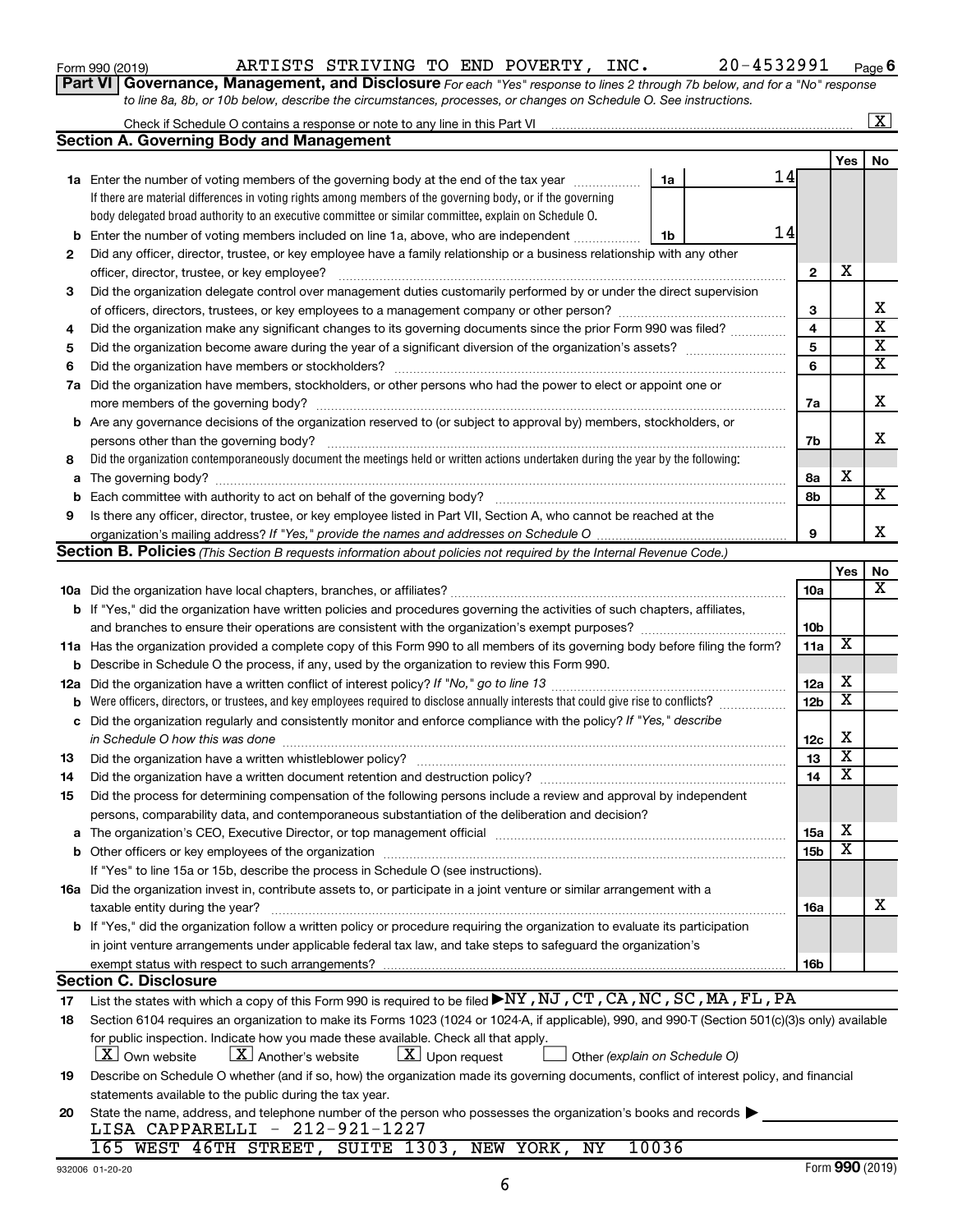| Form 990 (2019)                                                                                   |                                               | ARTISTS STRIVING TO END POVERTY, INC. |  |  | 20-4532991 | Page |
|---------------------------------------------------------------------------------------------------|-----------------------------------------------|---------------------------------------|--|--|------------|------|
| <b>Part VII</b> Compensation of Officers, Directors, Trustees, Key Employees, Highest Compensated |                                               |                                       |  |  |            |      |
|                                                                                                   | <b>Employees, and Independent Contractors</b> |                                       |  |  |            |      |

#### Check if Schedule O contains a response or note to any line in this Part VII **Employees, and Independent Contractors**

**Section A. Officers, Directors, Trustees, Key Employees, and Highest Compensated Employees**

**1a**  Complete this table for all persons required to be listed. Report compensation for the calendar year ending with or within the organization's tax year.

 $\bullet$  List all of the organization's current officers, directors, trustees (whether individuals or organizations), regardless of amount of compensation. Enter -0- in columns (D), (E), and (F) if no compensation was paid.

**•** List all of the organization's current key employees, if any. See instructions for definition of "key employee."

• List the organization's five *current* highest compensated employees (other than an officer, director, trustee, or key employee) who received reportable compensation (Box 5 of Form W-2 and/or Box 7 of Form 1099-MISC) of more than \$100,000 from the organization and any related organizations.

 $\bullet$  List all of the organization's former officers, key employees, and highest compensated employees who received more than \$100,000 of reportable compensation from the organization and any related organizations.

**•** List all of the organization's former directors or trustees that received, in the capacity as a former director or trustee of the organization, more than \$10,000 of reportable compensation from the organization and any related organizations.

See instructions for the order in which to list the persons above.

Check this box if neither the organization nor any related organization compensated any current officer, director, or trustee.  $\overline{a}$ 

| (A)                            | (B)                    |                                |                                                                  |             | (C)          |                                 |        | (D)             | (E)             | (F)                          |
|--------------------------------|------------------------|--------------------------------|------------------------------------------------------------------|-------------|--------------|---------------------------------|--------|-----------------|-----------------|------------------------------|
| Name and title                 | Average                |                                | (do not check more than one                                      | Position    |              |                                 |        | Reportable      | Reportable      | Estimated                    |
|                                | hours per              |                                | box, unless person is both an<br>officer and a director/trustee) |             |              |                                 |        | compensation    | compensation    | amount of                    |
|                                | week                   |                                |                                                                  |             |              |                                 |        | from            | from related    | other                        |
|                                | (list any              |                                |                                                                  |             |              |                                 |        | the             | organizations   | compensation                 |
|                                | hours for              |                                |                                                                  |             |              |                                 |        | organization    | (W-2/1099-MISC) | from the                     |
|                                | related                |                                |                                                                  |             |              |                                 |        | (W-2/1099-MISC) |                 | organization                 |
|                                | organizations<br>below |                                |                                                                  |             |              |                                 |        |                 |                 | and related<br>organizations |
|                                | line)                  | Individual trustee or director | Institutional trustee                                            | Officer     | Key employee | Highest compensated<br>employee | Former |                 |                 |                              |
| MARK CANAVERA<br>(1)           | 1.00                   |                                |                                                                  |             |              |                                 |        |                 |                 |                              |
| <b>BOARD MEMBER</b>            |                        | X                              |                                                                  |             |              |                                 |        | $\mathbf 0$ .   | $\mathbf 0$ .   | $\boldsymbol{0}$ .           |
| (2)<br><b>JEFFREY KORN</b>     | 1.00                   |                                |                                                                  |             |              |                                 |        |                 |                 |                              |
| <b>BOARD MEMBER</b>            |                        | $\mathbf X$                    |                                                                  |             |              |                                 |        | 0.              | $\mathbf 0$ .   | $\mathbf 0$ .                |
| (3)<br>STEVEN FARKAS           | 1.00                   |                                |                                                                  |             |              |                                 |        |                 |                 |                              |
| <b>BOARD MEMBER</b>            |                        | $\mathbf X$                    |                                                                  |             |              |                                 |        | $\mathbf 0$     | $\mathbf 0$ .   | $\mathbf 0$ .                |
| LAURA CHITTICK<br>(4)          | 1.00                   |                                |                                                                  |             |              |                                 |        |                 |                 |                              |
| <b>BOARD MEMBER</b>            |                        | $\mathbf X$                    |                                                                  |             |              |                                 |        | 0.              | $\mathbf 0$ .   | $\mathbf 0$ .                |
| (5)<br>TRUPTI DOSHI            | 1.00                   |                                |                                                                  |             |              |                                 |        |                 |                 |                              |
| <b>BOARD MEMBER</b>            |                        | $\mathbf X$                    |                                                                  |             |              |                                 |        | 0.              | $\mathbf 0$ .   | $\mathbf 0$ .                |
| (6)<br>SAM MINTZ               | 1.00                   |                                |                                                                  |             |              |                                 |        |                 |                 |                              |
| <b>BOARD MEMBER</b>            |                        | X                              |                                                                  |             |              |                                 |        | $\mathbf 0$     | $\mathbf 0$ .   | $\mathbf 0$ .                |
| HENRY SHAM<br>(7)              | 1.00                   |                                |                                                                  |             |              |                                 |        |                 |                 |                              |
| BOARD MEMBER                   |                        | $\mathbf X$                    |                                                                  |             |              |                                 |        | $\mathbf 0$ .   | $\mathbf 0$ .   | 0.                           |
| <b>LAURA BRAY</b><br>(8)       | 1.00                   |                                |                                                                  |             |              |                                 |        |                 |                 |                              |
| <b>BOARD MEMBER</b>            |                        | $\mathbf X$                    |                                                                  |             |              |                                 |        | 0               | $\mathbf 0$ .   | $\mathbf 0$ .                |
| <b>GABRIELLE SPEAKS</b><br>(9) | 1.00                   |                                |                                                                  |             |              |                                 |        |                 |                 |                              |
| <b>BOARD MEMBER</b>            |                        | $\mathbf X$                    |                                                                  |             |              |                                 |        | 0.              | $\mathbf 0$ .   | $\mathbf 0$ .                |
| (10) SAMEER GARG               | 1.00                   |                                |                                                                  |             |              |                                 |        |                 |                 |                              |
| <b>BOARD MEMBER</b>            |                        | X                              |                                                                  |             |              |                                 |        | 0               | 0.              | $\mathbf 0$ .                |
| (11) THOMAS FITZGERALD         | 5.00                   |                                |                                                                  |             |              |                                 |        |                 |                 |                              |
| <b>CHAIR</b>                   |                        | $\mathbf X$                    |                                                                  | $\mathbf X$ |              |                                 |        | $\mathbf 0$     | $\mathbf 0$ .   | $0$ .                        |
| (12) JAIMIE MAYER PHINNEY      | 5.00                   |                                |                                                                  |             |              |                                 |        |                 |                 |                              |
| VICE CHAIR                     |                        | X                              |                                                                  | $\mathbf X$ |              |                                 |        | 0               | $\mathbf 0$ .   | $\mathbf 0$ .                |
| (13) SHERYL CALABRO            | 5.00                   |                                |                                                                  |             |              |                                 |        |                 |                 |                              |
| <b>SECRETARY</b>               |                        | $\mathbf X$                    |                                                                  | $\mathbf X$ |              |                                 |        | $\mathbf 0$     | $\mathbf 0$ .   | $\mathbf 0$ .                |
| (14) SHERI SARKISIAN           | 5.00                   |                                |                                                                  |             |              |                                 |        |                 |                 |                              |
| <b>TREASURER</b>               |                        | X                              |                                                                  | X           |              |                                 |        | $\mathbf 0$     | $\mathbf 0$ .   | $0$ .                        |
| (15) MARY-MITCHELL CAMPBELL    | 40.00                  |                                |                                                                  |             |              |                                 |        |                 |                 |                              |
| CO-EXECUTIVE DIRECTOR          |                        |                                |                                                                  | $\mathbf X$ |              |                                 |        | 61,900.         | 0.              | 12,685.                      |
| (16) DAVINIA TROUGHTON         | 40.00                  |                                |                                                                  |             |              |                                 |        |                 |                 |                              |
| CO-EXECUTIVE DIRECTOR          |                        |                                |                                                                  | $\mathbf X$ |              |                                 |        | 61,000.         | 0.              | 36,098.                      |
|                                |                        |                                |                                                                  |             |              |                                 |        |                 |                 |                              |
|                                |                        |                                |                                                                  |             |              |                                 |        |                 |                 |                              |

Form (2019) **990**

**7**

 $\Box$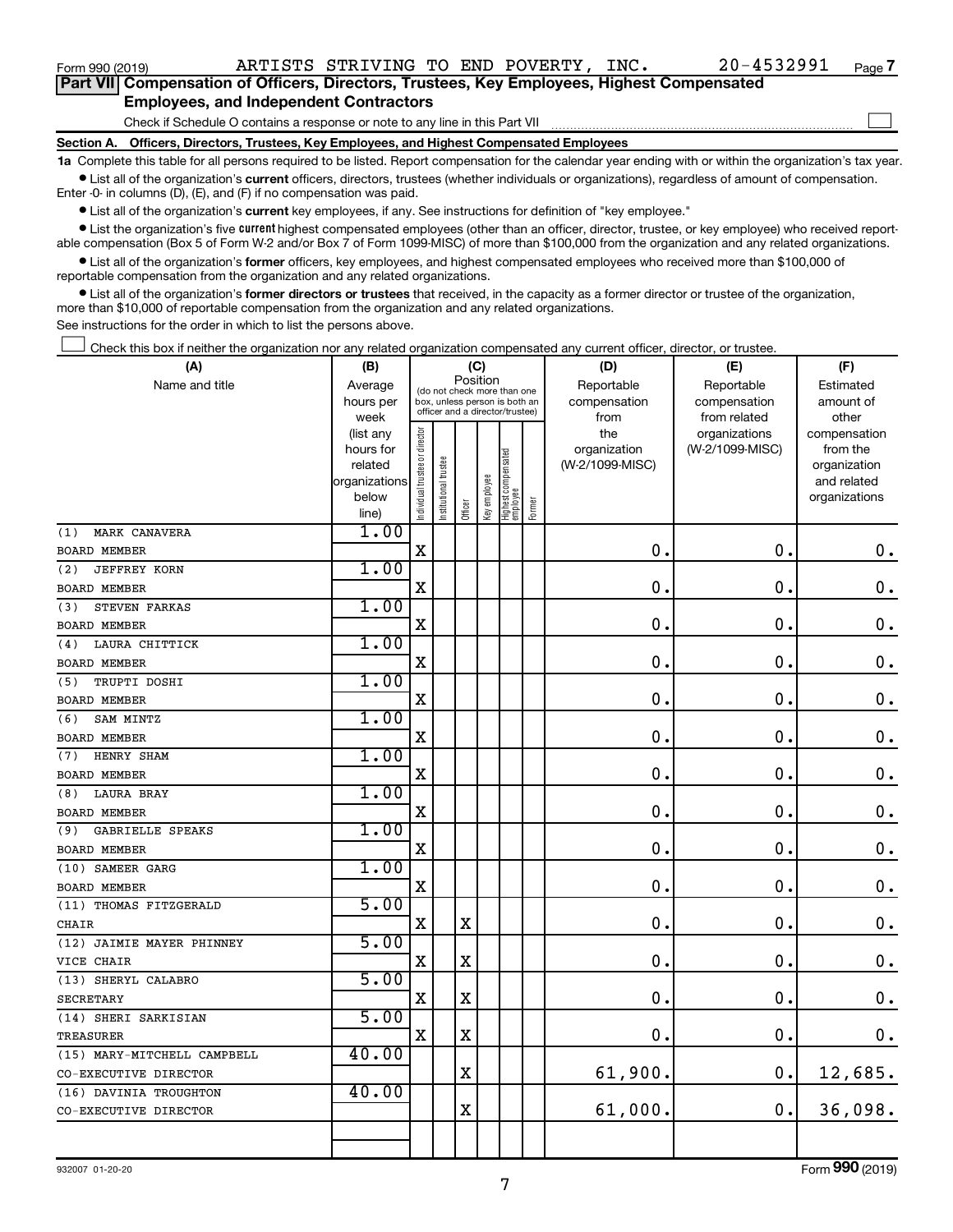|    | ARTISTS STRIVING TO END POVERTY, INC.<br>Form 990 (2019)                                                                                                                                                                                               |                                                                      |                                |                       |                 |              |                                                                                                 |        |                                                | 20-4532991                                       |                           |                     |                                                                                   | Page 8           |
|----|--------------------------------------------------------------------------------------------------------------------------------------------------------------------------------------------------------------------------------------------------------|----------------------------------------------------------------------|--------------------------------|-----------------------|-----------------|--------------|-------------------------------------------------------------------------------------------------|--------|------------------------------------------------|--------------------------------------------------|---------------------------|---------------------|-----------------------------------------------------------------------------------|------------------|
|    | Part VII Section A. Officers, Directors, Trustees, Key Employees, and Highest Compensated Employees (continued)                                                                                                                                        |                                                                      |                                |                       |                 |              |                                                                                                 |        |                                                |                                                  |                           |                     |                                                                                   |                  |
|    | (A)<br>Name and title                                                                                                                                                                                                                                  | (B)<br>Average<br>hours per<br>week                                  |                                |                       | (C)<br>Position |              | (do not check more than one<br>box, unless person is both an<br>officer and a director/trustee) |        | (D)<br>Reportable<br>compensation              | (E)<br>Reportable<br>compensation                |                           |                     | (F)<br>Estimated<br>amount of                                                     |                  |
|    |                                                                                                                                                                                                                                                        | (list any<br>hours for<br>related<br>organizations<br>below<br>line) | Individual trustee or director | Institutional trustee | Officer         | Key employee | Highest compensated<br>  employee                                                               | Former | from<br>the<br>organization<br>(W-2/1099-MISC) | from related<br>organizations<br>(W-2/1099-MISC) |                           |                     | other<br>compensation<br>from the<br>organization<br>and related<br>organizations |                  |
|    |                                                                                                                                                                                                                                                        |                                                                      |                                |                       |                 |              |                                                                                                 |        |                                                |                                                  |                           |                     |                                                                                   |                  |
|    |                                                                                                                                                                                                                                                        |                                                                      |                                |                       |                 |              |                                                                                                 |        |                                                |                                                  |                           |                     |                                                                                   |                  |
|    |                                                                                                                                                                                                                                                        |                                                                      |                                |                       |                 |              |                                                                                                 |        |                                                |                                                  |                           |                     |                                                                                   |                  |
|    |                                                                                                                                                                                                                                                        |                                                                      |                                |                       |                 |              |                                                                                                 |        |                                                |                                                  |                           |                     |                                                                                   |                  |
|    |                                                                                                                                                                                                                                                        |                                                                      |                                |                       |                 |              |                                                                                                 |        |                                                |                                                  |                           |                     |                                                                                   |                  |
|    |                                                                                                                                                                                                                                                        |                                                                      |                                |                       |                 |              |                                                                                                 |        |                                                |                                                  |                           |                     |                                                                                   |                  |
|    |                                                                                                                                                                                                                                                        |                                                                      |                                |                       |                 |              |                                                                                                 |        |                                                |                                                  |                           |                     |                                                                                   |                  |
|    |                                                                                                                                                                                                                                                        |                                                                      |                                |                       |                 |              |                                                                                                 |        |                                                |                                                  |                           |                     |                                                                                   |                  |
|    | 1b Subtotal                                                                                                                                                                                                                                            |                                                                      |                                |                       |                 |              |                                                                                                 |        | 122,900.                                       |                                                  | $\overline{0}$ .          |                     | 48,783.                                                                           |                  |
|    |                                                                                                                                                                                                                                                        |                                                                      |                                |                       |                 |              |                                                                                                 |        | $\overline{0}$ .<br>122,900.                   |                                                  | $\overline{0}$ .<br>$0$ . |                     | 48,783.                                                                           | $\overline{0}$ . |
| 2  | Total number of individuals (including but not limited to those listed above) who received more than \$100,000 of reportable                                                                                                                           |                                                                      |                                |                       |                 |              |                                                                                                 |        |                                                |                                                  |                           |                     |                                                                                   |                  |
|    | compensation from the organization $\blacktriangleright$                                                                                                                                                                                               |                                                                      |                                |                       |                 |              |                                                                                                 |        |                                                |                                                  |                           |                     |                                                                                   | 0                |
|    |                                                                                                                                                                                                                                                        |                                                                      |                                |                       |                 |              |                                                                                                 |        |                                                |                                                  |                           |                     | Yes                                                                               | No               |
| 3  | Did the organization list any former officer, director, trustee, key employee, or highest compensated employee on<br>line 1a? If "Yes," complete Schedule J for such individual [11] manufacture manufacture in the set of the set o                   |                                                                      |                                |                       |                 |              |                                                                                                 |        |                                                |                                                  |                           | 3                   |                                                                                   | х                |
|    | For any individual listed on line 1a, is the sum of reportable compensation and other compensation from the organization<br>and related organizations greater than \$150,000? If "Yes," complete Schedule J for such individual                        |                                                                      |                                |                       |                 |              |                                                                                                 |        |                                                |                                                  |                           | 4                   |                                                                                   | x                |
| 5  | Did any person listed on line 1a receive or accrue compensation from any unrelated organization or individual for services                                                                                                                             |                                                                      |                                |                       |                 |              |                                                                                                 |        |                                                |                                                  |                           | 5                   |                                                                                   | х                |
|    | <b>Section B. Independent Contractors</b>                                                                                                                                                                                                              |                                                                      |                                |                       |                 |              |                                                                                                 |        |                                                |                                                  |                           |                     |                                                                                   |                  |
| 1. | Complete this table for your five highest compensated independent contractors that received more than \$100,000 of compensation from<br>the organization. Report compensation for the calendar year ending with or within the organization's tax year. |                                                                      |                                |                       |                 |              |                                                                                                 |        |                                                |                                                  |                           |                     |                                                                                   |                  |
|    | (A)<br>Name and business address                                                                                                                                                                                                                       |                                                                      |                                | <b>NONE</b>           |                 |              |                                                                                                 |        | (B)<br>Description of services                 |                                                  |                           | (C)<br>Compensation |                                                                                   |                  |
|    |                                                                                                                                                                                                                                                        |                                                                      |                                |                       |                 |              |                                                                                                 |        |                                                |                                                  |                           |                     |                                                                                   |                  |
|    |                                                                                                                                                                                                                                                        |                                                                      |                                |                       |                 |              |                                                                                                 |        |                                                |                                                  |                           |                     |                                                                                   |                  |
|    |                                                                                                                                                                                                                                                        |                                                                      |                                |                       |                 |              |                                                                                                 |        |                                                |                                                  |                           |                     |                                                                                   |                  |
|    |                                                                                                                                                                                                                                                        |                                                                      |                                |                       |                 |              |                                                                                                 |        |                                                |                                                  |                           |                     |                                                                                   |                  |
| 2  | Total number of independent contractors (including but not limited to those listed above) who received more than<br>\$100,000 of compensation from the organization                                                                                    |                                                                      |                                |                       |                 | 0            |                                                                                                 |        |                                                |                                                  |                           |                     |                                                                                   |                  |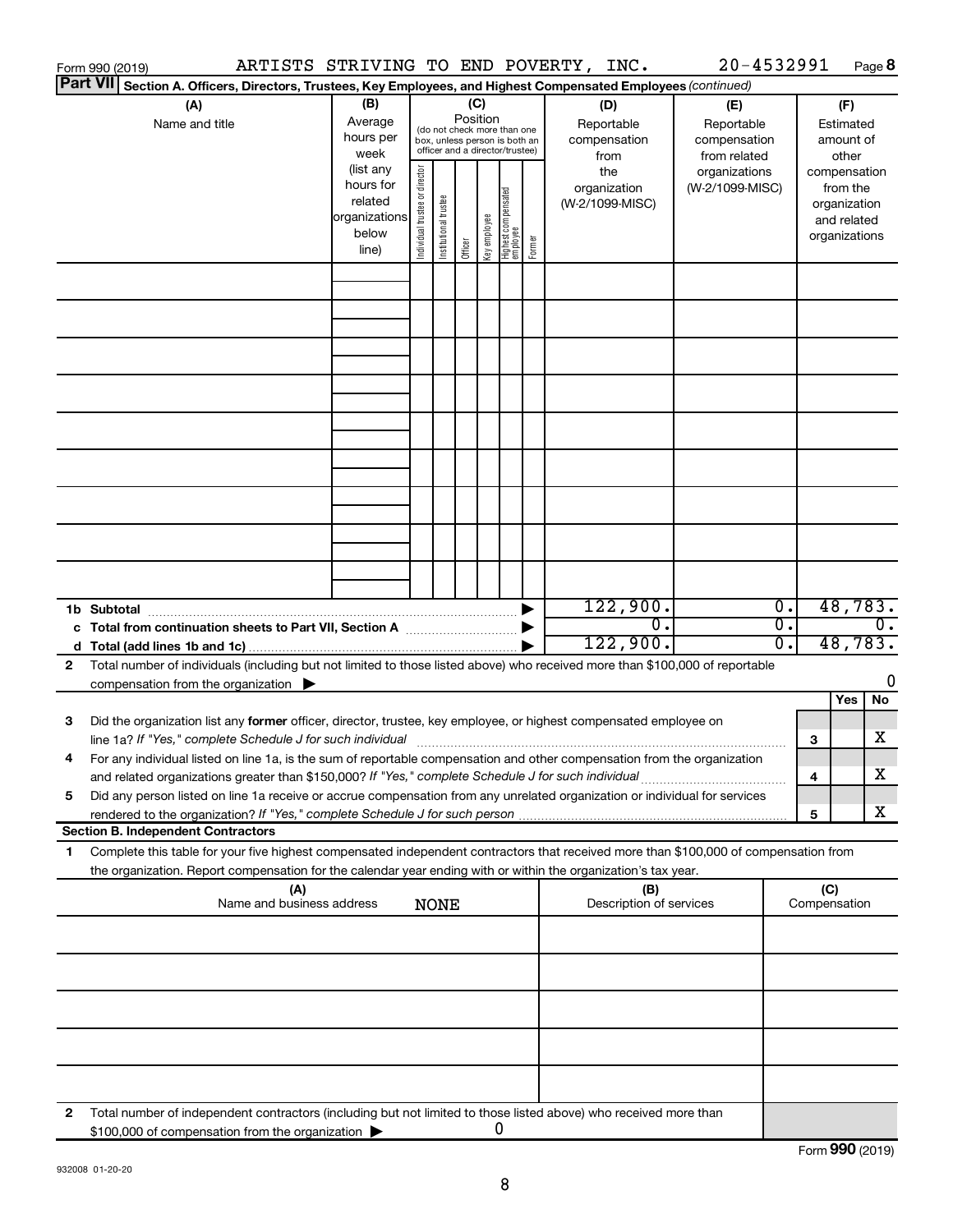|                                                           |                  |                                                    | Form 990 (2019)                                                                                                      |                |                |      |                                | ARTISTS STRIVING TO END POVERTY, | INC.                                         | 20-4532991                                      | Page 9                                                          |
|-----------------------------------------------------------|------------------|----------------------------------------------------|----------------------------------------------------------------------------------------------------------------------|----------------|----------------|------|--------------------------------|----------------------------------|----------------------------------------------|-------------------------------------------------|-----------------------------------------------------------------|
|                                                           | <b>Part VIII</b> |                                                    | <b>Statement of Revenue</b>                                                                                          |                |                |      |                                |                                  |                                              |                                                 |                                                                 |
|                                                           |                  |                                                    |                                                                                                                      |                |                |      |                                |                                  |                                              |                                                 |                                                                 |
|                                                           |                  |                                                    |                                                                                                                      |                |                |      |                                | (A)<br>Total revenue             | (B)<br>Related or exempt<br>function revenue | $\overline{C}$<br>Unrelated<br>business revenue | (D)<br>Revenue excluded<br>from tax under<br>sections 512 - 514 |
|                                                           |                  |                                                    | 1 a Federated campaigns                                                                                              |                | 1a             |      |                                |                                  |                                              |                                                 |                                                                 |
| Contributions, Gifts, Grants<br>and Other Similar Amounts |                  |                                                    | <b>b</b> Membership dues<br>$\ldots \ldots \ldots \ldots \ldots$                                                     |                | 1 <sub>b</sub> |      |                                |                                  |                                              |                                                 |                                                                 |
|                                                           |                  |                                                    | c Fundraising events                                                                                                 |                | 1 <sub>c</sub> |      | 144,757.                       |                                  |                                              |                                                 |                                                                 |
|                                                           |                  | d                                                  | Related organizations <i>manuming</i>                                                                                |                | 1 <sub>d</sub> |      |                                |                                  |                                              |                                                 |                                                                 |
|                                                           |                  | е                                                  | Government grants (contributions)                                                                                    |                | 1e             |      |                                |                                  |                                              |                                                 |                                                                 |
|                                                           |                  | f                                                  | All other contributions, gifts, grants, and                                                                          |                |                |      |                                |                                  |                                              |                                                 |                                                                 |
|                                                           |                  |                                                    | similar amounts not included above                                                                                   |                | 1f             |      | 861,960.                       |                                  |                                              |                                                 |                                                                 |
|                                                           |                  |                                                    | Noncash contributions included in lines 1a-1f                                                                        |                | $1g$ \$        |      |                                |                                  |                                              |                                                 |                                                                 |
|                                                           |                  |                                                    |                                                                                                                      |                |                |      | $\overline{\phantom{a}}$       | $\mathfrak{1}$ ,006,717.         |                                              |                                                 |                                                                 |
|                                                           |                  |                                                    | PROGRAM FEES                                                                                                         |                |                |      | <b>Business Code</b><br>611710 | 34,012.                          | 34,012.                                      |                                                 |                                                                 |
| Program Service<br>Revenue                                |                  | 2a                                                 |                                                                                                                      |                |                |      |                                |                                  |                                              |                                                 |                                                                 |
|                                                           |                  | b                                                  | <u> 1989 - Johann Barbara, martxa alemaniar a</u>                                                                    |                |                |      |                                |                                  |                                              |                                                 |                                                                 |
|                                                           |                  | c                                                  | <u> 1989 - Johann Barn, mars ann an t-Amhain Aonaich an t-Aonaich an t-Aonaich ann an t-Aonaich ann an t-Aonaich</u> |                |                |      |                                |                                  |                                              |                                                 |                                                                 |
|                                                           |                  | d<br>e                                             | the control of the control of the control of the control of                                                          |                |                |      |                                |                                  |                                              |                                                 |                                                                 |
|                                                           |                  | f                                                  | All other program service revenue                                                                                    |                |                |      |                                |                                  |                                              |                                                 |                                                                 |
|                                                           |                  |                                                    |                                                                                                                      |                |                |      | ▶                              | 34,012.                          |                                              |                                                 |                                                                 |
|                                                           | 3                |                                                    | Investment income (including dividends, interest, and                                                                |                |                |      |                                |                                  |                                              |                                                 |                                                                 |
|                                                           |                  |                                                    |                                                                                                                      |                |                |      |                                | 17,208.                          |                                              |                                                 | 17,208.                                                         |
|                                                           | 4                | Income from investment of tax-exempt bond proceeds |                                                                                                                      |                |                |      |                                |                                  |                                              |                                                 |                                                                 |
|                                                           | 5                |                                                    |                                                                                                                      |                |                |      |                                |                                  |                                              |                                                 |                                                                 |
|                                                           |                  |                                                    |                                                                                                                      |                | (i) Real       |      | (ii) Personal                  |                                  |                                              |                                                 |                                                                 |
|                                                           |                  | 6а                                                 | Gross rents<br>.                                                                                                     | 6a             |                |      |                                |                                  |                                              |                                                 |                                                                 |
|                                                           |                  | b                                                  | Less: rental expenses                                                                                                | 6 <sub>b</sub> |                |      |                                |                                  |                                              |                                                 |                                                                 |
|                                                           |                  | с                                                  | Rental income or (loss)                                                                                              | 6c             |                |      |                                |                                  |                                              |                                                 |                                                                 |
|                                                           |                  | d                                                  | Net rental income or (loss)                                                                                          |                |                |      | Þ                              |                                  |                                              |                                                 |                                                                 |
|                                                           |                  |                                                    | 7 a Gross amount from sales of                                                                                       |                | (i) Securities |      | (ii) Other                     |                                  |                                              |                                                 |                                                                 |
|                                                           |                  |                                                    | assets other than inventory                                                                                          | 7a             | 75,000.        |      |                                |                                  |                                              |                                                 |                                                                 |
|                                                           |                  |                                                    | <b>b</b> Less: cost or other basis                                                                                   |                |                |      |                                |                                  |                                              |                                                 |                                                                 |
| evenue                                                    |                  |                                                    | and sales expenses                                                                                                   | 7b             | 74,803.        | 197. |                                |                                  |                                              |                                                 |                                                                 |
|                                                           |                  |                                                    | c Gain or (loss)                                                                                                     | 7c             |                |      |                                | 197.                             |                                              |                                                 | 197.                                                            |
|                                                           |                  |                                                    |                                                                                                                      |                |                |      |                                |                                  |                                              |                                                 |                                                                 |
| Other F                                                   |                  |                                                    | 8 a Gross income from fundraising events (not<br>including \$ $144,757$ of                                           |                |                |      |                                |                                  |                                              |                                                 |                                                                 |
|                                                           |                  |                                                    | contributions reported on line 1c). See                                                                              |                |                |      |                                |                                  |                                              |                                                 |                                                                 |
|                                                           |                  |                                                    |                                                                                                                      |                |                | 8a   | 40,885.                        |                                  |                                              |                                                 |                                                                 |
|                                                           |                  |                                                    | <b>b</b> Less: direct expenses                                                                                       |                |                | l 8b | 46,020.                        |                                  |                                              |                                                 |                                                                 |
|                                                           |                  |                                                    | c Net income or (loss) from fundraising events                                                                       |                |                |      | $\blacktriangleright$          | $-5, 135.$                       |                                              |                                                 | $-5,135.$                                                       |
|                                                           |                  |                                                    | 9 a Gross income from gaming activities. See                                                                         |                |                |      |                                |                                  |                                              |                                                 |                                                                 |
|                                                           |                  |                                                    |                                                                                                                      |                |                |      |                                |                                  |                                              |                                                 |                                                                 |
|                                                           |                  |                                                    |                                                                                                                      |                |                | l 9b |                                |                                  |                                              |                                                 |                                                                 |
|                                                           |                  |                                                    | c Net income or (loss) from gaming activities                                                                        |                |                |      | ▶                              |                                  |                                              |                                                 |                                                                 |
|                                                           |                  |                                                    | 10 a Gross sales of inventory, less returns                                                                          |                |                |      |                                |                                  |                                              |                                                 |                                                                 |
|                                                           |                  |                                                    |                                                                                                                      |                |                |      | 402.                           |                                  |                                              |                                                 |                                                                 |
|                                                           |                  |                                                    | <b>b</b> Less: cost of goods sold                                                                                    |                |                | 10bl | 108.                           |                                  |                                              |                                                 |                                                                 |
|                                                           |                  |                                                    | c Net income or (loss) from sales of inventory                                                                       |                |                |      | $\blacktriangleright$          | 294.                             |                                              |                                                 | 294.                                                            |
|                                                           |                  |                                                    |                                                                                                                      |                |                |      | <b>Business Code</b>           |                                  |                                              |                                                 |                                                                 |
| Miscellaneous<br>Revenue                                  | 11a              |                                                    | <u> 1980 - Johann John Stein, markin fan it ferstjer fan de ferstjer fan it ferstjer fan it ferstjer fan it fers</u> |                |                |      |                                |                                  |                                              |                                                 |                                                                 |
|                                                           |                  | b                                                  |                                                                                                                      |                |                |      |                                |                                  |                                              |                                                 |                                                                 |
|                                                           |                  | c                                                  |                                                                                                                      |                |                |      |                                |                                  |                                              |                                                 |                                                                 |
|                                                           |                  |                                                    |                                                                                                                      |                |                |      |                                |                                  |                                              |                                                 |                                                                 |
|                                                           |                  |                                                    |                                                                                                                      |                |                |      |                                |                                  |                                              |                                                 |                                                                 |
|                                                           | 12               |                                                    |                                                                                                                      |                |                |      |                                |                                  | 34,012.                                      | $\overline{0}$ .                                | 12,564.                                                         |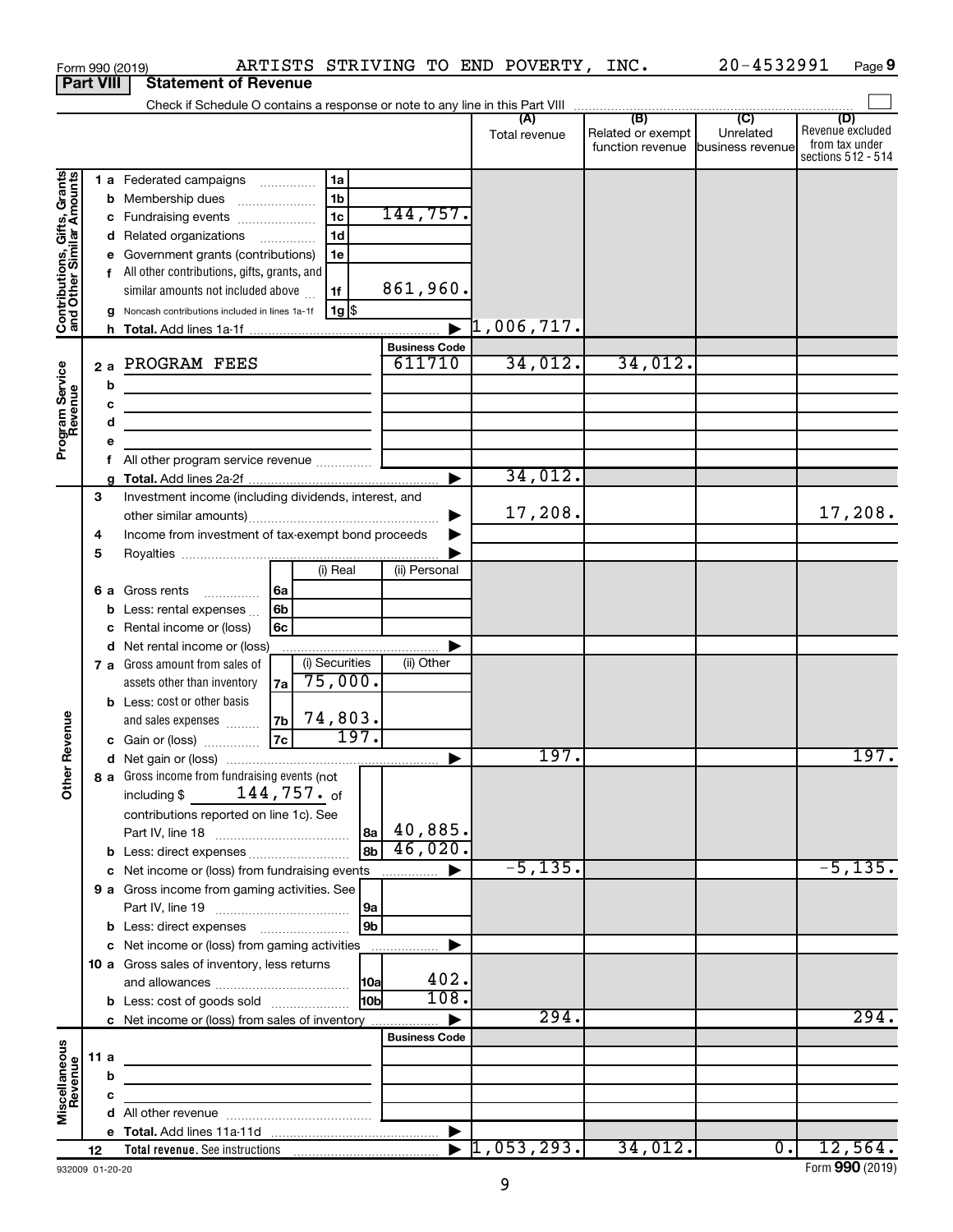#### **(A) (B) (C) (D)** Management and general expenses **1 2** *Section 501(c)(3) and 501(c)(4) organizations must complete all columns. All other organizations must complete column (A).* Grants and other assistance to domestic organizations and domestic governments. See Part IV, line 21 Form 990 (2019) ARTISTS STRIVING TO END POVERTY, INC. 20-4532991 <sub>Page</sub> Check if Schedule O contains a response or note to any line in this Part IX<br>
amounts reported on lines 6b,<br>
Total expenses Program Total expenses Program service expenses Fundraising expenses .<br>... Grants and other assistance to domestic individuals. See Part IV, line 22  $\ldots$  $\ldots$  $\ldots$ *Do not include amounts reported on lines 6b, 7b, 8b, 9b, and 10b of Part VIII.* **10 Part IX Statement of Functional Expenses**  $\Box$

|    | and domestic governments. See Part IV, line 21<br>u.                                                                          |           |           |           |          |
|----|-------------------------------------------------------------------------------------------------------------------------------|-----------|-----------|-----------|----------|
| 2  | Grants and other assistance to domestic                                                                                       |           |           |           |          |
|    | individuals. See Part IV, line 22                                                                                             |           |           |           |          |
| 3  | Grants and other assistance to foreign                                                                                        |           |           |           |          |
|    | organizations, foreign governments, and foreign                                                                               |           |           |           |          |
|    | individuals. See Part IV, lines 15 and 16                                                                                     |           |           |           |          |
| 4  | Benefits paid to or for members                                                                                               |           |           |           |          |
| 5  | Compensation of current officers, directors,                                                                                  |           |           |           |          |
|    | trustees, and key employees                                                                                                   | 171,683.  | 17,169.   | 34,337.   | 120,177. |
| 6  | Compensation not included above to disqualified                                                                               |           |           |           |          |
|    | persons (as defined under section 4958(f)(1)) and                                                                             |           |           |           |          |
|    | persons described in section 4958(c)(3)(B)                                                                                    |           |           |           |          |
| 7  |                                                                                                                               | 349, 149. | 209, 463. | 45,337.   | 94,349.  |
| 8  | Pension plan accruals and contributions (include                                                                              |           |           |           |          |
|    | section 401(k) and 403(b) employer contributions)                                                                             |           |           |           |          |
| 9  |                                                                                                                               | 83,148.   | 51,861.   | 18,346.   | 12,941.  |
| 10 |                                                                                                                               | 35,506.   | 16,471.   | 5,636.    | 13,399.  |
| 11 | Fees for services (nonemployees):                                                                                             |           |           |           |          |
| а  |                                                                                                                               |           |           |           |          |
| b  |                                                                                                                               |           |           |           |          |
|    |                                                                                                                               | 32,519.   |           | 32,519.   |          |
| d  |                                                                                                                               |           |           |           |          |
|    | e Professional fundraising services. See Part IV, line 17                                                                     |           |           |           |          |
| f. | Investment management fees                                                                                                    |           |           |           |          |
| g  | Other. (If line 11g amount exceeds 10% of line 25,                                                                            |           |           |           |          |
|    | column (A) amount, list line 11g expenses on Sch O.)                                                                          | 31,150.   | 4,150.    | 27,000.   |          |
| 12 |                                                                                                                               |           |           |           |          |
| 13 |                                                                                                                               |           |           |           |          |
| 14 |                                                                                                                               |           |           |           |          |
| 15 |                                                                                                                               |           |           |           |          |
| 16 |                                                                                                                               |           |           |           |          |
| 17 |                                                                                                                               | 61,989.   | 61,989.   |           |          |
| 18 | Payments of travel or entertainment expenses                                                                                  |           |           |           |          |
|    | for any federal, state, or local public officials                                                                             |           |           |           |          |
| 19 | Conferences, conventions, and meetings                                                                                        |           |           |           |          |
| 20 | Interest                                                                                                                      |           |           |           |          |
| 21 |                                                                                                                               |           |           |           |          |
| 22 | Depreciation, depletion, and amortization                                                                                     | 5,297.    |           | 562.      | 562.     |
| 23 | Insurance                                                                                                                     |           | 4,173.    |           |          |
| 24 | Other expenses. Itemize expenses not covered<br>above (List miscellaneous expenses on line 24e. If                            |           |           |           |          |
|    | line 24e amount exceeds 10% of line 25, column (A)                                                                            |           |           |           |          |
|    | amount, list line 24e expenses on Schedule O.)<br>VOLUNTEER AND STUDENT E                                                     | 100,698.  | 98,790.   |           | 1,908.   |
|    | OTHER OPERATING EXPENSE                                                                                                       | 16,061.   | 3,392.    | 8, 263.   | 4,406.   |
| b  |                                                                                                                               | 13,879.   | 13,879.   |           |          |
|    | <b>BOARDING EXPENSES</b><br><b>CONTRACTED FEES</b>                                                                            | 8,284.    | 3,328.    | 777.      | 4,179.   |
| d  |                                                                                                                               | 9,365.    | 6,923.    | 2,442.    |          |
| е  | All other expenses                                                                                                            | 918,728.  | 491,588.  | 175, 219. | 251,921. |
| 25 | Total functional expenses. Add lines 1 through 24e                                                                            |           |           |           |          |
| 26 | Joint costs. Complete this line only if the organization                                                                      |           |           |           |          |
|    | reported in column (B) joint costs from a combined                                                                            |           |           |           |          |
|    | educational campaign and fundraising solicitation.<br>Check here $\blacktriangleright$<br>if following SOP 98-2 (ASC 958-720) |           |           |           |          |
|    |                                                                                                                               |           |           |           |          |

932010 01-20-20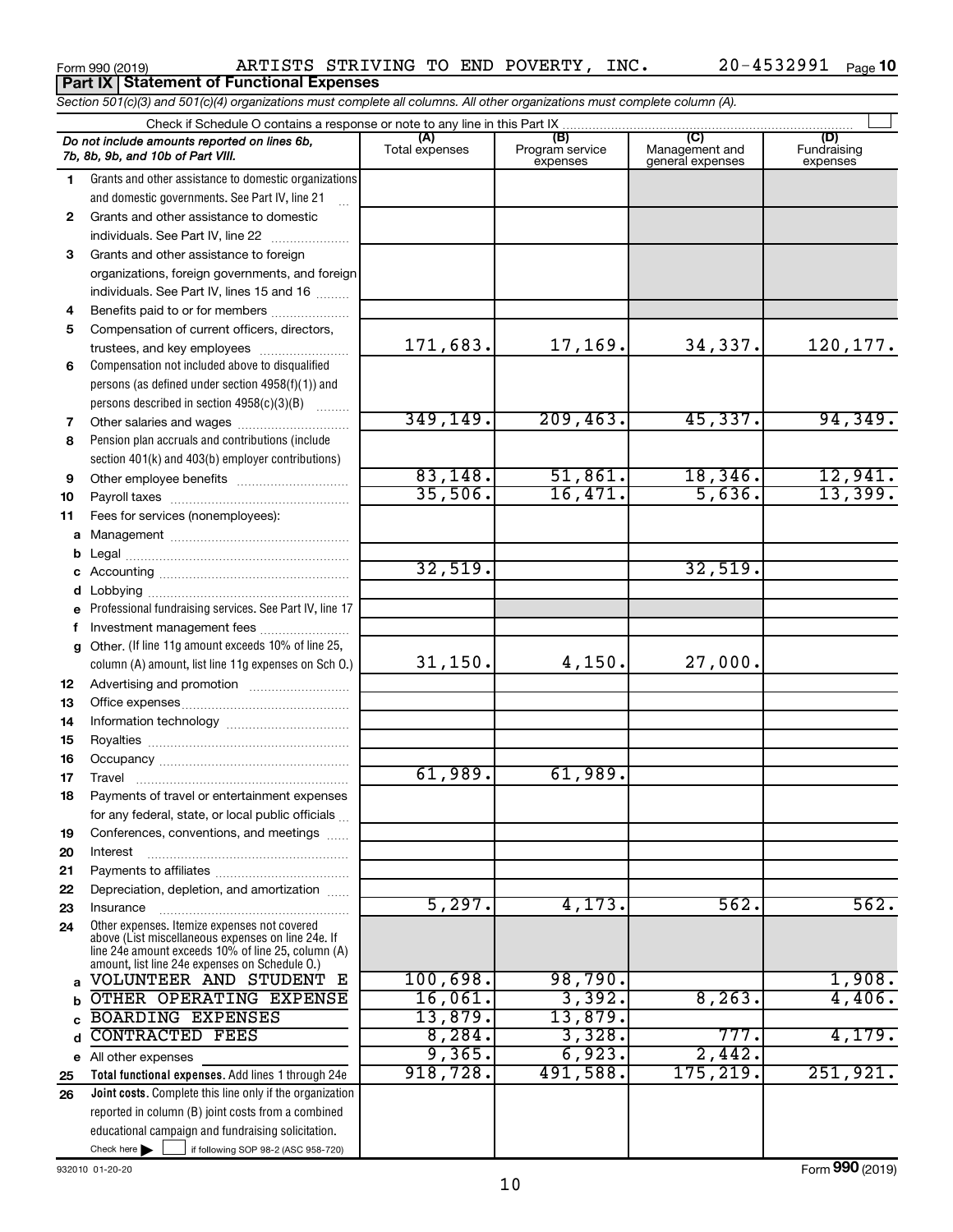| -4532991<br>$20 -$<br>INC.<br>POVERTY ,<br>TO END<br>STRIVING<br>ARTISTS<br>Page<br>Form 990 (2019) |
|-----------------------------------------------------------------------------------------------------|
|-----------------------------------------------------------------------------------------------------|

|                             | Part X | <b>Balance Sheet</b>                                                                 |         |                         |                          |                 |                    |
|-----------------------------|--------|--------------------------------------------------------------------------------------|---------|-------------------------|--------------------------|-----------------|--------------------|
|                             |        |                                                                                      |         |                         |                          |                 |                    |
|                             |        |                                                                                      |         |                         | (A)<br>Beginning of year |                 | (B)<br>End of year |
|                             | 1      |                                                                                      |         |                         | 135,689.                 | $\mathbf{1}$    | 180, 787.          |
|                             | 2      |                                                                                      |         | $\mathbf{2}$            |                          |                 |                    |
|                             | З      |                                                                                      | 97,036. | $\overline{\mathbf{3}}$ | 179, 252.                |                 |                    |
|                             | 4      |                                                                                      | 48,746. | $\overline{4}$          | 12,769.                  |                 |                    |
|                             | 5      | Loans and other receivables from any current or former officer, director,            |         |                         |                          |                 |                    |
|                             |        | trustee, key employee, creator or founder, substantial contributor, or 35%           |         |                         |                          |                 |                    |
|                             |        | controlled entity or family member of any of these persons                           |         |                         |                          | 5               |                    |
|                             | 6      | Loans and other receivables from other disqualified persons (as defined              |         |                         |                          |                 |                    |
|                             |        | under section $4958(f)(1)$ , and persons described in section $4958(c)(3)(B)$        |         | $\ldots$                |                          | 6               |                    |
|                             | 7      |                                                                                      |         |                         |                          | $\overline{7}$  |                    |
| Assets                      | 8      |                                                                                      |         |                         |                          | 8               |                    |
|                             | 9      | Prepaid expenses and deferred charges                                                |         |                         | 16,982.                  | 9               | 3,817.             |
|                             |        | <b>10a</b> Land, buildings, and equipment: cost or other                             |         |                         |                          |                 |                    |
|                             |        | basis. Complete Part VI of Schedule D  10a                                           |         |                         |                          |                 |                    |
|                             |        | <b>b</b> Less: accumulated depreciation <i></i>                                      | 10b l   | $\frac{11,971}{11,971}$ | 0.                       | 10 <sub>c</sub> | 0.                 |
|                             | 11     |                                                                                      |         |                         | 532,562.                 | 11              | 641,508.           |
|                             | 12     |                                                                                      |         | 12                      |                          |                 |                    |
|                             | 13     |                                                                                      |         | 13                      |                          |                 |                    |
|                             | 14     |                                                                                      |         |                         |                          | 14              |                    |
|                             | 15     |                                                                                      |         |                         |                          | 15              |                    |
|                             | 16     |                                                                                      |         |                         | 831,015.                 | 16              | 1,018,133.         |
|                             | 17     |                                                                                      |         |                         | 26,859.                  | 17              | 20,622.            |
|                             | 18     |                                                                                      |         | 18                      |                          |                 |                    |
|                             | 19     |                                                                                      |         |                         | 19                       |                 |                    |
|                             | 20     |                                                                                      |         |                         | 20                       |                 |                    |
|                             | 21     | Escrow or custodial account liability. Complete Part IV of Schedule D                |         |                         |                          | 21              |                    |
|                             | 22     | Loans and other payables to any current or former officer, director,                 |         |                         |                          |                 |                    |
| Liabilities                 |        | trustee, key employee, creator or founder, substantial contributor, or 35%           |         |                         |                          |                 |                    |
|                             |        |                                                                                      |         |                         |                          | 22              |                    |
|                             | 23     | Secured mortgages and notes payable to unrelated third parties                       |         |                         |                          | 23              |                    |
|                             | 24     | Unsecured notes and loans payable to unrelated third parties                         |         |                         |                          | 24              |                    |
|                             | 25     | Other liabilities (including federal income tax, payables to related third           |         |                         |                          |                 |                    |
|                             |        | parties, and other liabilities not included on lines 17-24). Complete Part X         |         |                         |                          |                 |                    |
|                             |        | of Schedule D                                                                        |         |                         |                          | 25              |                    |
|                             | 26     | Total liabilities. Add lines 17 through 25                                           |         |                         | 26,859.                  | 26              | 20,622.            |
|                             |        | Organizations that follow FASB ASC 958, check here $\blacktriangleright$ $\boxed{X}$ |         |                         |                          |                 |                    |
|                             |        | and complete lines 27, 28, 32, and 33.                                               |         |                         |                          |                 |                    |
|                             | 27     |                                                                                      |         |                         | 732,873.                 | 27              | 828,011.           |
|                             | 28     |                                                                                      |         |                         | 71,283.                  | 28              | 169,500.           |
|                             |        | Organizations that do not follow FASB ASC 958, check here $\blacktriangleright$      |         |                         |                          |                 |                    |
|                             |        | and complete lines 29 through 33.                                                    |         |                         |                          |                 |                    |
| Net Assets or Fund Balances | 29     |                                                                                      |         |                         |                          | 29              |                    |
|                             | 30     | Paid-in or capital surplus, or land, building, or equipment fund                     |         |                         |                          | 30              |                    |
|                             | 31     | Retained earnings, endowment, accumulated income, or other funds                     |         |                         |                          | 31              |                    |
|                             | 32     |                                                                                      |         |                         | 804, 156.                | 32              | 997,511.           |
|                             | 33     |                                                                                      |         |                         | 831,015.                 | 33              | 1,018,133.         |

Form (2019) **990**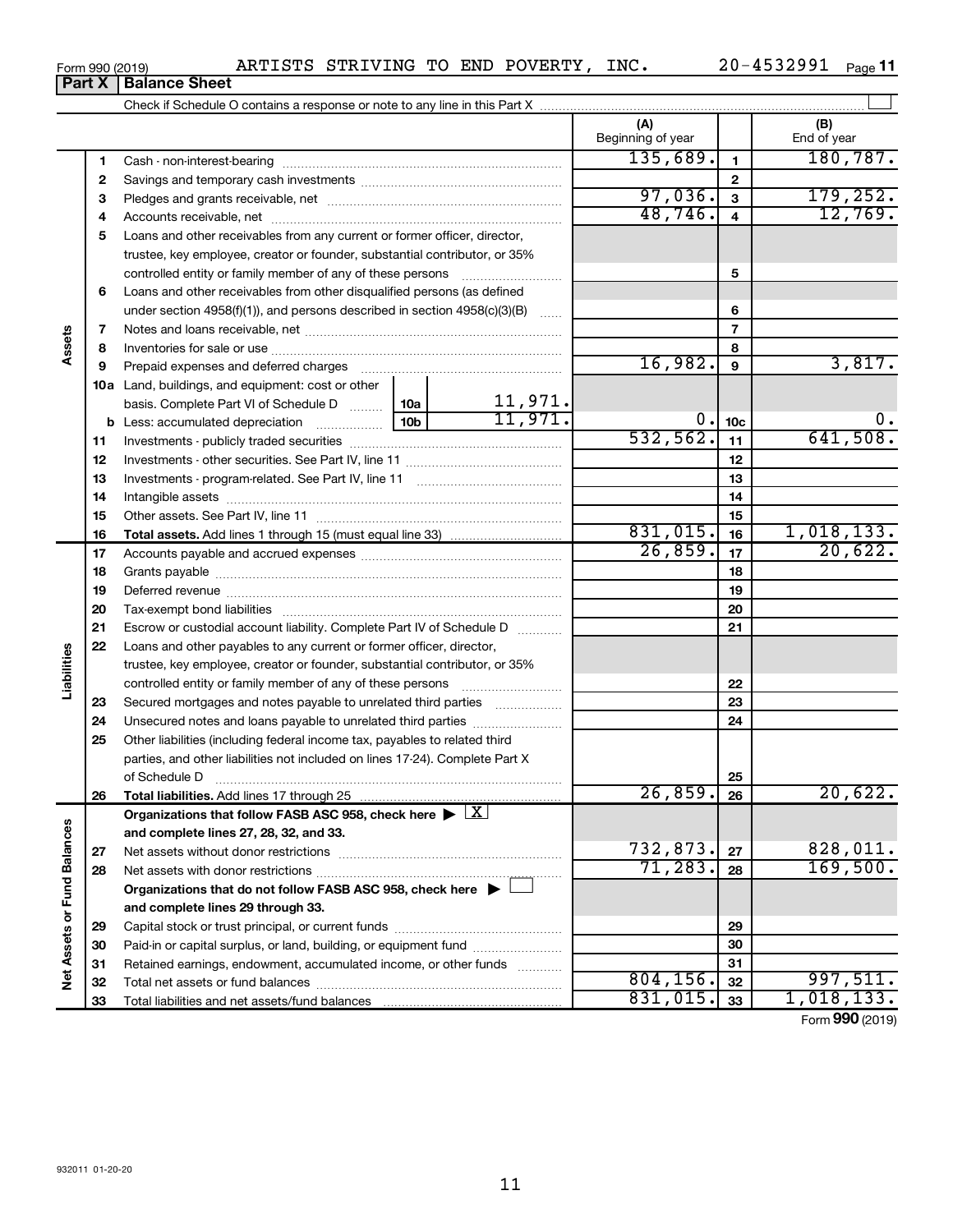|    | ARTISTS STRIVING TO END POVERTY, INC.<br>Form 990 (2019)                                                                                                                                                                       |                | $20 - 4532991$ Page 12 |     |                         |
|----|--------------------------------------------------------------------------------------------------------------------------------------------------------------------------------------------------------------------------------|----------------|------------------------|-----|-------------------------|
|    | Part XI<br><b>Reconciliation of Net Assets</b>                                                                                                                                                                                 |                |                        |     |                         |
|    |                                                                                                                                                                                                                                |                |                        |     |                         |
|    |                                                                                                                                                                                                                                |                |                        |     |                         |
| 1  |                                                                                                                                                                                                                                | $\mathbf{1}$   | 1,053,293.             |     |                         |
| 2  |                                                                                                                                                                                                                                | $\overline{2}$ |                        |     | 918, 728.               |
| 3  | Revenue less expenses. Subtract line 2 from line 1                                                                                                                                                                             | 3              |                        |     | 134,565.                |
| 4  |                                                                                                                                                                                                                                | 4              |                        |     | 804, 156.               |
| 5  |                                                                                                                                                                                                                                | 5              |                        |     | 58,790.                 |
| 6  |                                                                                                                                                                                                                                | 6              |                        |     |                         |
| 7  | Investment expenses [[11] has a series and a series of the series of the series and series and series and series and series and series and series and series and series and series and series and series and series and series | $\overline{7}$ |                        |     |                         |
| 8  | Prior period adjustments material contents and content of the content of the content of the content of the content of the content of the content of the content of the content of the content of the content of the content of | 8              |                        |     |                         |
| 9  |                                                                                                                                                                                                                                | 9              |                        |     | $\overline{0}$ .        |
| 10 | Net assets or fund balances at end of year. Combine lines 3 through 9 (must equal Part X, line 32,                                                                                                                             |                |                        |     |                         |
|    |                                                                                                                                                                                                                                | 10             |                        |     | 997,511.                |
|    | Part XII Financial Statements and Reporting                                                                                                                                                                                    |                |                        |     |                         |
|    |                                                                                                                                                                                                                                |                |                        |     | $\overline{\mathbf{X}}$ |
|    |                                                                                                                                                                                                                                |                |                        | Yes | No                      |
| 1. | Accounting method used to prepare the Form 990: $\Box$ Cash $\Box X$ Accrual<br>$\Box$ Other                                                                                                                                   |                |                        |     |                         |
|    | If the organization changed its method of accounting from a prior year or checked "Other," explain in Schedule O.                                                                                                              |                |                        |     |                         |
|    | 2a Were the organization's financial statements compiled or reviewed by an independent accountant?                                                                                                                             |                | 2a                     |     | x                       |
|    | If "Yes," check a box below to indicate whether the financial statements for the year were compiled or reviewed on a                                                                                                           |                |                        |     |                         |
|    | separate basis, consolidated basis, or both:                                                                                                                                                                                   |                |                        |     |                         |
|    | Consolidated basis<br>Both consolidated and separate basis<br>Separate basis                                                                                                                                                   |                |                        |     |                         |
|    |                                                                                                                                                                                                                                |                | 2 <sub>b</sub>         | х   |                         |
|    | If "Yes," check a box below to indicate whether the financial statements for the year were audited on a separate basis,                                                                                                        |                |                        |     |                         |
|    | consolidated basis, or both:                                                                                                                                                                                                   |                |                        |     |                         |
|    | $\lfloor \underline{X} \rfloor$ Separate basis<br>Consolidated basis<br>Both consolidated and separate basis                                                                                                                   |                |                        |     |                         |
|    | c If "Yes" to line 2a or 2b, does the organization have a committee that assumes responsibility for oversight of the audit,                                                                                                    |                |                        |     |                         |
|    |                                                                                                                                                                                                                                |                | 2c                     | х   |                         |
|    | If the organization changed either its oversight process or selection process during the tax year, explain on Schedule O.                                                                                                      |                |                        |     |                         |
|    | 3a As a result of a federal award, was the organization required to undergo an audit or audits as set forth in the Single Audit                                                                                                |                |                        |     |                         |
|    |                                                                                                                                                                                                                                |                | 3a                     |     | х                       |
|    | b If "Yes," did the organization undergo the required audit or audits? If the organization did not undergo the required audit                                                                                                  |                |                        |     |                         |
|    |                                                                                                                                                                                                                                |                | 3 <sub>b</sub>         |     |                         |

Form (2019) **990**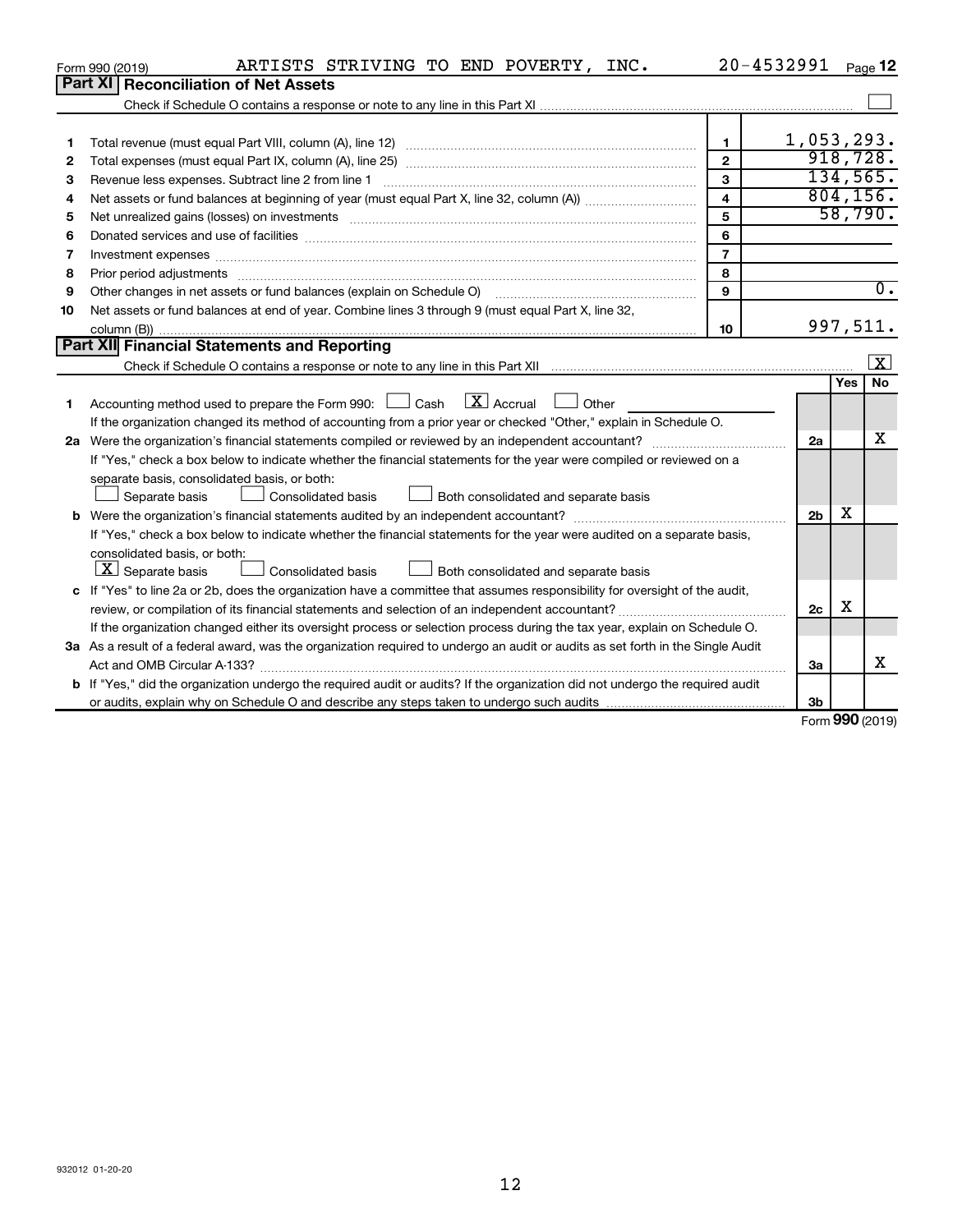| <b>SCHEDULE A</b> |  |
|-------------------|--|
|-------------------|--|

Department of the Treasury Internal Revenue Service

|  |  | (Form 990 or 990-EZ) |  |
|--|--|----------------------|--|
|  |  |                      |  |

Form 990 or 990-EZ)<br>
Complete if the organization is a section 501(c)(3) organization or a section<br> **Public Charity Status and Public Support 4947(a)(1) nonexempt charitable trust.**

**| Attach to Form 990 or Form 990-EZ.** 

**| Go to www.irs.gov/Form990 for instructions and the latest information.**

| OMB No 1545-0047                    |
|-------------------------------------|
| 019                                 |
| <b>Open to Public</b><br>Inspection |

|               |                                                                                                                                               |          | $\sim$ Go to www.irs.gov/r ormsso for instructions and the latest information. |                                                                |    |                            |                                                     |
|---------------|-----------------------------------------------------------------------------------------------------------------------------------------------|----------|--------------------------------------------------------------------------------|----------------------------------------------------------------|----|----------------------------|-----------------------------------------------------|
|               | Name of the organization                                                                                                                      |          |                                                                                |                                                                |    |                            | <b>Employer identification number</b><br>20-4532991 |
| <b>Part I</b> | Reason for Public Charity Status (All organizations must complete this part.) See instructions.                                               |          | ARTISTS STRIVING TO END POVERTY, INC.                                          |                                                                |    |                            |                                                     |
|               |                                                                                                                                               |          |                                                                                |                                                                |    |                            |                                                     |
|               | The organization is not a private foundation because it is: (For lines 1 through 12, check only one box.)                                     |          |                                                                                |                                                                |    |                            |                                                     |
| 1             | A church, convention of churches, or association of churches described in section 170(b)(1)(A)(i).                                            |          |                                                                                |                                                                |    |                            |                                                     |
| 2             | A school described in section 170(b)(1)(A)(ii). (Attach Schedule E (Form 990 or 990-EZ).)                                                     |          |                                                                                |                                                                |    |                            |                                                     |
| з             | A hospital or a cooperative hospital service organization described in section 170(b)(1)(A)(iii).                                             |          |                                                                                |                                                                |    |                            |                                                     |
| 4             | A medical research organization operated in conjunction with a hospital described in section 170(b)(1)(A)(iii). Enter the hospital's name,    |          |                                                                                |                                                                |    |                            |                                                     |
|               | city, and state:                                                                                                                              |          |                                                                                |                                                                |    |                            |                                                     |
| 5             | An organization operated for the benefit of a college or university owned or operated by a governmental unit described in                     |          |                                                                                |                                                                |    |                            |                                                     |
|               | section 170(b)(1)(A)(iv). (Complete Part II.)                                                                                                 |          |                                                                                |                                                                |    |                            |                                                     |
| 6             | A federal, state, or local government or governmental unit described in section 170(b)(1)(A)(v).                                              |          |                                                                                |                                                                |    |                            |                                                     |
| 7             | An organization that normally receives a substantial part of its support from a governmental unit or from the general public described in     |          |                                                                                |                                                                |    |                            |                                                     |
|               | section 170(b)(1)(A)(vi). (Complete Part II.)                                                                                                 |          |                                                                                |                                                                |    |                            |                                                     |
| 8             | A community trust described in section 170(b)(1)(A)(vi). (Complete Part II.)                                                                  |          |                                                                                |                                                                |    |                            |                                                     |
| 9             | An agricultural research organization described in section 170(b)(1)(A)(ix) operated in conjunction with a land-grant college                 |          |                                                                                |                                                                |    |                            |                                                     |
|               | or university or a non-land-grant college of agriculture (see instructions). Enter the name, city, and state of the college or                |          |                                                                                |                                                                |    |                            |                                                     |
|               | university:                                                                                                                                   |          |                                                                                |                                                                |    |                            |                                                     |
| 10 $ X $      | An organization that normally receives: (1) more than 33 1/3% of its support from contributions, membership fees, and gross receipts from     |          |                                                                                |                                                                |    |                            |                                                     |
|               | activities related to its exempt functions - subject to certain exceptions, and (2) no more than 33 1/3% of its support from gross investment |          |                                                                                |                                                                |    |                            |                                                     |
|               | income and unrelated business taxable income (less section 511 tax) from businesses acquired by the organization after June 30, 1975.         |          |                                                                                |                                                                |    |                            |                                                     |
|               | See section 509(a)(2). (Complete Part III.)                                                                                                   |          |                                                                                |                                                                |    |                            |                                                     |
| 11            | An organization organized and operated exclusively to test for public safety. See section 509(a)(4).                                          |          |                                                                                |                                                                |    |                            |                                                     |
| 12            | An organization organized and operated exclusively for the benefit of, to perform the functions of, or to carry out the purposes of one or    |          |                                                                                |                                                                |    |                            |                                                     |
|               | more publicly supported organizations described in section 509(a)(1) or section 509(a)(2). See section 509(a)(3). Check the box in            |          |                                                                                |                                                                |    |                            |                                                     |
|               | lines 12a through 12d that describes the type of supporting organization and complete lines 12e, 12f, and 12g.                                |          |                                                                                |                                                                |    |                            |                                                     |
| a             | Type I. A supporting organization operated, supervised, or controlled by its supported organization(s), typically by giving                   |          |                                                                                |                                                                |    |                            |                                                     |
|               | the supported organization(s) the power to regularly appoint or elect a majority of the directors or trustees of the supporting               |          |                                                                                |                                                                |    |                            |                                                     |
|               | organization. You must complete Part IV, Sections A and B.                                                                                    |          |                                                                                |                                                                |    |                            |                                                     |
| b             | Type II. A supporting organization supervised or controlled in connection with its supported organization(s), by having                       |          |                                                                                |                                                                |    |                            |                                                     |
|               | control or management of the supporting organization vested in the same persons that control or manage the supported                          |          |                                                                                |                                                                |    |                            |                                                     |
|               | organization(s). You must complete Part IV, Sections A and C.                                                                                 |          |                                                                                |                                                                |    |                            |                                                     |
| c             | Type III functionally integrated. A supporting organization operated in connection with, and functionally integrated with,                    |          |                                                                                |                                                                |    |                            |                                                     |
|               | its supported organization(s) (see instructions). You must complete Part IV, Sections A, D, and E.                                            |          |                                                                                |                                                                |    |                            |                                                     |
| d             | Type III non-functionally integrated. A supporting organization operated in connection with its supported organization(s)                     |          |                                                                                |                                                                |    |                            |                                                     |
|               | that is not functionally integrated. The organization generally must satisfy a distribution requirement and an attentiveness                  |          |                                                                                |                                                                |    |                            |                                                     |
|               | requirement (see instructions). You must complete Part IV, Sections A and D, and Part V.                                                      |          |                                                                                |                                                                |    |                            |                                                     |
| е             | Check this box if the organization received a written determination from the IRS that it is a Type I, Type II, Type III                       |          |                                                                                |                                                                |    |                            |                                                     |
|               | functionally integrated, or Type III non-functionally integrated supporting organization.                                                     |          |                                                                                |                                                                |    |                            |                                                     |
| f.            | Enter the number of supported organizations                                                                                                   |          |                                                                                |                                                                |    |                            |                                                     |
|               | Provide the following information about the supported organization(s).                                                                        |          |                                                                                |                                                                |    |                            |                                                     |
|               | (i) Name of supported                                                                                                                         | (ii) EIN | (iii) Type of organization<br>(described on lines 1-10                         | (iv) Is the organization listed<br>in your governing document? |    | (v) Amount of monetary     | (vi) Amount of other                                |
|               | organization                                                                                                                                  |          | above (see instructions))                                                      | Yes                                                            | No | support (see instructions) | support (see instructions)                          |
|               |                                                                                                                                               |          |                                                                                |                                                                |    |                            |                                                     |
|               |                                                                                                                                               |          |                                                                                |                                                                |    |                            |                                                     |
|               |                                                                                                                                               |          |                                                                                |                                                                |    |                            |                                                     |
|               |                                                                                                                                               |          |                                                                                |                                                                |    |                            |                                                     |
|               |                                                                                                                                               |          |                                                                                |                                                                |    |                            |                                                     |
|               |                                                                                                                                               |          |                                                                                |                                                                |    |                            |                                                     |
|               |                                                                                                                                               |          |                                                                                |                                                                |    |                            |                                                     |
|               |                                                                                                                                               |          |                                                                                |                                                                |    |                            |                                                     |
|               |                                                                                                                                               |          |                                                                                |                                                                |    |                            |                                                     |
|               |                                                                                                                                               |          |                                                                                |                                                                |    |                            |                                                     |
| Total         |                                                                                                                                               |          |                                                                                |                                                                |    |                            |                                                     |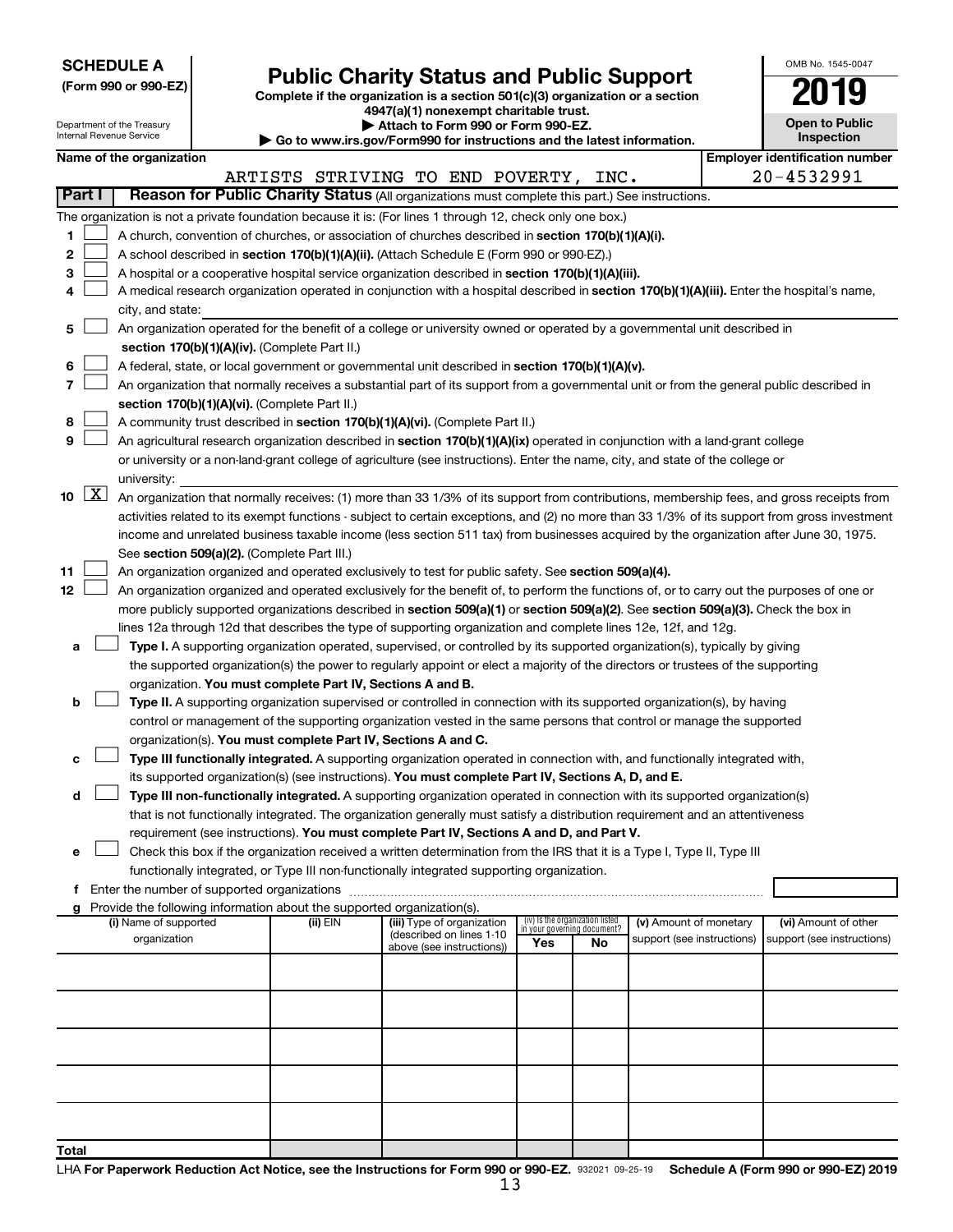#### 20-4532991 Page 2 Schedule A (Form 990 or 990-EZ) 2019 Page ARTISTS STRIVING TO END POVERTY, INC. 20-4532991 **Part II Support Schedule for Organizations Described in Sections 170(b)(1)(A)(iv) and 170(b)(1)(A)(vi)**

(Complete only if you checked the box on line 5, 7, or 8 of Part I or if the organization failed to qualify under Part III. If the organization fails to qualify under the tests listed below, please complete Part III.)

|   | <b>Section A. Public Support</b>                                                                                                           |          |          |            |            |          |           |
|---|--------------------------------------------------------------------------------------------------------------------------------------------|----------|----------|------------|------------|----------|-----------|
|   | Calendar year (or fiscal year beginning in)                                                                                                | (a) 2015 | (b) 2016 | $(c)$ 2017 | $(d)$ 2018 | (e) 2019 | (f) Total |
|   | 1 Gifts, grants, contributions, and                                                                                                        |          |          |            |            |          |           |
|   | membership fees received. (Do not                                                                                                          |          |          |            |            |          |           |
|   | include any "unusual grants.")                                                                                                             |          |          |            |            |          |           |
|   | 2 Tax revenues levied for the organ-                                                                                                       |          |          |            |            |          |           |
|   | ization's benefit and either paid to                                                                                                       |          |          |            |            |          |           |
|   | or expended on its behalf                                                                                                                  |          |          |            |            |          |           |
|   | 3 The value of services or facilities                                                                                                      |          |          |            |            |          |           |
|   | furnished by a governmental unit to                                                                                                        |          |          |            |            |          |           |
|   | the organization without charge                                                                                                            |          |          |            |            |          |           |
|   | 4 Total. Add lines 1 through 3                                                                                                             |          |          |            |            |          |           |
|   | 5 The portion of total contributions                                                                                                       |          |          |            |            |          |           |
|   | by each person (other than a                                                                                                               |          |          |            |            |          |           |
|   | governmental unit or publicly                                                                                                              |          |          |            |            |          |           |
|   | supported organization) included                                                                                                           |          |          |            |            |          |           |
|   | on line 1 that exceeds 2% of the                                                                                                           |          |          |            |            |          |           |
|   | amount shown on line 11,                                                                                                                   |          |          |            |            |          |           |
|   | column (f)                                                                                                                                 |          |          |            |            |          |           |
|   | 6 Public support. Subtract line 5 from line 4.                                                                                             |          |          |            |            |          |           |
|   | <b>Section B. Total Support</b>                                                                                                            |          |          |            |            |          |           |
|   | Calendar year (or fiscal year beginning in)                                                                                                | (a) 2015 | (b) 2016 | $(c)$ 2017 | $(d)$ 2018 | (e) 2019 | (f) Total |
|   | 7 Amounts from line 4                                                                                                                      |          |          |            |            |          |           |
| 8 | Gross income from interest,                                                                                                                |          |          |            |            |          |           |
|   | dividends, payments received on                                                                                                            |          |          |            |            |          |           |
|   | securities loans, rents, royalties,                                                                                                        |          |          |            |            |          |           |
|   | and income from similar sources                                                                                                            |          |          |            |            |          |           |
| 9 | Net income from unrelated business                                                                                                         |          |          |            |            |          |           |
|   | activities, whether or not the                                                                                                             |          |          |            |            |          |           |
|   | business is regularly carried on                                                                                                           |          |          |            |            |          |           |
|   | 10 Other income. Do not include gain                                                                                                       |          |          |            |            |          |           |
|   | or loss from the sale of capital                                                                                                           |          |          |            |            |          |           |
|   | assets (Explain in Part VI.)                                                                                                               |          |          |            |            |          |           |
|   | 11 Total support. Add lines 7 through 10                                                                                                   |          |          |            |            |          |           |
|   | <b>12</b> Gross receipts from related activities, etc. (see instructions)                                                                  |          |          |            |            | 12       |           |
|   | 13 First five years. If the Form 990 is for the organization's first, second, third, fourth, or fifth tax year as a section 501(c)(3)      |          |          |            |            |          |           |
|   | organization, check this box and stop here                                                                                                 |          |          |            |            |          |           |
|   | <b>Section C. Computation of Public Support Percentage</b>                                                                                 |          |          |            |            |          |           |
|   |                                                                                                                                            |          |          |            |            | 14       | %         |
|   |                                                                                                                                            |          |          |            |            | 15       | %         |
|   | 16a 33 1/3% support test - 2019. If the organization did not check the box on line 13, and line 14 is 33 1/3% or more, check this box and  |          |          |            |            |          |           |
|   | stop here. The organization qualifies as a publicly supported organization manufaction manufacture or the organization                     |          |          |            |            |          |           |
|   | b 33 1/3% support test - 2018. If the organization did not check a box on line 13 or 16a, and line 15 is 33 1/3% or more, check this box   |          |          |            |            |          |           |
|   |                                                                                                                                            |          |          |            |            |          |           |
|   | 17a 10% -facts-and-circumstances test - 2019. If the organization did not check a box on line 13, 16a, or 16b, and line 14 is 10% or more, |          |          |            |            |          |           |
|   | and if the organization meets the "facts-and-circumstances" test, check this box and stop here. Explain in Part VI how the organization    |          |          |            |            |          |           |
|   |                                                                                                                                            |          |          |            |            |          |           |
|   | b 10% -facts-and-circumstances test - 2018. If the organization did not check a box on line 13, 16a, 16b, or 17a, and line 15 is 10% or    |          |          |            |            |          |           |
|   | more, and if the organization meets the "facts-and-circumstances" test, check this box and stop here. Explain in Part VI how the           |          |          |            |            |          |           |
|   | organization meets the "facts-and-circumstances" test. The organization qualifies as a publicly supported organization                     |          |          |            |            |          |           |
|   | 18 Private foundation. If the organization did not check a box on line 13, 16a, 16b, 17a, or 17b, check this box and see instructions      |          |          |            |            |          |           |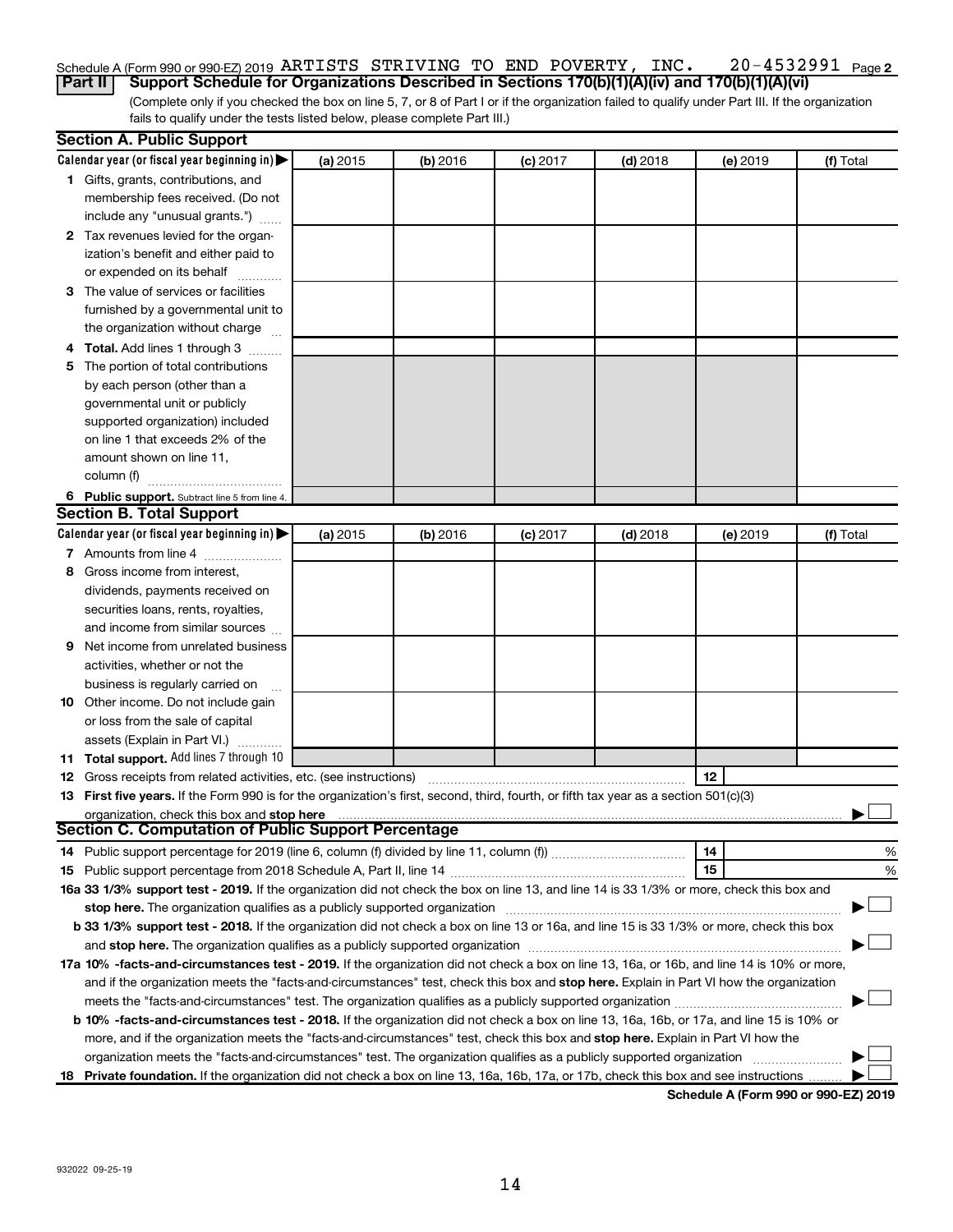#### 20-4532991 Page 3 Schedule A (Form 990 or 990-EZ) 2019 Page ARTISTS STRIVING TO END POVERTY, INC. 20-4532991 **Part III Support Schedule for Organizations Described in Section 509(a)(2)**

(Complete only if you checked the box on line 10 of Part I or if the organization failed to qualify under Part II. If the organization fails to qualify under the tests listed below, please complete Part II.)

| <b>Section A. Public Support</b>                                                                                                                    |          |           |                    |                        |            |                                    |
|-----------------------------------------------------------------------------------------------------------------------------------------------------|----------|-----------|--------------------|------------------------|------------|------------------------------------|
| Calendar year (or fiscal year beginning in)                                                                                                         | (a) 2015 | (b) 2016  | $(c)$ 2017         | $(d)$ 2018             | (e) 2019   | (f) Total                          |
| 1 Gifts, grants, contributions, and                                                                                                                 |          |           |                    |                        |            |                                    |
| membership fees received. (Do not                                                                                                                   |          |           |                    |                        |            |                                    |
| include any "unusual grants.")                                                                                                                      | 380,325. | 639,036.  | 706,789.           | 738,817.               | 1,006,717. | 3,471,684.                         |
| 2 Gross receipts from admissions,                                                                                                                   |          |           |                    |                        |            |                                    |
| merchandise sold or services per-                                                                                                                   |          |           |                    |                        |            |                                    |
| formed, or facilities furnished in<br>any activity that is related to the                                                                           |          |           |                    |                        |            |                                    |
| organization's tax-exempt purpose                                                                                                                   | 111,983. |           | 98, 307. 131, 612. | 137,289.               |            | $75, 299.$ 554,490.                |
| 3 Gross receipts from activities that                                                                                                               |          |           |                    |                        |            |                                    |
| are not an unrelated trade or bus-                                                                                                                  |          |           |                    |                        |            |                                    |
| iness under section 513                                                                                                                             |          |           |                    |                        |            |                                    |
| 4 Tax revenues levied for the organ-                                                                                                                |          |           |                    |                        |            |                                    |
| ization's benefit and either paid to                                                                                                                |          |           |                    |                        |            |                                    |
| or expended on its behalf                                                                                                                           |          |           |                    |                        |            |                                    |
| 5 The value of services or facilities                                                                                                               |          |           |                    |                        |            |                                    |
| furnished by a governmental unit to                                                                                                                 |          |           |                    |                        |            |                                    |
| the organization without charge                                                                                                                     |          |           |                    |                        |            |                                    |
| <b>6 Total.</b> Add lines 1 through 5                                                                                                               | 492,308. | 737, 343. | 838,401.           | 876, 106.              | 1,082,016  | 4,026,174.                         |
| 7a Amounts included on lines 1, 2, and                                                                                                              |          |           |                    |                        |            |                                    |
| 3 received from disqualified persons                                                                                                                | 13,200.  | 18,300.   | 25,400.            | 33,665.                | 32,502.    | 123,067.                           |
| <b>b</b> Amounts included on lines 2 and 3 received                                                                                                 |          |           |                    |                        |            |                                    |
| from other than disqualified persons that                                                                                                           |          |           |                    |                        |            |                                    |
| exceed the greater of \$5,000 or 1% of the<br>amount on line 13 for the year                                                                        |          |           |                    |                        |            | $0$ .                              |
| c Add lines 7a and 7b                                                                                                                               | 13,200.  | 18,300.   | 25,400.            | 33,665.                | 32,502.    | 123,067.                           |
| 8 Public support. (Subtract line 7c from line 6.)                                                                                                   |          |           |                    |                        |            | 3,903,107.                         |
| <b>Section B. Total Support</b>                                                                                                                     |          |           |                    |                        |            |                                    |
| Calendar year (or fiscal year beginning in)                                                                                                         | (a) 2015 | (b) 2016  | $(c)$ 2017         | $(d)$ 2018             | (e) 2019   | (f) Total                          |
| 9 Amounts from line 6                                                                                                                               | 492,308. | 737,343.  | 838,401            | $\overline{876,106}$ . | 1,082,016  | 4,026,174.                         |
| <b>10a</b> Gross income from interest,                                                                                                              |          |           |                    |                        |            |                                    |
| dividends, payments received on                                                                                                                     |          |           |                    |                        |            |                                    |
| securities loans, rents, royalties,<br>and income from similar sources                                                                              | 2,157.   | 3,795.    | 13,641.            | 20,008.                | 17,405.    | 57,006.                            |
| <b>b</b> Unrelated business taxable income                                                                                                          |          |           |                    |                        |            |                                    |
| (less section 511 taxes) from businesses                                                                                                            |          |           |                    |                        |            |                                    |
| acquired after June 30, 1975                                                                                                                        |          |           |                    |                        |            |                                    |
| c Add lines 10a and 10b                                                                                                                             | 2,157.   | 3,795.    | 13,641.            | 20,008.                | 17,405.    | 57,006.                            |
| <b>11</b> Net income from unrelated business                                                                                                        |          |           |                    |                        |            |                                    |
| activities not included in line 10b,                                                                                                                |          |           |                    |                        |            |                                    |
| whether or not the business is<br>regularly carried on                                                                                              |          |           |                    |                        |            |                                    |
| <b>12</b> Other income. Do not include gain                                                                                                         |          |           |                    |                        |            |                                    |
| or loss from the sale of capital                                                                                                                    | 116.     |           |                    |                        |            | 116.                               |
| assets (Explain in Part VI.)<br><b>13</b> Total support. (Add lines 9, 10c, 11, and 12.)                                                            | 494,581. | 741, 138. | 852,042.           | 896, 114.              | 1,099,421. | 4,083,296.                         |
| 14 First five years. If the Form 990 is for the organization's first, second, third, fourth, or fifth tax year as a section 501(c)(3) organization, |          |           |                    |                        |            |                                    |
| check this box and stop here                                                                                                                        |          |           |                    |                        |            |                                    |
| Section C. Computation of Public Support Percentage                                                                                                 |          |           |                    |                        |            |                                    |
| 15 Public support percentage for 2019 (line 8, column (f), divided by line 13, column (f))                                                          |          |           |                    |                        | 15         | 95.59<br>%                         |
| 16 Public support percentage from 2018 Schedule A, Part III, line 15                                                                                |          |           |                    |                        | 16         | 96.26<br>$\%$                      |
| Section D. Computation of Investment Income Percentage                                                                                              |          |           |                    |                        |            |                                    |
| 17 Investment income percentage for 2019 (line 10c, column (f), divided by line 13, column (f))                                                     |          |           |                    |                        | 17         | 1.40<br>$\%$                       |
| 18 Investment income percentage from 2018 Schedule A, Part III, line 17                                                                             |          |           |                    |                        | 18         | 1.14<br>%                          |
| 19a 33 1/3% support tests - 2019. If the organization did not check the box on line 14, and line 15 is more than 33 1/3%, and line 17 is not        |          |           |                    |                        |            |                                    |
| more than 33 1/3%, check this box and stop here. The organization qualifies as a publicly supported organization                                    |          |           |                    |                        |            | $\blacktriangleright$ $\mathbf{X}$ |
| b 33 1/3% support tests - 2018. If the organization did not check a box on line 14 or line 19a, and line 16 is more than 33 1/3%, and               |          |           |                    |                        |            |                                    |
| line 18 is not more than 33 1/3%, check this box and stop here. The organization qualifies as a publicly supported organization                     |          |           |                    |                        |            |                                    |
|                                                                                                                                                     |          |           |                    |                        |            |                                    |
|                                                                                                                                                     |          |           |                    |                        |            |                                    |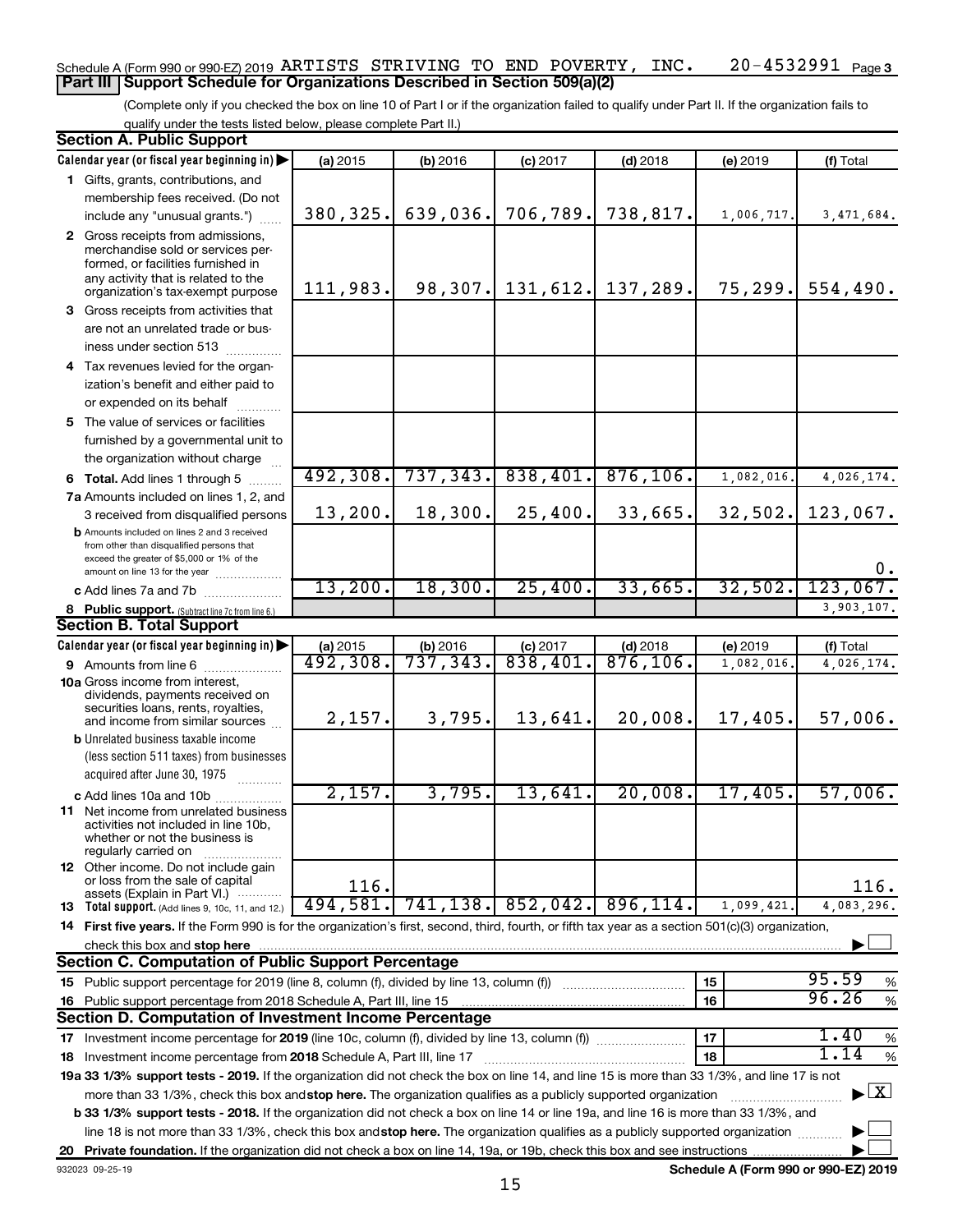# **Part IV Supporting Organizations**

(Complete only if you checked a box in line 12 on Part I. If you checked 12a of Part I, complete Sections A and B. If you checked 12b of Part I, complete Sections A and C. If you checked 12c of Part I, complete Sections A, D, and E. If you checked 12d of Part I, complete Sections A and D, and complete Part V.)

## **Section A. All Supporting Organizations**

- **1** Are all of the organization's supported organizations listed by name in the organization's governing documents? If "No," describe in Part VI how the supported organizations are designated. If designated by *class or purpose, describe the designation. If historic and continuing relationship, explain.*
- **2** Did the organization have any supported organization that does not have an IRS determination of status under section 509(a)(1) or (2)? If "Yes," explain in Part **VI** how the organization determined that the supported *organization was described in section 509(a)(1) or (2).*
- **3a** Did the organization have a supported organization described in section 501(c)(4), (5), or (6)? If "Yes," answer *(b) and (c) below.*
- **b** Did the organization confirm that each supported organization qualified under section 501(c)(4), (5), or (6) and satisfied the public support tests under section 509(a)(2)? If "Yes," describe in Part VI when and how the *organization made the determination.*
- **c** Did the organization ensure that all support to such organizations was used exclusively for section 170(c)(2)(B) purposes? If "Yes," explain in Part VI what controls the organization put in place to ensure such use.
- **4 a** *If* Was any supported organization not organized in the United States ("foreign supported organization")? *"Yes," and if you checked 12a or 12b in Part I, answer (b) and (c) below.*
- **b** Did the organization have ultimate control and discretion in deciding whether to make grants to the foreign supported organization? If "Yes," describe in Part VI how the organization had such control and discretion *despite being controlled or supervised by or in connection with its supported organizations.*
- **c** Did the organization support any foreign supported organization that does not have an IRS determination under sections 501(c)(3) and 509(a)(1) or (2)? If "Yes," explain in Part VI what controls the organization used *to ensure that all support to the foreign supported organization was used exclusively for section 170(c)(2)(B) purposes.*
- **5a** Did the organization add, substitute, or remove any supported organizations during the tax year? If "Yes," answer (b) and (c) below (if applicable). Also, provide detail in **Part VI,** including (i) the names and EIN *numbers of the supported organizations added, substituted, or removed; (ii) the reasons for each such action; (iii) the authority under the organization's organizing document authorizing such action; and (iv) how the action was accomplished (such as by amendment to the organizing document).*
- **b Type I or Type II only.** Was any added or substituted supported organization part of a class already designated in the organization's organizing document?
- **c Substitutions only.**  Was the substitution the result of an event beyond the organization's control?
- **6** Did the organization provide support (whether in the form of grants or the provision of services or facilities) to **Part VI.** support or benefit one or more of the filing organization's supported organizations? If "Yes," provide detail in anyone other than (i) its supported organizations, (ii) individuals that are part of the charitable class benefited by one or more of its supported organizations, or (iii) other supporting organizations that also
- **7** Did the organization provide a grant, loan, compensation, or other similar payment to a substantial contributor regard to a substantial contributor? If "Yes," complete Part I of Schedule L (Form 990 or 990-EZ). (as defined in section 4958(c)(3)(C)), a family member of a substantial contributor, or a 35% controlled entity with
- **8** Did the organization make a loan to a disqualified person (as defined in section 4958) not described in line 7? *If "Yes," complete Part I of Schedule L (Form 990 or 990-EZ).*
- **9 a** Was the organization controlled directly or indirectly at any time during the tax year by one or more in section 509(a)(1) or (2))? If "Yes," provide detail in **Part VI.** disqualified persons as defined in section 4946 (other than foundation managers and organizations described
- **b** Did one or more disqualified persons (as defined in line 9a) hold a controlling interest in any entity in which the supporting organization had an interest? If "Yes," provide detail in Part VI.
- **c** Did a disqualified person (as defined in line 9a) have an ownership interest in, or derive any personal benefit from, assets in which the supporting organization also had an interest? If "Yes," provide detail in Part VI.
- **10 a** Was the organization subject to the excess business holdings rules of section 4943 because of section supporting organizations)? If "Yes," answer 10b below. 4943(f) (regarding certain Type II supporting organizations, and all Type III non-functionally integrated
	- **b** Did the organization have any excess business holdings in the tax year? (Use Schedule C, Form 4720, to *determine whether the organization had excess business holdings.)*

**1 2 3a 3b 3c 4a 4b 4c 5a 5b 5c 6 7 8 9a 9b 9c 10a**

**Yes No**

**10b**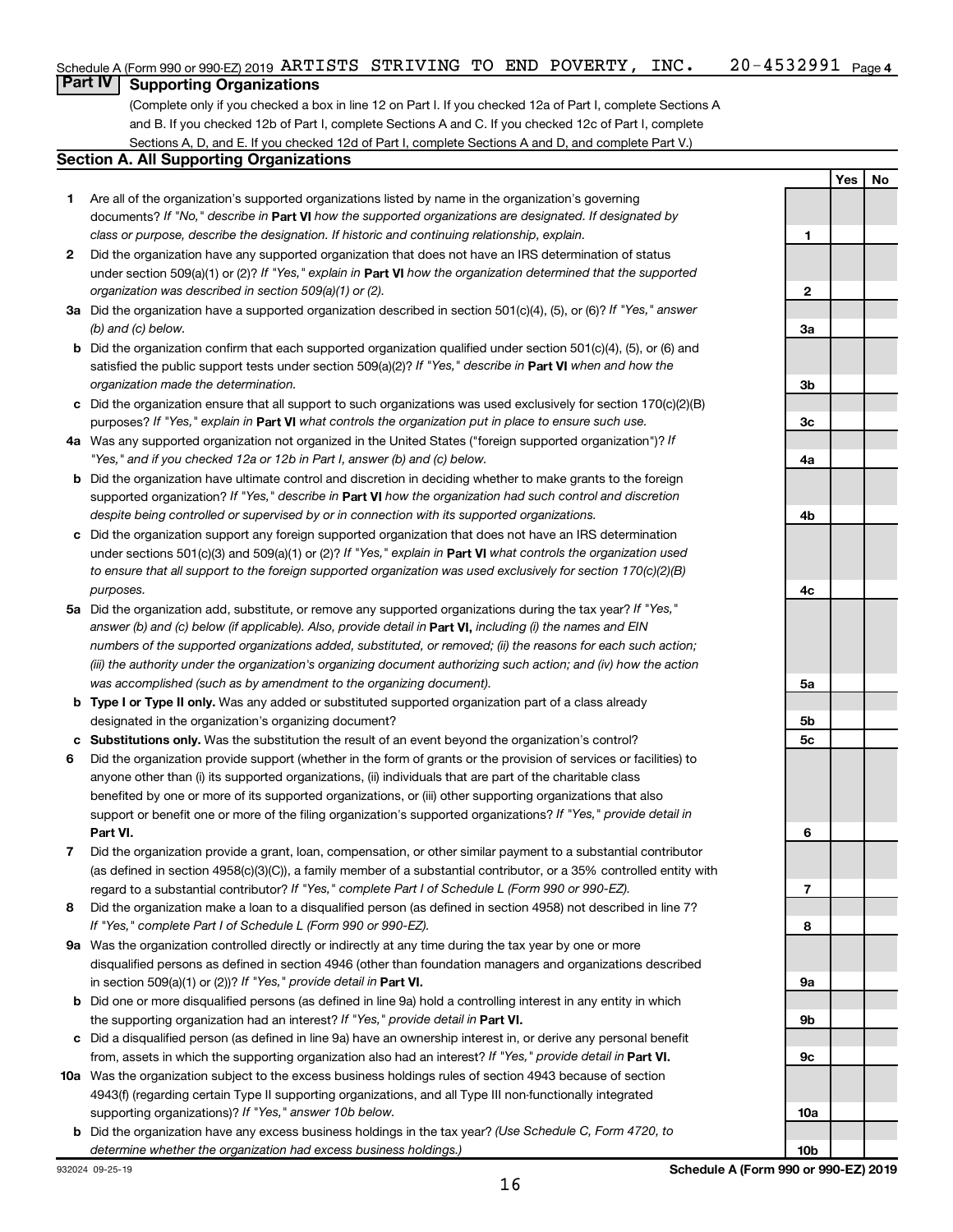#### 20-4532991 Page 5 Schedule A (Form 990 or 990-EZ) 2019 Page **Part IV Supporting Organizations** *(continued)* ARTISTS STRIVING TO END POVERTY, INC. 20-4532991

|    |                                                                                                                                                                                                                     |                 | Yes        | No |
|----|---------------------------------------------------------------------------------------------------------------------------------------------------------------------------------------------------------------------|-----------------|------------|----|
| 11 | Has the organization accepted a gift or contribution from any of the following persons?                                                                                                                             |                 |            |    |
|    | a A person who directly or indirectly controls, either alone or together with persons described in (b) and (c)                                                                                                      |                 |            |    |
|    | below, the governing body of a supported organization?                                                                                                                                                              | 11a             |            |    |
|    | <b>b</b> A family member of a person described in (a) above?                                                                                                                                                        | 11 <sub>b</sub> |            |    |
|    | c A 35% controlled entity of a person described in (a) or (b) above? If "Yes" to a, b, or c, provide detail in Part VI.                                                                                             | 11c             |            |    |
|    | <b>Section B. Type I Supporting Organizations</b>                                                                                                                                                                   |                 |            |    |
|    |                                                                                                                                                                                                                     |                 | Yes        | No |
|    | Did the directors, trustees, or membership of one or more supported organizations have the power to                                                                                                                 |                 |            |    |
| 1  | regularly appoint or elect at least a majority of the organization's directors or trustees at all times during the                                                                                                  |                 |            |    |
|    |                                                                                                                                                                                                                     |                 |            |    |
|    | tax year? If "No," describe in Part VI how the supported organization(s) effectively operated, supervised, or                                                                                                       |                 |            |    |
|    | controlled the organization's activities. If the organization had more than one supported organization,                                                                                                             |                 |            |    |
|    | describe how the powers to appoint and/or remove directors or trustees were allocated among the supported<br>organizations and what conditions or restrictions, if any, applied to such powers during the tax year. | 1               |            |    |
|    | Did the organization operate for the benefit of any supported organization other than the supported                                                                                                                 |                 |            |    |
| 2  |                                                                                                                                                                                                                     |                 |            |    |
|    | organization(s) that operated, supervised, or controlled the supporting organization? If "Yes," explain in                                                                                                          |                 |            |    |
|    | Part VI how providing such benefit carried out the purposes of the supported organization(s) that operated,                                                                                                         |                 |            |    |
|    | supervised, or controlled the supporting organization.                                                                                                                                                              | $\mathbf{2}$    |            |    |
|    | <b>Section C. Type II Supporting Organizations</b>                                                                                                                                                                  |                 |            |    |
|    |                                                                                                                                                                                                                     |                 | <b>Yes</b> | No |
| 1  | Were a majority of the organization's directors or trustees during the tax year also a majority of the directors                                                                                                    |                 |            |    |
|    | or trustees of each of the organization's supported organization(s)? If "No," describe in Part VI how control                                                                                                       |                 |            |    |
|    | or management of the supporting organization was vested in the same persons that controlled or managed                                                                                                              |                 |            |    |
|    | the supported organization(s).                                                                                                                                                                                      | 1               |            |    |
|    | <b>Section D. All Type III Supporting Organizations</b>                                                                                                                                                             |                 |            |    |
|    |                                                                                                                                                                                                                     |                 | Yes        | No |
| 1  | Did the organization provide to each of its supported organizations, by the last day of the fifth month of the                                                                                                      |                 |            |    |
|    | organization's tax year, (i) a written notice describing the type and amount of support provided during the prior tax                                                                                               |                 |            |    |
|    | year, (ii) a copy of the Form 990 that was most recently filed as of the date of notification, and (iii) copies of the                                                                                              |                 |            |    |
|    | organization's governing documents in effect on the date of notification, to the extent not previously provided?                                                                                                    | 1               |            |    |
| 2  | Were any of the organization's officers, directors, or trustees either (i) appointed or elected by the supported                                                                                                    |                 |            |    |
|    | organization(s) or (ii) serving on the governing body of a supported organization? If "No," explain in Part VI how                                                                                                  |                 |            |    |
|    | the organization maintained a close and continuous working relationship with the supported organization(s).                                                                                                         | 2               |            |    |
| 3  | By reason of the relationship described in (2), did the organization's supported organizations have a                                                                                                               |                 |            |    |
|    | significant voice in the organization's investment policies and in directing the use of the organization's                                                                                                          |                 |            |    |
|    | income or assets at all times during the tax year? If "Yes," describe in Part VI the role the organization's                                                                                                        |                 |            |    |
|    | supported organizations played in this regard.                                                                                                                                                                      | З               |            |    |
|    | Section E. Type III Functionally Integrated Supporting Organizations                                                                                                                                                |                 |            |    |
| 1  | Check the box next to the method that the organization used to satisfy the Integral Part Test during the yealsee instructions).                                                                                     |                 |            |    |
| a  | The organization satisfied the Activities Test. Complete line 2 below.                                                                                                                                              |                 |            |    |
| b  | The organization is the parent of each of its supported organizations. Complete line 3 below.                                                                                                                       |                 |            |    |
| c  | The organization supported a governmental entity. Describe in Part VI how you supported a government entity (see instructions).                                                                                     |                 |            |    |
| 2  | Activities Test. Answer (a) and (b) below.                                                                                                                                                                          |                 | Yes        | No |
| а  | Did substantially all of the organization's activities during the tax year directly further the exempt purposes of                                                                                                  |                 |            |    |
|    | the supported organization(s) to which the organization was responsive? If "Yes," then in Part VI identify                                                                                                          |                 |            |    |
|    | those supported organizations and explain how these activities directly furthered their exempt purposes,                                                                                                            |                 |            |    |
|    | how the organization was responsive to those supported organizations, and how the organization determined                                                                                                           |                 |            |    |
|    | that these activities constituted substantially all of its activities.                                                                                                                                              | 2a              |            |    |
| b  | Did the activities described in (a) constitute activities that, but for the organization's involvement, one or more                                                                                                 |                 |            |    |
|    | of the organization's supported organization(s) would have been engaged in? If "Yes," explain in Part VI the                                                                                                        |                 |            |    |
|    | reasons for the organization's position that its supported organization(s) would have engaged in these                                                                                                              |                 |            |    |
|    | activities but for the organization's involvement.                                                                                                                                                                  | 2b              |            |    |
| 3  | Parent of Supported Organizations. Answer (a) and (b) below.                                                                                                                                                        |                 |            |    |
| а  | Did the organization have the power to regularly appoint or elect a majority of the officers, directors, or                                                                                                         |                 |            |    |
|    | trustees of each of the supported organizations? Provide details in Part VI.                                                                                                                                        | За              |            |    |
|    | b Did the organization exercise a substantial degree of direction over the policies, programs, and activities of each                                                                                               |                 |            |    |
|    | of its supported organizations? If "Yes," describe in Part VI the role played by the organization in this regard.                                                                                                   | 3b              |            |    |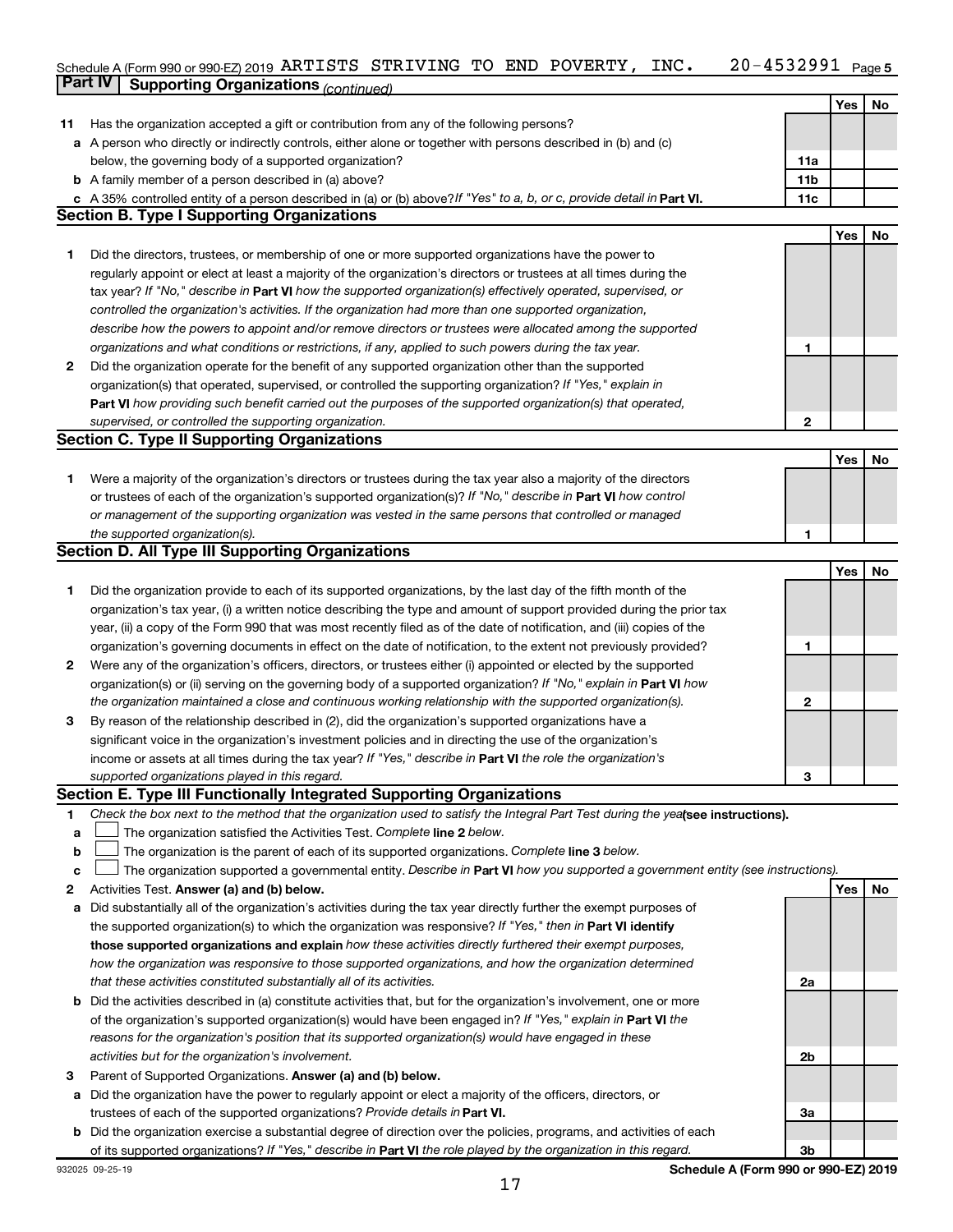| Schedule A (Form 990 or 990-EZ) 2019 ARTISTS STRIVING TO END POVERTY, INC.     |  |  |  | 20-4532991 <sub>Page 6</sub> |  |
|--------------------------------------------------------------------------------|--|--|--|------------------------------|--|
| Part V Type III Non-Functionally Integrated 509(a)(3) Supporting Organizations |  |  |  |                              |  |

1 **Letter See instructions.** All Check here if the organization satisfied the Integral Part Test as a qualifying trust on Nov. 20, 1970 (explain in Part VI). See instructions. All other Type III non-functionally integrated supporting organizations must complete Sections A through E.

|    | Section A - Adjusted Net Income                                              | (A) Prior Year | (B) Current Year<br>(optional) |                                |
|----|------------------------------------------------------------------------------|----------------|--------------------------------|--------------------------------|
| 1  | Net short-term capital gain                                                  | 1              |                                |                                |
| 2  | Recoveries of prior-year distributions                                       | $\mathbf{2}$   |                                |                                |
| 3  | Other gross income (see instructions)                                        | 3              |                                |                                |
| 4  | Add lines 1 through 3.                                                       | 4              |                                |                                |
| 5  | Depreciation and depletion                                                   | 5              |                                |                                |
| 6  | Portion of operating expenses paid or incurred for production or             |                |                                |                                |
|    | collection of gross income or for management, conservation, or               |                |                                |                                |
|    | maintenance of property held for production of income (see instructions)     | 6              |                                |                                |
| 7  | Other expenses (see instructions)                                            | $\overline{7}$ |                                |                                |
| 8  | <b>Adjusted Net Income</b> (subtract lines 5, 6, and 7 from line 4)          | 8              |                                |                                |
|    | <b>Section B - Minimum Asset Amount</b>                                      |                | (A) Prior Year                 | (B) Current Year<br>(optional) |
| 1. | Aggregate fair market value of all non-exempt-use assets (see                |                |                                |                                |
|    | instructions for short tax year or assets held for part of year):            |                |                                |                                |
|    | <b>a</b> Average monthly value of securities                                 | 1a             |                                |                                |
|    | <b>b</b> Average monthly cash balances                                       | 1b             |                                |                                |
|    | <b>c</b> Fair market value of other non-exempt-use assets                    | 1c             |                                |                                |
|    | d Total (add lines 1a, 1b, and 1c)                                           | 1 <sub>d</sub> |                                |                                |
|    | e Discount claimed for blockage or other                                     |                |                                |                                |
|    | factors (explain in detail in <b>Part VI</b> ):                              |                |                                |                                |
| 2  | Acquisition indebtedness applicable to non-exempt-use assets                 | $\mathbf{2}$   |                                |                                |
| 3  | Subtract line 2 from line 1d.                                                | 3              |                                |                                |
| 4  | Cash deemed held for exempt use. Enter 1-1/2% of line 3 (for greater amount, |                |                                |                                |
|    | see instructions).                                                           | 4              |                                |                                |
| 5  | Net value of non-exempt-use assets (subtract line 4 from line 3)             | 5              |                                |                                |
| 6  | Multiply line 5 by .035.                                                     | 6              |                                |                                |
| 7  | Recoveries of prior-year distributions                                       | $\overline{7}$ |                                |                                |
| 8  | Minimum Asset Amount (add line 7 to line 6)                                  | 8              |                                |                                |
|    | <b>Section C - Distributable Amount</b>                                      |                |                                | <b>Current Year</b>            |
| 1  | Adjusted net income for prior year (from Section A, line 8, Column A)        | 1              |                                |                                |
| 2  | Enter 85% of line 1.                                                         | $\mathbf{2}$   |                                |                                |
| 3  | Minimum asset amount for prior year (from Section B, line 8, Column A)       | 3              |                                |                                |
| 4  | Enter greater of line 2 or line 3.                                           | 4              |                                |                                |
| 5  | Income tax imposed in prior year                                             | 5              |                                |                                |
| 6  | <b>Distributable Amount.</b> Subtract line 5 from line 4, unless subject to  |                |                                |                                |
|    | emergency temporary reduction (see instructions).                            | 6              |                                |                                |
|    |                                                                              |                |                                |                                |

**7** Let Check here if the current year is the organization's first as a non-functionally integrated Type III supporting organization (see instructions).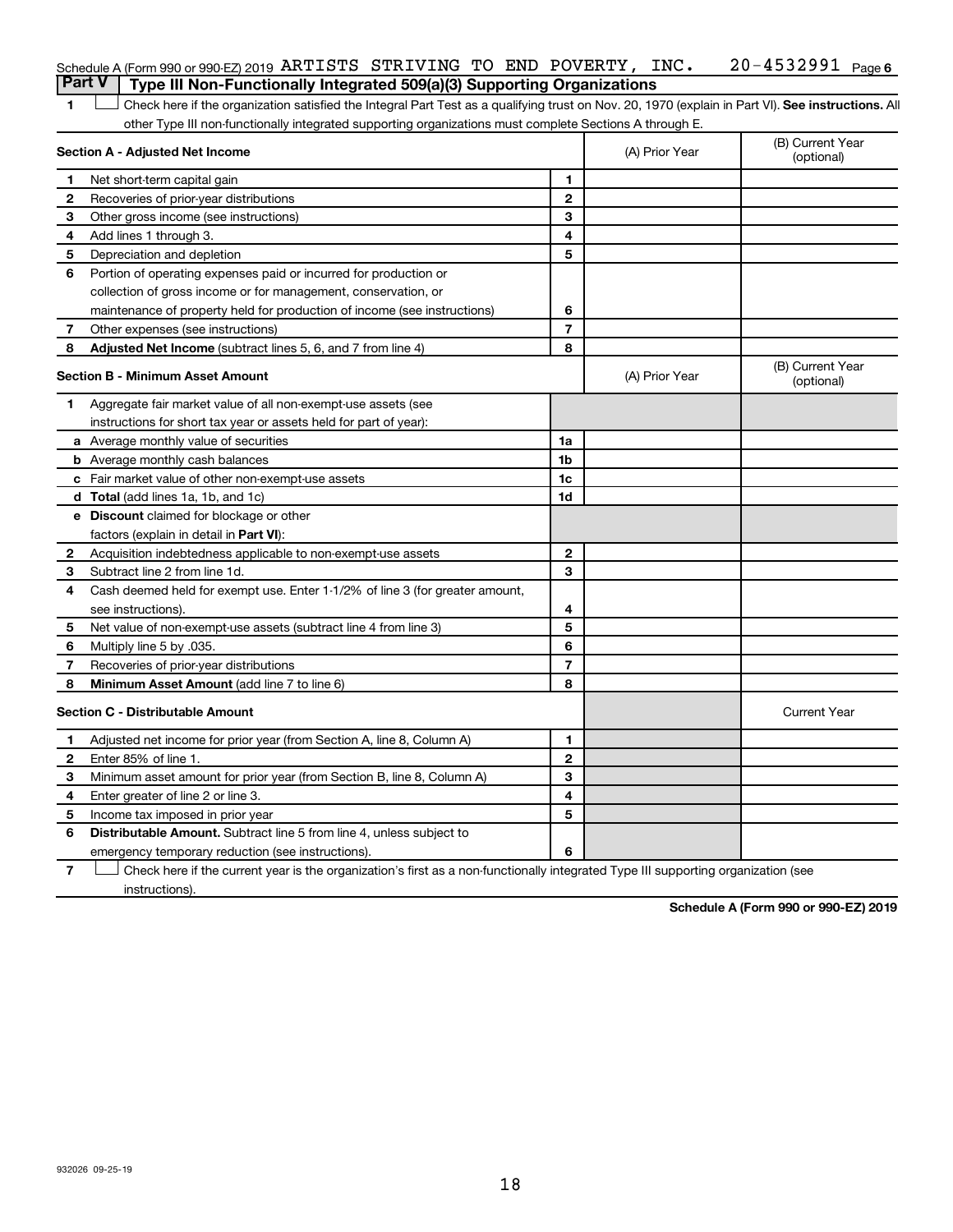#### 20-4532991 Page 7 Schedule A (Form 990 or 990-EZ) 2019 Page ARTISTS STRIVING TO END POVERTY, INC. 20-4532991

| <b>Part V</b>  | Type III Non-Functionally Integrated 509(a)(3) Supporting Organizations (continued)        |                             |                                       |                                                |  |  |  |
|----------------|--------------------------------------------------------------------------------------------|-----------------------------|---------------------------------------|------------------------------------------------|--|--|--|
|                | <b>Section D - Distributions</b>                                                           |                             |                                       | <b>Current Year</b>                            |  |  |  |
| 1              | Amounts paid to supported organizations to accomplish exempt purposes                      |                             |                                       |                                                |  |  |  |
| $\mathbf{2}$   | Amounts paid to perform activity that directly furthers exempt purposes of supported       |                             |                                       |                                                |  |  |  |
|                | organizations, in excess of income from activity                                           |                             |                                       |                                                |  |  |  |
| 3              | Administrative expenses paid to accomplish exempt purposes of supported organizations      |                             |                                       |                                                |  |  |  |
| 4              | Amounts paid to acquire exempt-use assets                                                  |                             |                                       |                                                |  |  |  |
| 5              | Qualified set-aside amounts (prior IRS approval required)                                  |                             |                                       |                                                |  |  |  |
| 6              | Other distributions (describe in <b>Part VI</b> ). See instructions.                       |                             |                                       |                                                |  |  |  |
| 7              | <b>Total annual distributions.</b> Add lines 1 through 6.                                  |                             |                                       |                                                |  |  |  |
| 8              | Distributions to attentive supported organizations to which the organization is responsive |                             |                                       |                                                |  |  |  |
|                | (provide details in Part VI). See instructions.                                            |                             |                                       |                                                |  |  |  |
| 9              | Distributable amount for 2019 from Section C, line 6                                       |                             |                                       |                                                |  |  |  |
| 10             | Line 8 amount divided by line 9 amount                                                     |                             |                                       |                                                |  |  |  |
|                |                                                                                            | (i)                         | (ii)                                  | (iii)                                          |  |  |  |
|                | <b>Section E - Distribution Allocations (see instructions)</b>                             | <b>Excess Distributions</b> | <b>Underdistributions</b><br>Pre-2019 | <b>Distributable</b><br><b>Amount for 2019</b> |  |  |  |
| 1              | Distributable amount for 2019 from Section C, line 6                                       |                             |                                       |                                                |  |  |  |
| $\mathbf{2}$   | Underdistributions, if any, for years prior to 2019 (reason-                               |                             |                                       |                                                |  |  |  |
|                | able cause required-explain in Part VI). See instructions.                                 |                             |                                       |                                                |  |  |  |
| 3              | Excess distributions carryover, if any, to 2019                                            |                             |                                       |                                                |  |  |  |
|                | a From 2014                                                                                |                             |                                       |                                                |  |  |  |
|                | <b>b</b> From 2015                                                                         |                             |                                       |                                                |  |  |  |
|                | c From 2016                                                                                |                             |                                       |                                                |  |  |  |
|                | <b>d</b> From 2017                                                                         |                             |                                       |                                                |  |  |  |
|                | e From 2018                                                                                |                             |                                       |                                                |  |  |  |
|                | f Total of lines 3a through e                                                              |                             |                                       |                                                |  |  |  |
|                | <b>g</b> Applied to underdistributions of prior years                                      |                             |                                       |                                                |  |  |  |
|                | <b>h</b> Applied to 2019 distributable amount                                              |                             |                                       |                                                |  |  |  |
| Ť.             | Carryover from 2014 not applied (see instructions)                                         |                             |                                       |                                                |  |  |  |
|                | Remainder. Subtract lines 3g, 3h, and 3i from 3f.                                          |                             |                                       |                                                |  |  |  |
| 4              | Distributions for 2019 from Section D,                                                     |                             |                                       |                                                |  |  |  |
|                | line $7:$                                                                                  |                             |                                       |                                                |  |  |  |
|                | a Applied to underdistributions of prior years                                             |                             |                                       |                                                |  |  |  |
|                | <b>b</b> Applied to 2019 distributable amount                                              |                             |                                       |                                                |  |  |  |
| с              | Remainder. Subtract lines 4a and 4b from 4.                                                |                             |                                       |                                                |  |  |  |
| 5              | Remaining underdistributions for years prior to 2019, if                                   |                             |                                       |                                                |  |  |  |
|                | any. Subtract lines 3g and 4a from line 2. For result greater                              |                             |                                       |                                                |  |  |  |
|                | than zero, explain in Part VI. See instructions.                                           |                             |                                       |                                                |  |  |  |
| 6              | Remaining underdistributions for 2019. Subtract lines 3h                                   |                             |                                       |                                                |  |  |  |
|                | and 4b from line 1. For result greater than zero, explain in                               |                             |                                       |                                                |  |  |  |
|                | <b>Part VI.</b> See instructions.                                                          |                             |                                       |                                                |  |  |  |
| $\overline{7}$ | Excess distributions carryover to 2020. Add lines 3j                                       |                             |                                       |                                                |  |  |  |
|                | and 4c.                                                                                    |                             |                                       |                                                |  |  |  |
| 8              | Breakdown of line 7:                                                                       |                             |                                       |                                                |  |  |  |
|                | a Excess from 2015                                                                         |                             |                                       |                                                |  |  |  |
|                | <b>b</b> Excess from 2016                                                                  |                             |                                       |                                                |  |  |  |
|                | c Excess from 2017                                                                         |                             |                                       |                                                |  |  |  |
|                | d Excess from 2018                                                                         |                             |                                       |                                                |  |  |  |
|                | e Excess from 2019                                                                         |                             |                                       |                                                |  |  |  |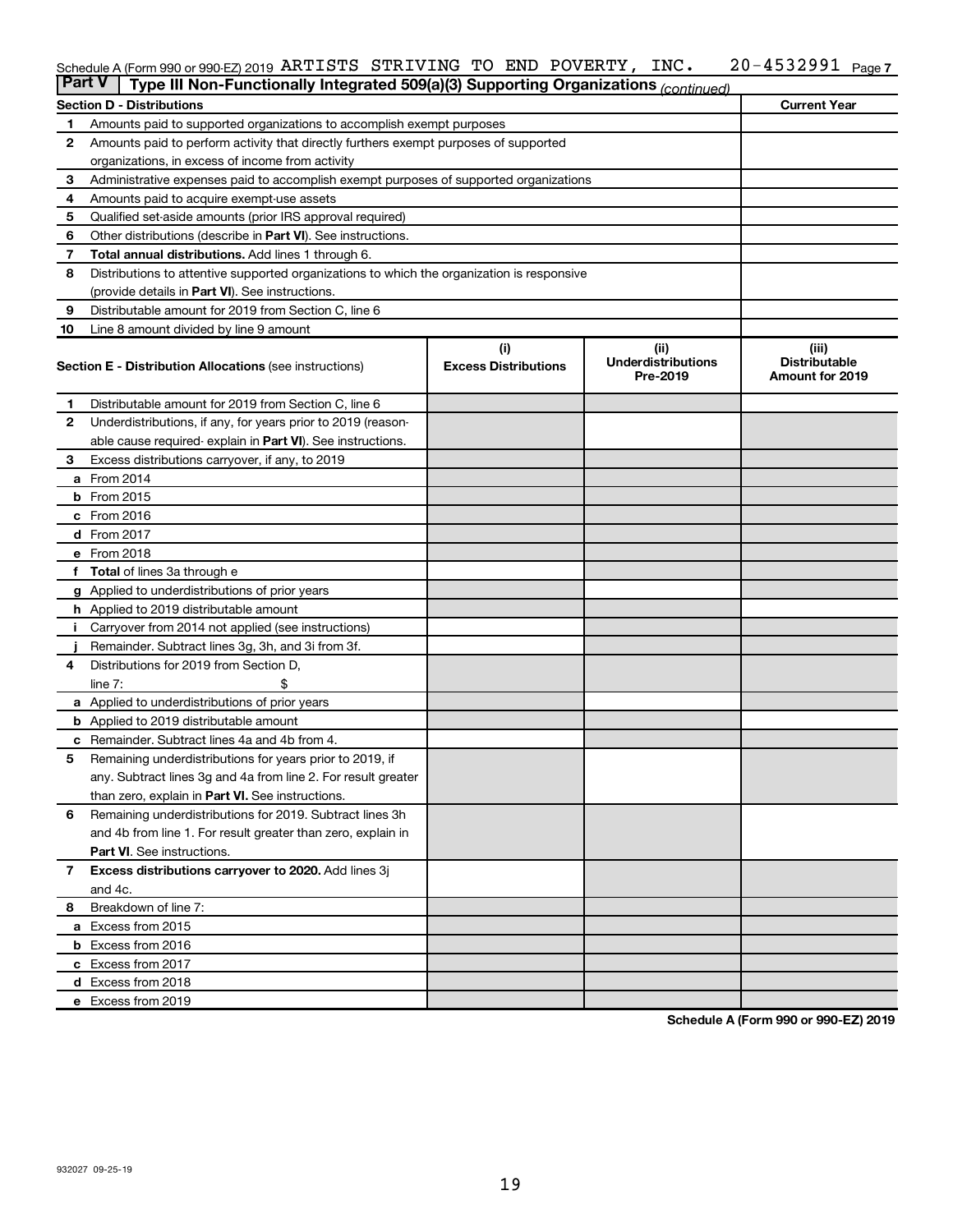|                | Schedule A (Form 990 or 990-EZ) 2019 ARTISTS STRIVING TO END POVERTY, INC.                                                                                                                                                                                                                       |  |  |  |  |  | 20-4532991 Page 8 |  |
|----------------|--------------------------------------------------------------------------------------------------------------------------------------------------------------------------------------------------------------------------------------------------------------------------------------------------|--|--|--|--|--|-------------------|--|
| <b>Part VI</b> | Supplemental Information. Provide the explanations required by Part II, line 10; Part II, line 17a or 17b; Part III, line 12;                                                                                                                                                                    |  |  |  |  |  |                   |  |
|                | Part IV, Section A, lines 1, 2, 3b, 3c, 4b, 4c, 5a, 6, 9a, 9b, 9c, 11a, 11b, and 11c; Part IV, Section B, lines 1 and 2; Part IV, Section C,<br>line 1; Part IV, Section D, lines 2 and 3; Part IV, Section E, lines 1c, 2a, 2b, 3a, and 3b; Part V, line 1; Part V, Section B, line 1e; Part V, |  |  |  |  |  |                   |  |
|                | Section D, lines 5, 6, and 8; and Part V, Section E, lines 2, 5, and 6. Also complete this part for any additional information.                                                                                                                                                                  |  |  |  |  |  |                   |  |
|                | (See instructions.)                                                                                                                                                                                                                                                                              |  |  |  |  |  |                   |  |
|                |                                                                                                                                                                                                                                                                                                  |  |  |  |  |  |                   |  |
|                |                                                                                                                                                                                                                                                                                                  |  |  |  |  |  |                   |  |
|                |                                                                                                                                                                                                                                                                                                  |  |  |  |  |  |                   |  |
|                |                                                                                                                                                                                                                                                                                                  |  |  |  |  |  |                   |  |
|                |                                                                                                                                                                                                                                                                                                  |  |  |  |  |  |                   |  |
|                |                                                                                                                                                                                                                                                                                                  |  |  |  |  |  |                   |  |
|                |                                                                                                                                                                                                                                                                                                  |  |  |  |  |  |                   |  |
|                |                                                                                                                                                                                                                                                                                                  |  |  |  |  |  |                   |  |
|                |                                                                                                                                                                                                                                                                                                  |  |  |  |  |  |                   |  |
|                |                                                                                                                                                                                                                                                                                                  |  |  |  |  |  |                   |  |
|                |                                                                                                                                                                                                                                                                                                  |  |  |  |  |  |                   |  |
|                |                                                                                                                                                                                                                                                                                                  |  |  |  |  |  |                   |  |
|                |                                                                                                                                                                                                                                                                                                  |  |  |  |  |  |                   |  |
|                |                                                                                                                                                                                                                                                                                                  |  |  |  |  |  |                   |  |
|                |                                                                                                                                                                                                                                                                                                  |  |  |  |  |  |                   |  |
|                |                                                                                                                                                                                                                                                                                                  |  |  |  |  |  |                   |  |
|                |                                                                                                                                                                                                                                                                                                  |  |  |  |  |  |                   |  |
|                |                                                                                                                                                                                                                                                                                                  |  |  |  |  |  |                   |  |
|                |                                                                                                                                                                                                                                                                                                  |  |  |  |  |  |                   |  |
|                |                                                                                                                                                                                                                                                                                                  |  |  |  |  |  |                   |  |
|                |                                                                                                                                                                                                                                                                                                  |  |  |  |  |  |                   |  |
|                |                                                                                                                                                                                                                                                                                                  |  |  |  |  |  |                   |  |
|                |                                                                                                                                                                                                                                                                                                  |  |  |  |  |  |                   |  |
|                |                                                                                                                                                                                                                                                                                                  |  |  |  |  |  |                   |  |
|                |                                                                                                                                                                                                                                                                                                  |  |  |  |  |  |                   |  |
|                |                                                                                                                                                                                                                                                                                                  |  |  |  |  |  |                   |  |
|                |                                                                                                                                                                                                                                                                                                  |  |  |  |  |  |                   |  |
|                |                                                                                                                                                                                                                                                                                                  |  |  |  |  |  |                   |  |
|                |                                                                                                                                                                                                                                                                                                  |  |  |  |  |  |                   |  |
|                |                                                                                                                                                                                                                                                                                                  |  |  |  |  |  |                   |  |
|                |                                                                                                                                                                                                                                                                                                  |  |  |  |  |  |                   |  |
|                |                                                                                                                                                                                                                                                                                                  |  |  |  |  |  |                   |  |
|                |                                                                                                                                                                                                                                                                                                  |  |  |  |  |  |                   |  |
|                |                                                                                                                                                                                                                                                                                                  |  |  |  |  |  |                   |  |
|                |                                                                                                                                                                                                                                                                                                  |  |  |  |  |  |                   |  |
|                |                                                                                                                                                                                                                                                                                                  |  |  |  |  |  |                   |  |
|                |                                                                                                                                                                                                                                                                                                  |  |  |  |  |  |                   |  |
|                |                                                                                                                                                                                                                                                                                                  |  |  |  |  |  |                   |  |
|                |                                                                                                                                                                                                                                                                                                  |  |  |  |  |  |                   |  |
|                |                                                                                                                                                                                                                                                                                                  |  |  |  |  |  |                   |  |
|                |                                                                                                                                                                                                                                                                                                  |  |  |  |  |  |                   |  |
|                |                                                                                                                                                                                                                                                                                                  |  |  |  |  |  |                   |  |
|                |                                                                                                                                                                                                                                                                                                  |  |  |  |  |  |                   |  |
|                |                                                                                                                                                                                                                                                                                                  |  |  |  |  |  |                   |  |
|                |                                                                                                                                                                                                                                                                                                  |  |  |  |  |  |                   |  |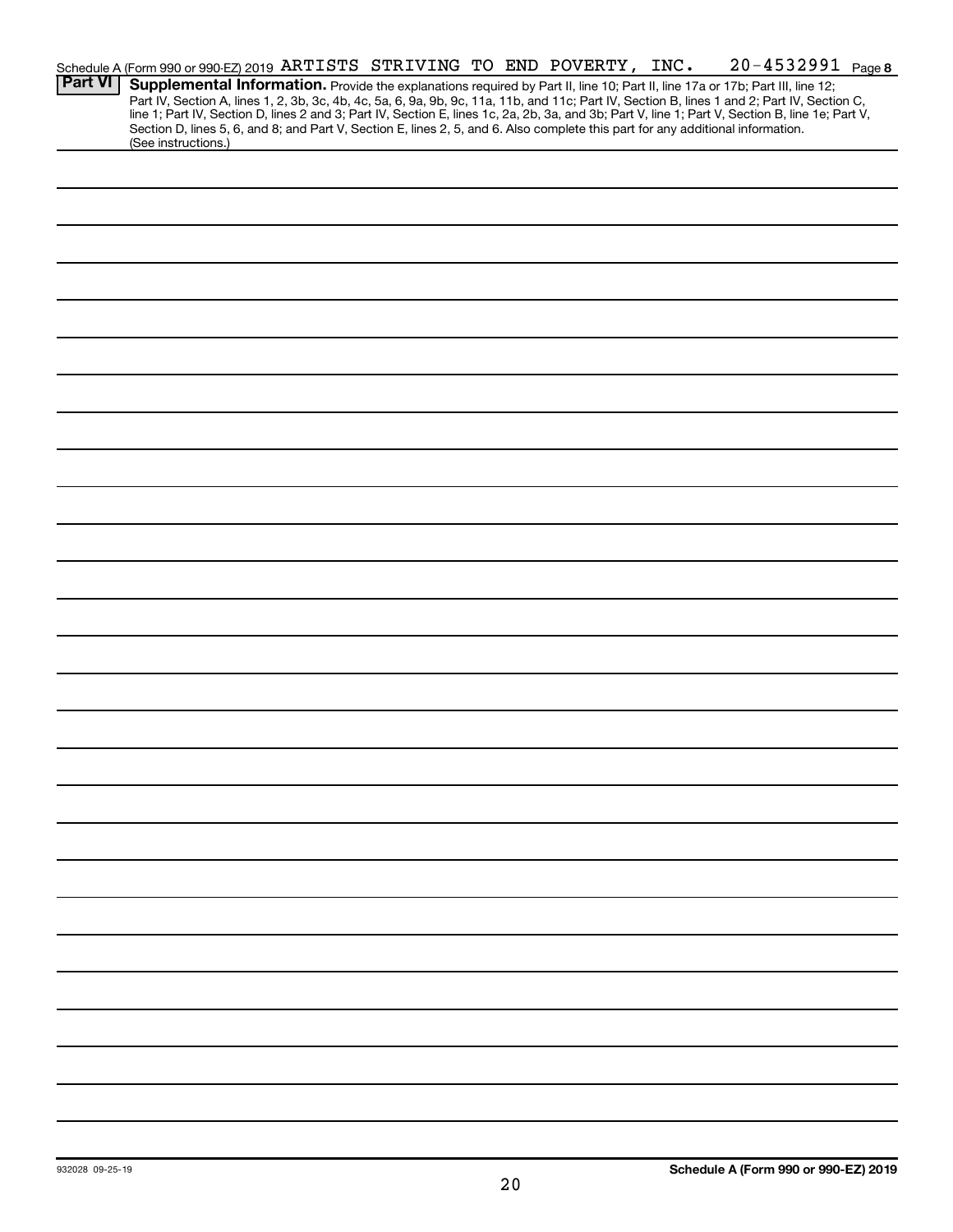# ARTISTS STRIVING TO END POVERTY, INC. 20-4532991

# **Payments from Disqualified Persons Included on Part III, Line 7a Schedule A <sup>2019</sup>**

**\*\* Do Not File \*\* \*\*\* Not Open to Public Inspection \*\*\***

| Payer's Name                              | 2015<br>Amount | 2016<br>Amount | 2017<br>Amount | 2018<br>Amount | 2019<br>Amount |  |
|-------------------------------------------|----------------|----------------|----------------|----------------|----------------|--|
| <b>JOHNATHAN BRAY</b>                     | 0.             | 5,000.         | 250.           | $\mathbf 0$ .  | 0.             |  |
| FITZGERALD<br>THOMAS                      | 0.             | 6, 250.        | 6,000.         | 7,496.         | 6,936.         |  |
| CHARLES<br><b>COURT</b>                   | 1,000.         | 1,150.         | 1,350.         | 850.           | 277.           |  |
| SHERI<br>SARKISIAN                        | 0.             | 1,900.         | 1,600.         | 1,052.         | 3,850.         |  |
| LAURIE<br>TVEDT                           | 0.             | 1,100.         | 1,000.         | 0.             | 0.             |  |
| <b>GEORGE</b><br>WILKINSON                | 0.             | 500.           | 0.             | 0.             | 0.             |  |
| TRUPTI DOSHI                              | 1,500.         | 250.           | 300.           | 248.           | 1,000.         |  |
| <b>JEFFREY KORN</b>                       | 0.             | 2,000.         | 5,000.         | 12,500.        | 11,000.        |  |
| CAROLINE PAPADATOS                        | 0.             | 150.           | $\mathbf 0$ .  | $\mathbf 0$ .  | 0.             |  |
| JAMES<br><b>JONES</b>                     | 5,000.         | $\mathbf 0$ .  | 0.             | 0.             | 0.             |  |
| <b>JAIMIE MAYER</b>                       | 500.           | $\mathbf 0$ .  | 0.             | $\mathbf 0$ .  | 400.           |  |
| SHERYL CALABRO                            | 3,700.         | 0.             | 200.           | 622.           | 239.           |  |
| <b>MARK CANAVERA</b>                      | 500.           | 0.             | 1,000.         | $\mathbf 0$ .  | $\mathbf 0$ .  |  |
| <b>SUZANNE LONGLEY</b>                    | 1,000.         | 0.             | 0.             | $\mathbf 0$ .  | 0.             |  |
| LAURA BRAY                                | 0.             | 0.             | 2,700.         | 5,000.         | $0$ .          |  |
| HENRY SHAM                                | 0.             | 0.             | 3,500.         | $\mathbf 0$ .  | 1,500.         |  |
| DAVID<br><b>TURNER</b>                    | 0.             | 0.             | 2,500.         | $0$ .          | 0.             |  |
| LAURA CHITTICK                            | $\mathbf 0$ .  | $\mathbf 0$ .  | $\mathbf 0$ .  | 3,000.         | 5,900.         |  |
| SAM MINTZ                                 | 0.             | $\mathbf 0$ .  | $\mathbf 0$ .  | 2,497.         | $\mathbf 0$ .  |  |
| GABRIELLE SPEAKS                          | $\mathbf 0$ .  | $\mathbf 0$ .  | $\mathbf 0$ .  | 400.           | 650.           |  |
| JACOB HADAD                               | $\mathbf 0$ .  | $\mathbf 0$ .  | $\mathbf 0$ .  | 0.             | 650.           |  |
| STEVEN FARKAS                             | 0.             | $\mathbf 0$ .  | $\mathbf 0$ .  | 0.             | 100.           |  |
|                                           |                |                |                |                |                |  |
|                                           |                |                |                |                |                |  |
| Total to Schedule A,<br>Part III, Line 7a | 13,200.        | 18,300.        | 25,400.        | 33,665.        | 32,502.        |  |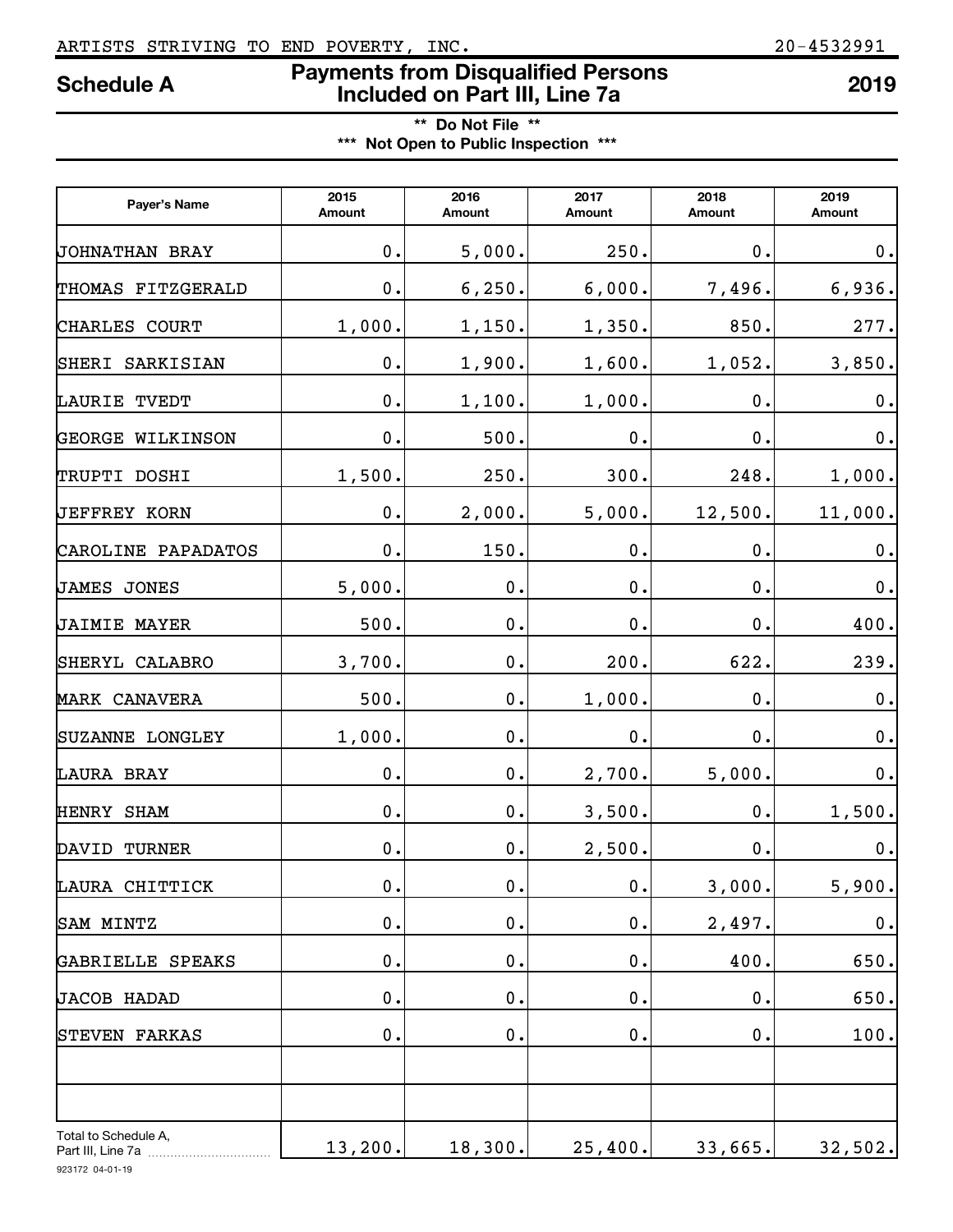# **Schedule B Schedule of Contributors**

**or 990-PF) | Attach to Form 990, Form 990-EZ, or Form 990-PF. | Go to www.irs.gov/Form990 for the latest information.** OMB No. 1545-0047

**2019**

**Employer identification number**

| Name of the organization |  |
|--------------------------|--|
|--------------------------|--|

|                                | ARTISTS STRIVING TO END POVERTY |  |  |  | INC. | 4532991 |
|--------------------------------|---------------------------------|--|--|--|------|---------|
| Organization type (check one): |                                 |  |  |  |      |         |

| Filers of:         | Section:                                                                           |
|--------------------|------------------------------------------------------------------------------------|
| Form 990 or 990-FZ | $\lfloor x \rfloor$ 501(c)( 3) (enter number) organization                         |
|                    | $4947(a)(1)$ nonexempt charitable trust <b>not</b> treated as a private foundation |
|                    | 527 political organization                                                         |
| Form 990-PF        | 501(c)(3) exempt private foundation                                                |
|                    | 4947(a)(1) nonexempt charitable trust treated as a private foundation              |
|                    | 501(c)(3) taxable private foundation                                               |

Check if your organization is covered by the General Rule or a Special Rule. **Note:**  Only a section 501(c)(7), (8), or (10) organization can check boxes for both the General Rule and a Special Rule. See instructions.

### **General Rule**

**K** For an organization filing Form 990, 990-EZ, or 990-PF that received, during the year, contributions totaling \$5,000 or more (in money or property) from any one contributor. Complete Parts I and II. See instructions for determining a contributor's total contributions.

### **Special Rules**

 $\Box$ 

 $\Box$ 

any one contributor, during the year, total contributions of the greater of (1) \$5,000; or (2) 2% of the amount on (i) Form 990, Part VIII, line 1h; For an organization described in section 501(c)(3) filing Form 990 or 990-EZ that met the 33 1/3% support test of the regulations under sections 509(a)(1) and 170(b)(1)(A)(vi), that checked Schedule A (Form 990 or 990-EZ), Part II, line 13, 16a, or 16b, and that received from or (ii) Form 990-EZ, line 1. Complete Parts I and II.  $\Box$ 

year, total contributions of more than \$1,000 *exclusively* for religious, charitable, scientific, literary, or educational purposes, or for the For an organization described in section 501(c)(7), (8), or (10) filing Form 990 or 990-EZ that received from any one contributor, during the prevention of cruelty to children or animals. Complete Parts I, II, and III.

purpose. Don't complete any of the parts unless the General Rule applies to this organization because it received nonexclusively year, contributions exclusively for religious, charitable, etc., purposes, but no such contributions totaled more than \$1,000. If this box is checked, enter here the total contributions that were received during the year for an exclusively religious, charitable, etc., For an organization described in section 501(c)(7), (8), or (10) filing Form 990 or 990-EZ that received from any one contributor, during the religious, charitable, etc., contributions totaling \$5,000 or more during the year  $\ldots$  $\ldots$  $\ldots$  $\ldots$  $\ldots$  $\ldots$ 

**Caution:**  An organization that isn't covered by the General Rule and/or the Special Rules doesn't file Schedule B (Form 990, 990-EZ, or 990-PF),  **must** but it answer "No" on Part IV, line 2, of its Form 990; or check the box on line H of its Form 990-EZ or on its Form 990-PF, Part I, line 2, to certify that it doesn't meet the filing requirements of Schedule B (Form 990, 990-EZ, or 990-PF).

**For Paperwork Reduction Act Notice, see the instructions for Form 990, 990-EZ, or 990-PF. Schedule B (Form 990, 990-EZ, or 990-PF) (2019)** LHA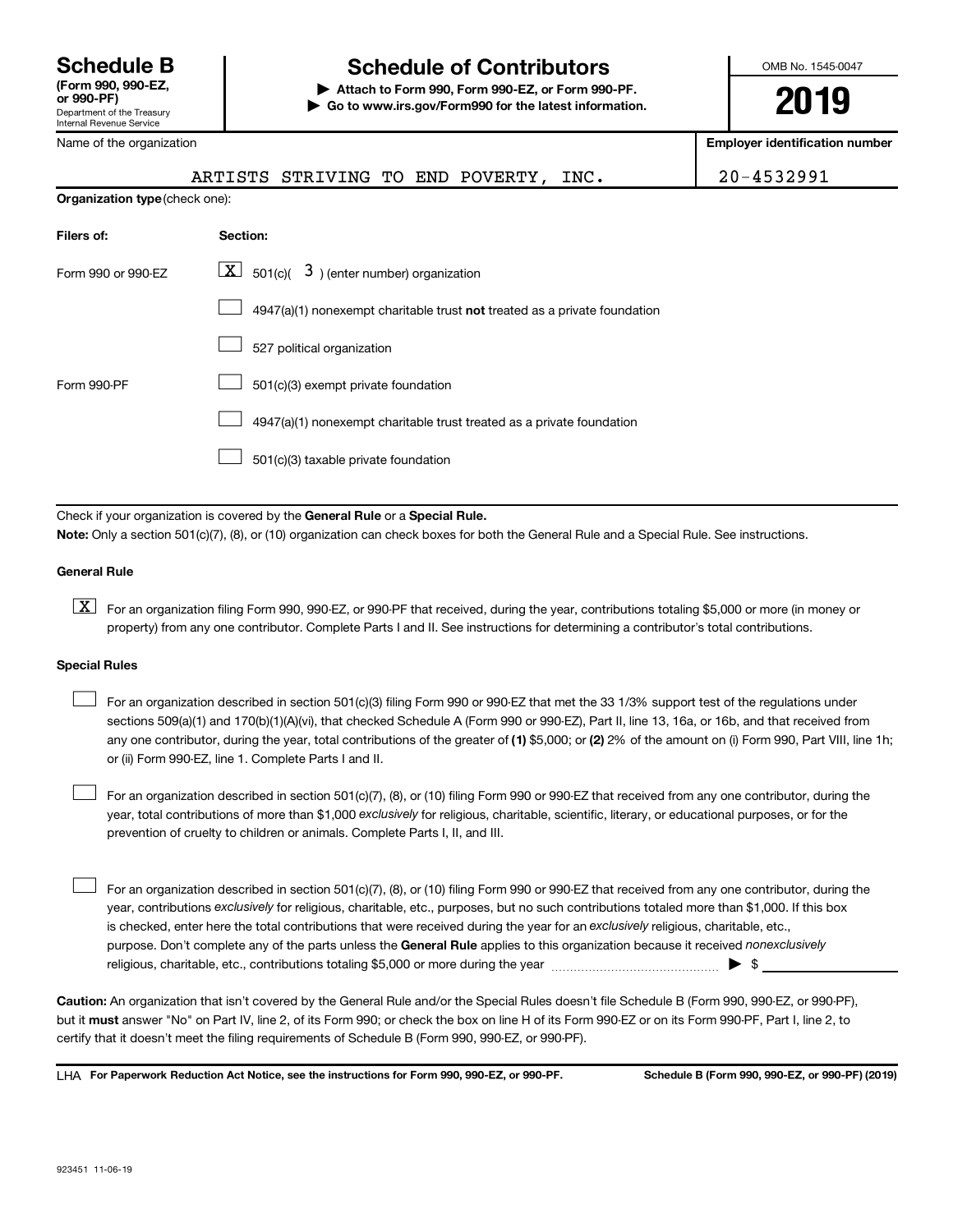## Schedule B (Form 990, 990-EZ, or 990-PF) (2019)

Name of organization

# ARTISTS STRIVING TO END POVERTY, INC. 20-4532991

**Part I** Contributors (see instructions). Use duplicate copies of Part I if additional space is needed.

| (a) | (b)                                                                                                     | (c)                        | (d)                                                                                                              |
|-----|---------------------------------------------------------------------------------------------------------|----------------------------|------------------------------------------------------------------------------------------------------------------|
| No. | Name, address, and ZIP + 4                                                                              | <b>Total contributions</b> | Type of contribution                                                                                             |
| 1   | BROADWAY CARES<br>165 W 46TH STREET, STE 1300<br>NEW YORK, NY 10036                                     | 159,890.<br>\$             | X<br>Person<br>Payroll<br><b>Noncash</b><br>(Complete Part II for<br>noncash contributions.)                     |
| (a) | (b)                                                                                                     | (c)                        | (d)                                                                                                              |
| No. | Name, address, and ZIP + 4                                                                              | <b>Total contributions</b> | Type of contribution                                                                                             |
| 2   | SELECT EQUITY GROUP FOUNDATION<br>380 LAFAYETTE STREET<br>NEW YORK, NY 10003                            | 8,500.<br>\$               | $\overline{\text{X}}$<br>Person<br>Payroll<br><b>Noncash</b><br>(Complete Part II for<br>noncash contributions.) |
| (a) | (b)                                                                                                     | (c)                        | (d)                                                                                                              |
| No. | Name, address, and ZIP + 4                                                                              | <b>Total contributions</b> | Type of contribution                                                                                             |
| 3   | NEWMAN'S OWN FOUNDATION<br>246 POST ROAD EAST, SUITE 2C<br>WESTPORT, CT 06880                           | 5,000.<br>\$               | $\overline{\text{X}}$<br>Person<br>Payroll<br><b>Noncash</b><br>(Complete Part II for<br>noncash contributions.) |
| (a) | (b)                                                                                                     | (c)                        | (d)                                                                                                              |
| No. | Name, address, and ZIP + 4                                                                              | <b>Total contributions</b> | Type of contribution                                                                                             |
| 4   | THOMAS FITZGERALD<br>261 HUDSON, APT 11R<br>NEW YORK, NY 10013                                          | 6,936.<br>\$               | $\overline{\text{X}}$<br>Person<br>Payroll<br><b>Noncash</b><br>(Complete Part II for<br>noncash contributions.) |
| (a) | (b)                                                                                                     | (c)                        | (d)                                                                                                              |
| No. | Name, address, and ZIP + 4                                                                              | <b>Total contributions</b> | Type of contribution                                                                                             |
| 5   | SILLS FAMILY FOUNDATION<br>C/O THE PHILANTHROPIC INITIATIVE, 420<br><b>BOYLSTON</b><br>BOSTON, MA 02116 | 19,000.<br>\$              | $\overline{\mathbf{X}}$<br>Person<br>Payroll<br>Noncash<br>(Complete Part II for<br>noncash contributions.)      |
| (a) | (b)                                                                                                     | (c)                        | (d)                                                                                                              |
| No. | Name, address, and ZIP + 4                                                                              | <b>Total contributions</b> | Type of contribution                                                                                             |
| 6   | NATHAN CUMMINGS FOUNDATION<br>TENTH AVE, 14TH FL<br>475<br>NEW YORK, NY 10018                           | 5,000.<br>\$               | $\overline{\text{X}}$<br>Person<br>Payroll<br>Noncash<br>(Complete Part II for<br>noncash contributions.)        |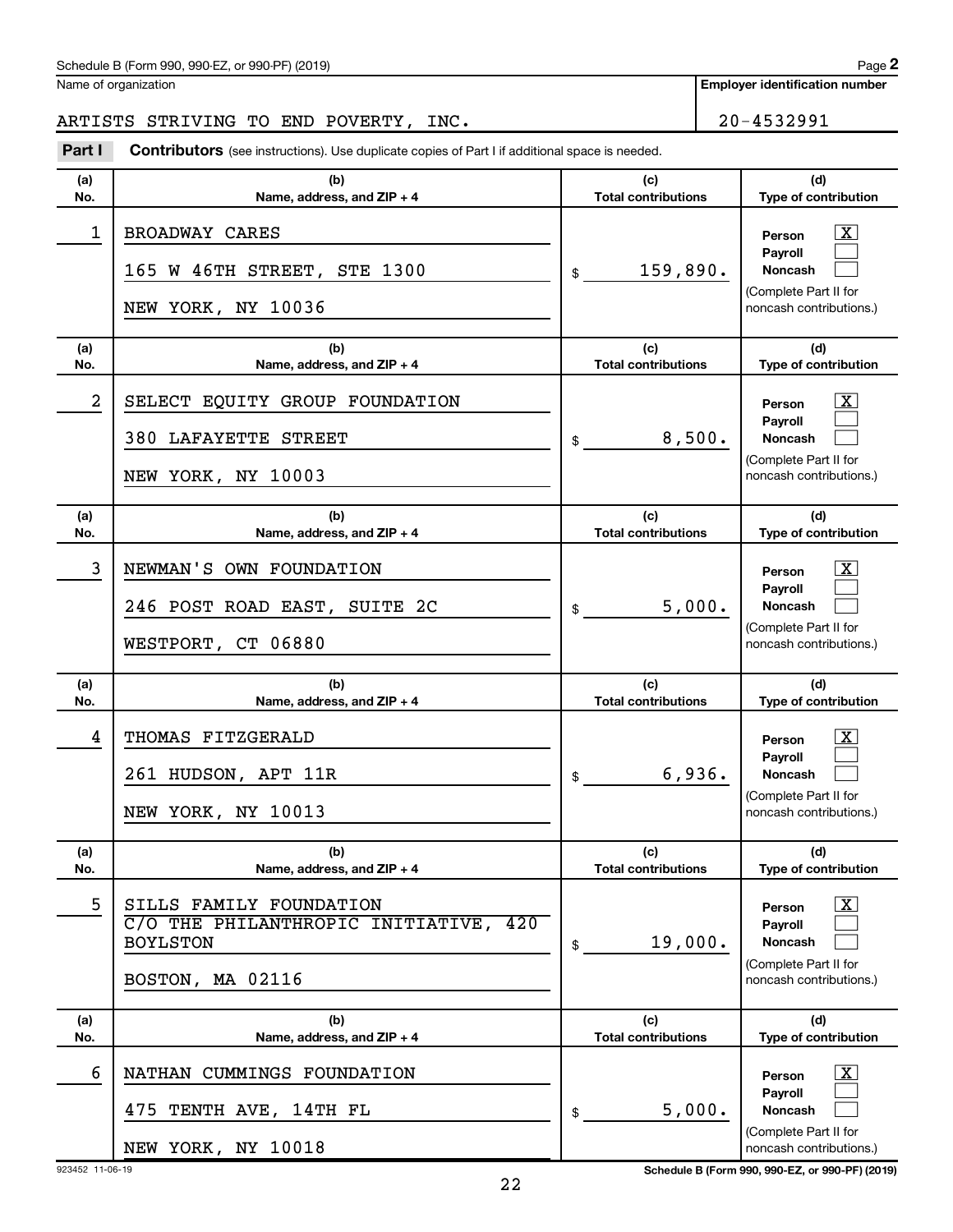## Schedule B (Form 990, 990-EZ, or 990-PF) (2019)

Name of organization

# ARTISTS STRIVING TO END POVERTY, INC. 20-4532991

**Part I** Contributors (see instructions). Use duplicate copies of Part I if additional space is needed.

| (a)<br>No. | (b)<br>Name, address, and ZIP + 4                                                                             | (c)<br><b>Total contributions</b> | (d)<br>Type of contribution                                                                                      |
|------------|---------------------------------------------------------------------------------------------------------------|-----------------------------------|------------------------------------------------------------------------------------------------------------------|
| 7          | <b>JEFFREY KORN</b><br>440 WEST END AVENUE, APT 9C<br>NEW YORK, NY 10024                                      | 11,000.<br>\$                     | <u>x</u><br>Person<br>Payroll<br><b>Noncash</b><br>(Complete Part II for<br>noncash contributions.)              |
| (a)<br>No. | (b)<br>Name, address, and ZIP + 4                                                                             | (c)<br><b>Total contributions</b> | (d)<br>Type of contribution                                                                                      |
| 8          | YOUTH INC.<br>535 8TH AVENUE, SUITE 1400<br>NEW YORK, NY 10018                                                | 50,000.<br>\$                     | <u>x</u><br>Person<br>Payroll<br><b>Noncash</b><br>(Complete Part II for<br>noncash contributions.)              |
| (a)<br>No. | (b)<br>Name, address, and ZIP + 4                                                                             | (c)<br><b>Total contributions</b> | (d)<br>Type of contribution                                                                                      |
| 9          | MUSIC MAN FOUNDATION<br>C/O COHEN PIVO & COMPANY, 9171<br>WILSHIRE BLVD, SUITE 400<br>BEVERLY HILLS, CA 90210 | 20,000.<br>\$                     | <u>x</u><br>Person<br>Payroll<br><b>Noncash</b><br>(Complete Part II for<br>noncash contributions.)              |
| (a)<br>No. | (b)<br>Name, address, and ZIP + 4                                                                             | (c)<br><b>Total contributions</b> | (d)<br>Type of contribution                                                                                      |
| 10         | SELLER-LEHRER FAMILY FOUNDATION<br>1501 BROADWAY, 24TH FLOOR<br>NEW YORK, NY 10036                            | 75,000.<br>\$                     | $\mathbf{X}$<br>Person<br>Payroll<br><b>Noncash</b><br>(Complete Part II for<br>noncash contributions.)          |
| (a)<br>No. | (b)<br>Name, address, and ZIP + 4                                                                             | (c)<br><b>Total contributions</b> | (d)<br><b>Type of contribution</b>                                                                               |
| 11         | RICHEMONT<br>645 FIFTH AVENUE; FL. 9<br>NEW YORK, NY 10022                                                    | 10,000.<br>\$                     | $\overline{\text{X}}$<br>Person<br>Payroll<br><b>Noncash</b><br>(Complete Part II for<br>noncash contributions.) |
| (a)<br>No. | (b)<br>Name, address, and ZIP + 4                                                                             | (c)<br><b>Total contributions</b> | (d)<br>Type of contribution                                                                                      |
| 12         | THE W TRUST, C/O STROOCK AND STROOCK &<br>LAVAN LLP<br>180 MAIDEN LANE<br>NEW YORK, NY 10038                  | 12, 297.<br>\$                    | $\mathbf{X}$<br>Person<br>Payroll<br><b>Noncash</b><br>(Complete Part II for<br>noncash contributions.)          |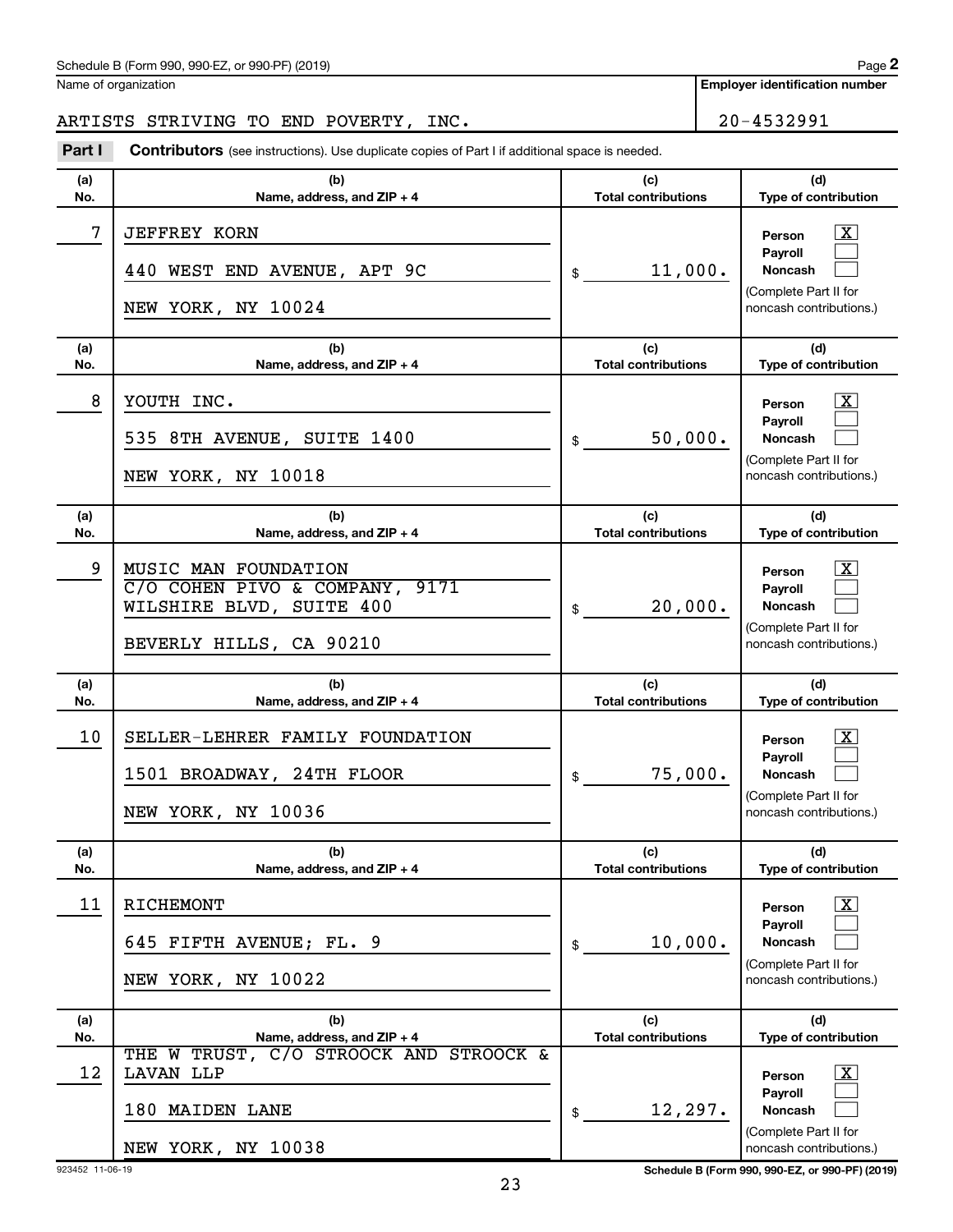#### Schedule B (Form 990, 990-EZ, or 990-PF) (2019)

Name of organization

**Employer identification number**

**2**

ARTISTS STRIVING TO END POVERTY, INC.  $\vert$  20-4532991

#### **(a) No. (b) Name, address, and ZIP + 4 (c) Total contributions (d) Type of contribution Person Payroll Noncash (a) No. (b) Name, address, and ZIP + 4 (c) Total contributions (d) Type of contribution Person Payroll Noncash (a) No. (b) Name, address, and ZIP + 4 (c) Total contributions (d) Type of contribution Person Payroll Noncash (a) No. (b) Name, address, and ZIP + 4 (c) Total contributions (d) Type of contribution Person Payroll Noncash (a) No. (b) Name, address, and ZIP + 4 (c) Total contributions (d) Type of contribution Person Payroll Noncash (a) No. (b) Name, address, and ZIP + 4 (c) Total contributions (d) Type of contribution Person Payroll Noncash Part I** Contributors (see instructions). Use duplicate copies of Part I if additional space is needed. \$ (Complete Part II for noncash contributions.) \$ (Complete Part II for noncash contributions.) \$ (Complete Part II for noncash contributions.) \$ (Complete Part II for noncash contributions.) \$ (Complete Part II for noncash contributions.) \$ (Complete Part II for noncash contributions.) †  $\Box$  $\Box$  $\boxed{\textbf{X}}$  $\Box$  $\Box$  $\lceil \text{X} \rceil$  $\Box$  $\Box$  $\boxed{\textbf{X}}$  $\Box$  $\Box$  $\boxed{\textbf{X}}$  $\Box$  $\Box$  $\boxed{\textbf{X}}$  $\Box$  $\Box$ 13 | MAI FAMILY FOUNDATION 135 EAST 57TH STREET, 31ST FLOOR  $\frac{1}{3}$  150,000. NEW YORK, NY 10022 14 ANNA-MARIA AND STEPHEN KELLEN FOUNDATION X 1345 AVENUE OF THE AMERICAS, 48TH FLOOR  $\Big| \$  50,000. NEW YORK, NY 10105 15 | COMMON SENSE FUND  $10$  GLENVILLE ST,  $1$ ST FL $\qquad \qquad | \ \ \ $ \$   $35,000$ . GREENWICH, CT 06831 16 | RBC FOUNDATION USA BROOKFIELD PLACE, 200 VESEY STREET,  $14$ TH FLOOR  $\vert \text{s} \vert$  20,000. NEW YORK, NY 10281 17 | FIND YOUR LIGHT FOUNDATION PO BOX 48290  $\vert$  \$ 15,000. LOS ANGELES, CA 90048 18 | BLACKROCK 55 E 52ND STREET  $\frac{1}{3}$  10,000. NEW YORK, NY 10055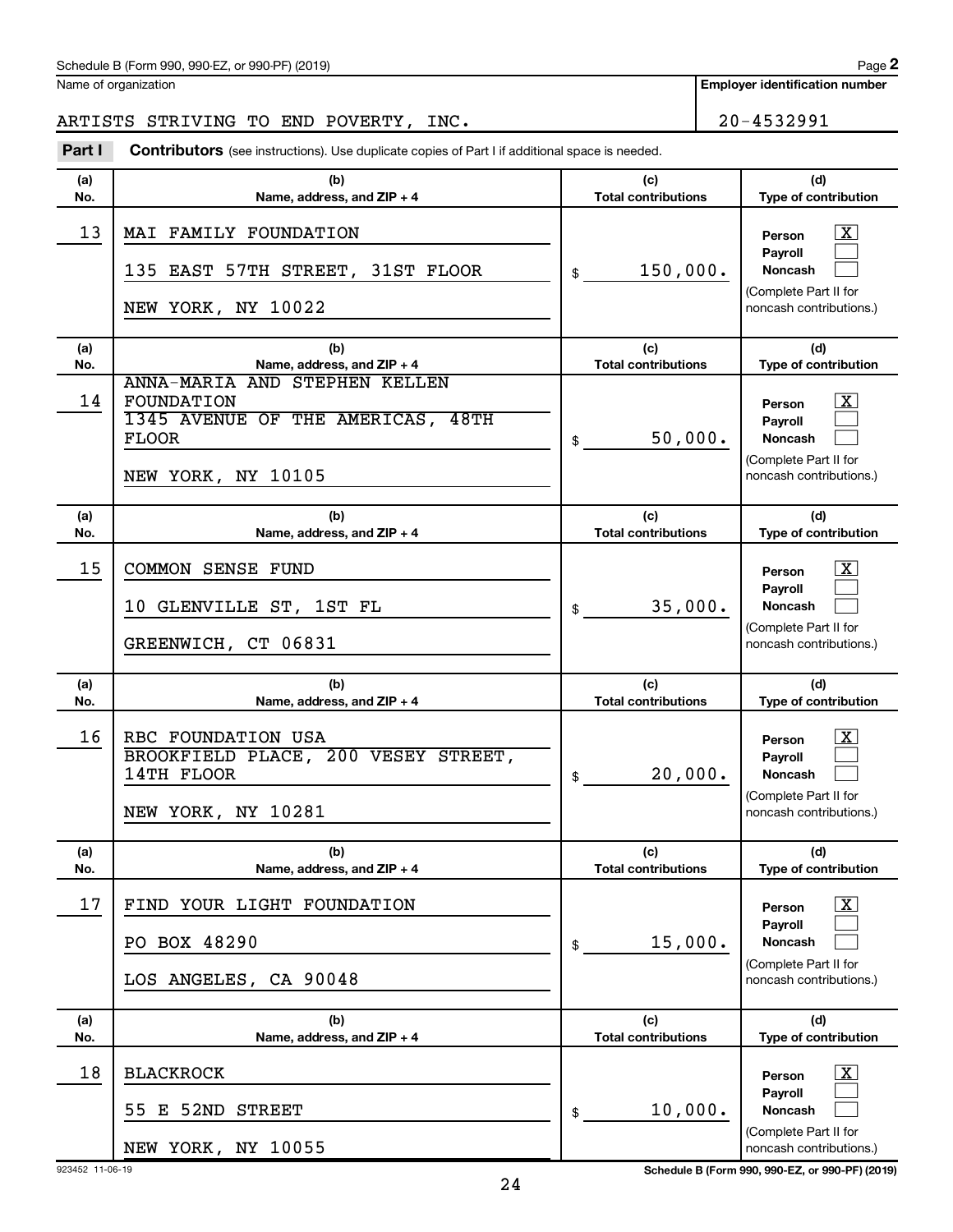Name of organization

**Employer identification number**

## ARTISTS STRIVING TO END POVERTY, INC.  $\vert$  20-4532991

**(a) No. (b) Name, address, and ZIP + 4 (c) Total contributions (d) Type of contribution Person Payroll Noncash (a) No. (b) Name, address, and ZIP + 4 (c) Total contributions (d) Type of contribution Person Payroll Noncash (a) No. (b) Name, address, and ZIP + 4 (c) Total contributions (d) Type of contribution Person Payroll Noncash (a) No. (b) Name, address, and ZIP + 4 (c) Total contributions (d) Type of contribution Person Payroll Noncash (a) No. (b) Name, address, and ZIP + 4 (c) Total contributions (d) Type of contribution Person Payroll Noncash (a) No. (b) Name, address, and ZIP + 4 (c) Total contributions (d) Type of contribution Person Payroll Noncash Part I** Contributors (see instructions). Use duplicate copies of Part I if additional space is needed. \$ (Complete Part II for noncash contributions.) \$ (Complete Part II for noncash contributions.) \$ (Complete Part II for noncash contributions.) \$ (Complete Part II for noncash contributions.) \$ (Complete Part II for noncash contributions.) \$ (Complete Part II for noncash contributions.) †  $\Box$  $\Box$  $\overline{\mathbf{X}}$  $\Box$  $\Box$  $\Box$  $\Box$  $\Box$  $\Box$  $\Box$  $\Box$  $\Box$  $\Box$  $\Box$  $\Box$  $\Box$  $\Box$ 19 | WILLIAM AND MARY GREVE FOUNDATION 665 BROADWAY, SUITE  $1001$  | \$ 10,000. NEW YORK, NY 10012 20 LAURA CHITTICK X 165 W 46TH STREET, STE 1300  $\frac{1}{3}$  5,900. NEW YORK, NY 10036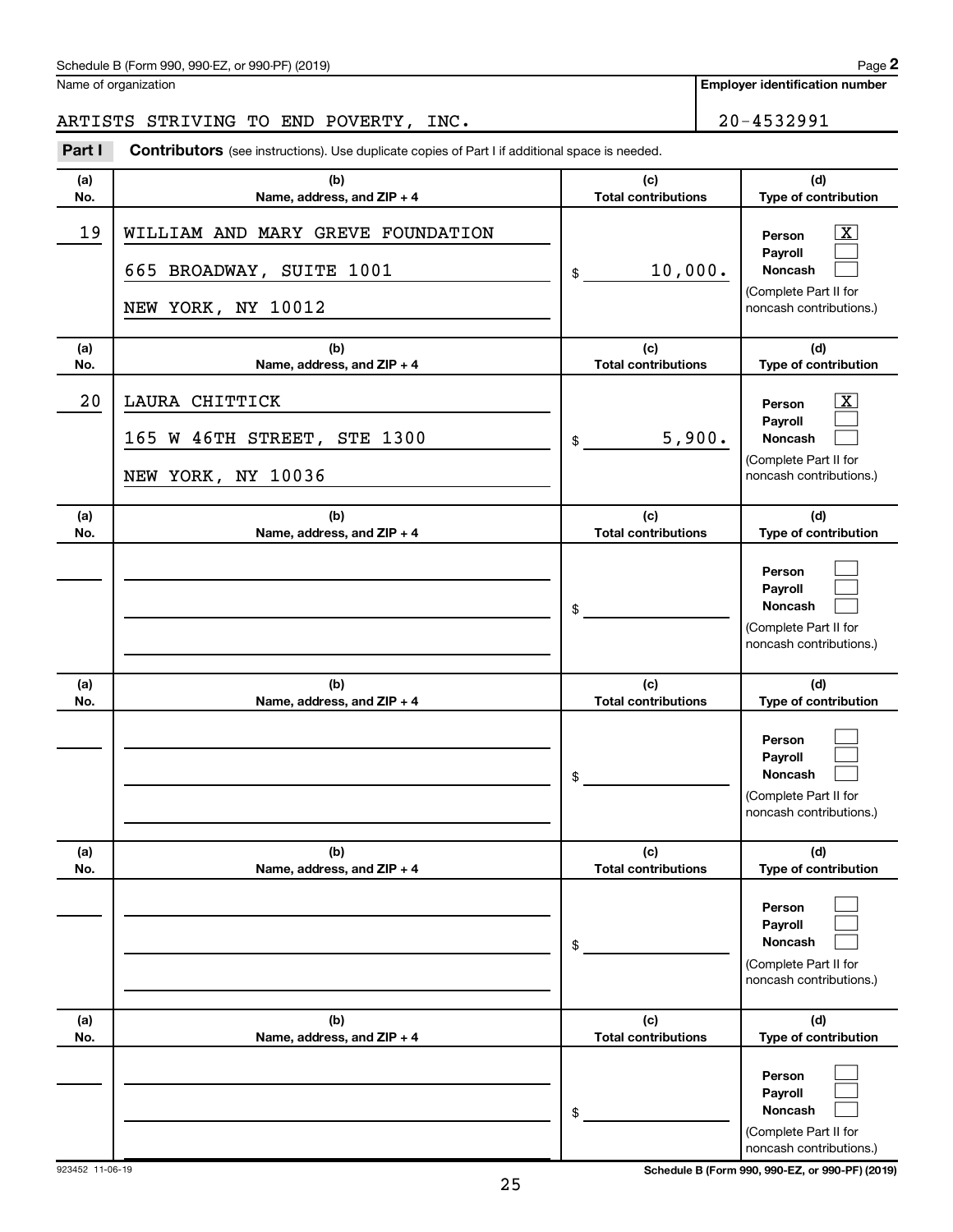| Schedule B (Form 990, 990-EZ, or 990-PF) (2019) | Page |
|-------------------------------------------------|------|
|-------------------------------------------------|------|

Name of organization

**Employer identification number**

ARTISTS STRIVING TO END POVERTY, INC. 20-4532991

| Part II                      | Noncash Property (see instructions). Use duplicate copies of Part II if additional space is needed. |                                                 |                      |  |  |  |  |  |
|------------------------------|-----------------------------------------------------------------------------------------------------|-------------------------------------------------|----------------------|--|--|--|--|--|
| (a)<br>No.<br>from<br>Part I | (b)<br>Description of noncash property given                                                        | (c)<br>FMV (or estimate)<br>(See instructions.) | (d)<br>Date received |  |  |  |  |  |
|                              |                                                                                                     | \$                                              |                      |  |  |  |  |  |
| (a)<br>No.<br>from<br>Part I | (b)<br>Description of noncash property given                                                        | (c)<br>FMV (or estimate)<br>(See instructions.) | (d)<br>Date received |  |  |  |  |  |
|                              |                                                                                                     | \$                                              |                      |  |  |  |  |  |
| (a)<br>No.<br>from<br>Part I | (b)<br>Description of noncash property given                                                        | (c)<br>FMV (or estimate)<br>(See instructions.) | (d)<br>Date received |  |  |  |  |  |
|                              |                                                                                                     | \$                                              |                      |  |  |  |  |  |
| (a)<br>No.<br>from<br>Part I | (b)<br>Description of noncash property given                                                        | (c)<br>FMV (or estimate)<br>(See instructions.) | (d)<br>Date received |  |  |  |  |  |
|                              |                                                                                                     | \$                                              |                      |  |  |  |  |  |
| (a)<br>No.<br>from<br>Part I | (b)<br>Description of noncash property given                                                        | (c)<br>FMV (or estimate)<br>(See instructions.) | (d)<br>Date received |  |  |  |  |  |
|                              |                                                                                                     | \$                                              |                      |  |  |  |  |  |
| (a)<br>No.<br>from<br>Part I | (b)<br>Description of noncash property given                                                        | (c)<br>FMV (or estimate)<br>(See instructions.) | (d)<br>Date received |  |  |  |  |  |
|                              |                                                                                                     | \$                                              |                      |  |  |  |  |  |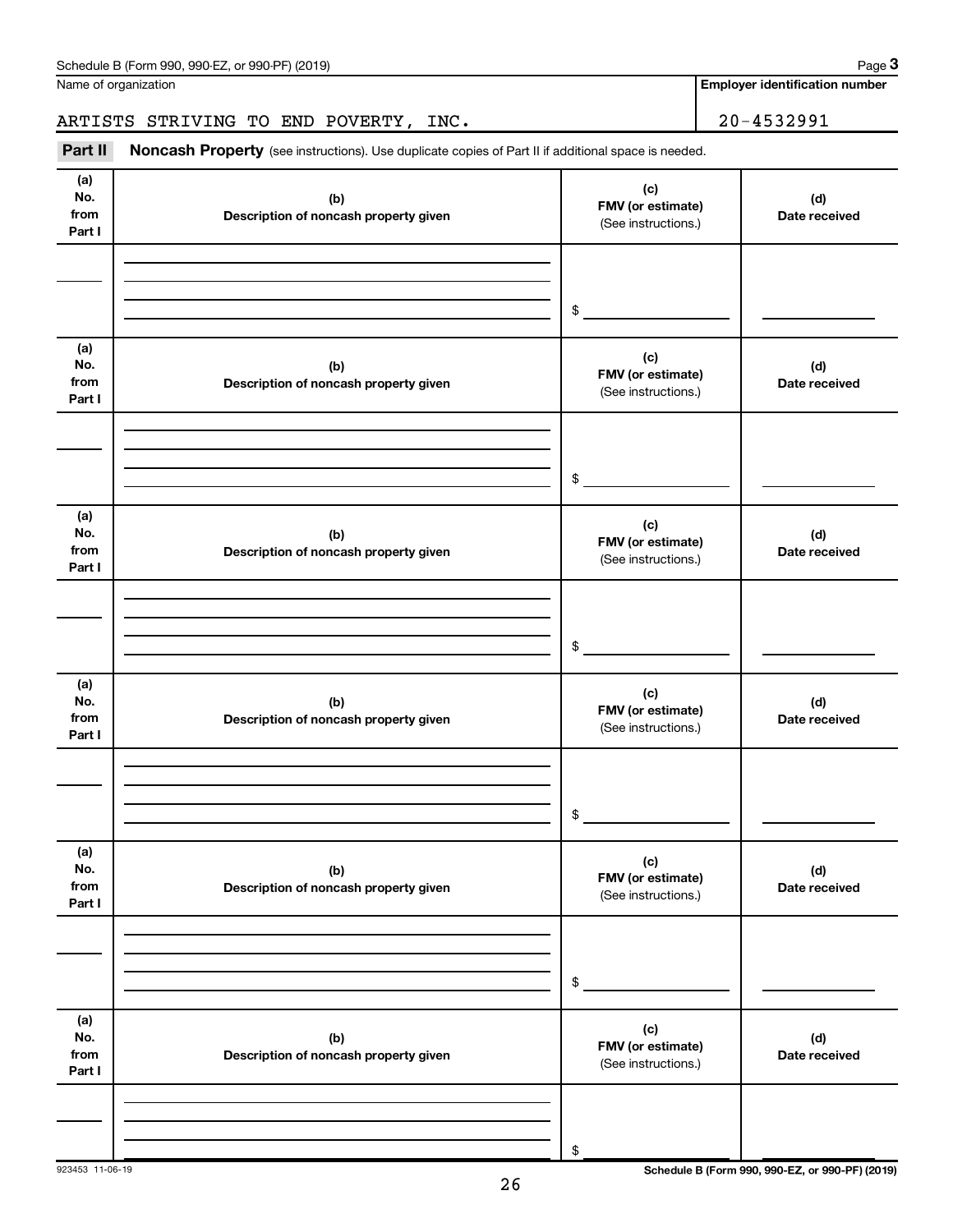|                           | Schedule B (Form 990, 990-EZ, or 990-PF) (2019)                                                                                                                                                                                                                                                                                           |                      |  | Page 4                                                                                                                                                         |  |  |
|---------------------------|-------------------------------------------------------------------------------------------------------------------------------------------------------------------------------------------------------------------------------------------------------------------------------------------------------------------------------------------|----------------------|--|----------------------------------------------------------------------------------------------------------------------------------------------------------------|--|--|
|                           | Name of organization                                                                                                                                                                                                                                                                                                                      |                      |  | <b>Employer identification number</b>                                                                                                                          |  |  |
|                           | ARTISTS STRIVING TO END POVERTY, INC.                                                                                                                                                                                                                                                                                                     |                      |  | 20-4532991                                                                                                                                                     |  |  |
| Part III                  | from any one contributor. Complete columns (a) through (e) and the following line entry. For organizations<br>completing Part III, enter the total of exclusively religious, charitable, etc., contributions of \$1,000 or less for the year. (Enter this info. once.)<br>Use duplicate copies of Part III if additional space is needed. |                      |  | Exclusively religious, charitable, etc., contributions to organizations described in section 501(c)(7), (8), or (10) that total more than \$1,000 for the year |  |  |
| (a) No.<br>from<br>Part I | (b) Purpose of gift                                                                                                                                                                                                                                                                                                                       | (c) Use of gift      |  | (d) Description of how gift is held                                                                                                                            |  |  |
|                           |                                                                                                                                                                                                                                                                                                                                           |                      |  |                                                                                                                                                                |  |  |
|                           |                                                                                                                                                                                                                                                                                                                                           | (e) Transfer of gift |  |                                                                                                                                                                |  |  |
|                           | Transferee's name, address, and ZIP + 4                                                                                                                                                                                                                                                                                                   |                      |  | Relationship of transferor to transferee                                                                                                                       |  |  |
| (a) No.<br>from           | (b) Purpose of gift                                                                                                                                                                                                                                                                                                                       | (c) Use of gift      |  | (d) Description of how gift is held                                                                                                                            |  |  |
| Part I                    |                                                                                                                                                                                                                                                                                                                                           |                      |  |                                                                                                                                                                |  |  |
|                           |                                                                                                                                                                                                                                                                                                                                           |                      |  |                                                                                                                                                                |  |  |
|                           | (e) Transfer of gift                                                                                                                                                                                                                                                                                                                      |                      |  |                                                                                                                                                                |  |  |
|                           | Transferee's name, address, and ZIP + 4                                                                                                                                                                                                                                                                                                   |                      |  | Relationship of transferor to transferee                                                                                                                       |  |  |
| $\overline{a}$ ) No.      |                                                                                                                                                                                                                                                                                                                                           |                      |  |                                                                                                                                                                |  |  |
| from<br>Part I            | (b) Purpose of gift                                                                                                                                                                                                                                                                                                                       | (c) Use of gift      |  | (d) Description of how gift is held                                                                                                                            |  |  |
|                           |                                                                                                                                                                                                                                                                                                                                           |                      |  |                                                                                                                                                                |  |  |
|                           |                                                                                                                                                                                                                                                                                                                                           | (e) Transfer of gift |  |                                                                                                                                                                |  |  |
|                           | Transferee's name, address, and ZIP + 4                                                                                                                                                                                                                                                                                                   |                      |  | Relationship of transferor to transferee                                                                                                                       |  |  |
|                           |                                                                                                                                                                                                                                                                                                                                           |                      |  |                                                                                                                                                                |  |  |
| (a) No.<br>from<br>Part I | (b) Purpose of gift                                                                                                                                                                                                                                                                                                                       | (c) Use of gift      |  | (d) Description of how gift is held                                                                                                                            |  |  |
|                           |                                                                                                                                                                                                                                                                                                                                           |                      |  |                                                                                                                                                                |  |  |
|                           |                                                                                                                                                                                                                                                                                                                                           | (e) Transfer of gift |  |                                                                                                                                                                |  |  |
|                           | Transferee's name, address, and ZIP + 4                                                                                                                                                                                                                                                                                                   |                      |  | Relationship of transferor to transferee                                                                                                                       |  |  |
|                           |                                                                                                                                                                                                                                                                                                                                           |                      |  |                                                                                                                                                                |  |  |
|                           |                                                                                                                                                                                                                                                                                                                                           |                      |  |                                                                                                                                                                |  |  |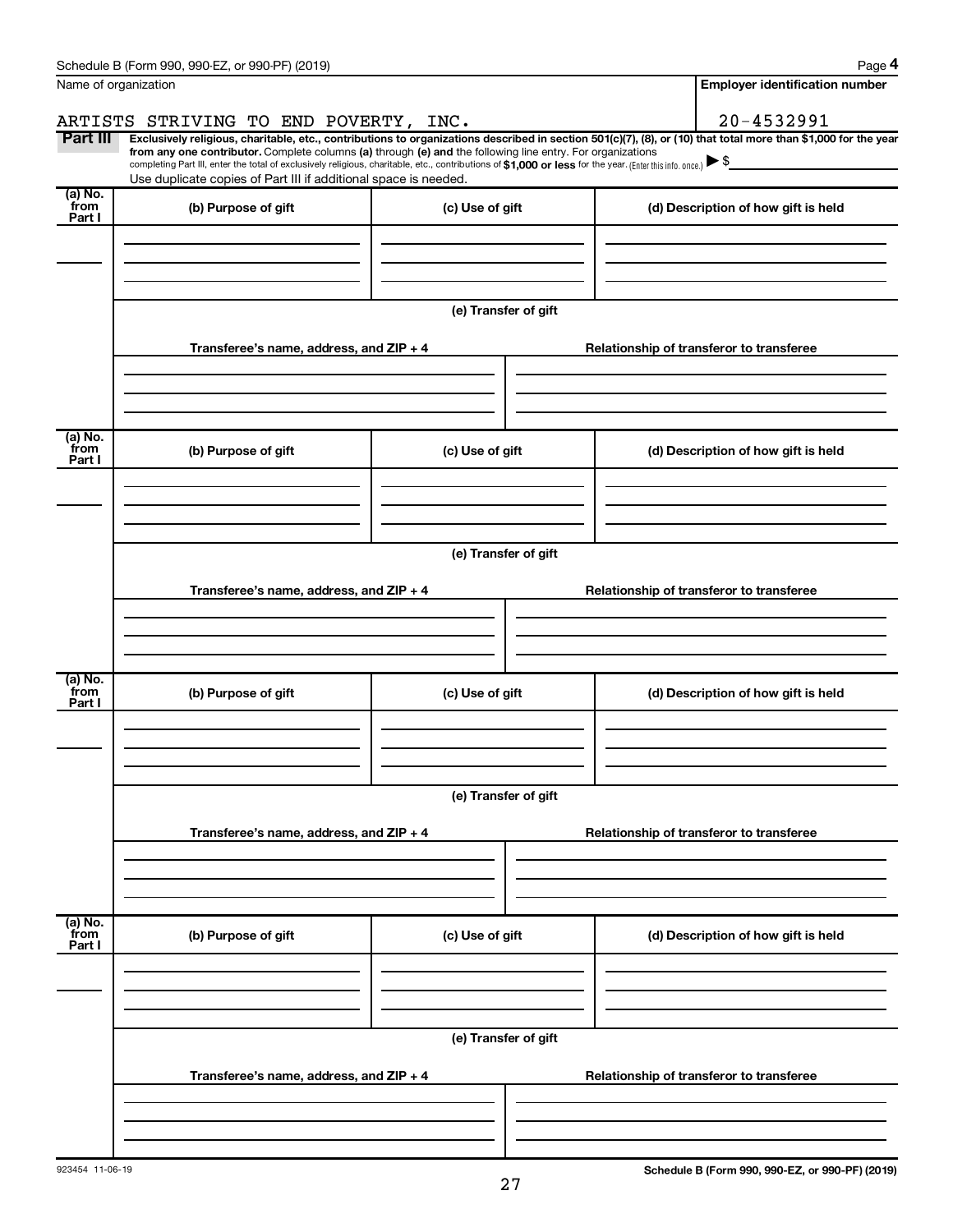| (Form 990) |  |
|------------|--|
|------------|--|

# **SCHEDULE D Supplemental Financial Statements**<br> **Form 990 2019**<br> **Part IV** line 6.7.8.9.10, 11a, 11b, 11d, 11d, 11d, 11d, 11d, 12a, 0r, 12b

**(Form 990) | Complete if the organization answered "Yes" on Form 990, Part IV, line 6, 7, 8, 9, 10, 11a, 11b, 11c, 11d, 11e, 11f, 12a, or 12b.**



Department of the Treasury Internal Revenue Service

**| Attach to Form 990. |Go to www.irs.gov/Form990 for instructions and the latest information.**

**Name of the organization Employer identification number**

|              | ARTISTS STRIVING TO END POVERTY, INC.                                                                                                          |                         | 20-4532991                                         |
|--------------|------------------------------------------------------------------------------------------------------------------------------------------------|-------------------------|----------------------------------------------------|
| Part I       | Organizations Maintaining Donor Advised Funds or Other Similar Funds or Accounts. Complete if the                                              |                         |                                                    |
|              | organization answered "Yes" on Form 990, Part IV, line 6.                                                                                      |                         |                                                    |
|              |                                                                                                                                                | (a) Donor advised funds | (b) Funds and other accounts                       |
| 1            |                                                                                                                                                |                         |                                                    |
| 2            | Aggregate value of contributions to (during year)                                                                                              |                         |                                                    |
| з            | Aggregate value of grants from (during year)                                                                                                   |                         |                                                    |
| 4            |                                                                                                                                                |                         |                                                    |
| 5            | Did the organization inform all donors and donor advisors in writing that the assets held in donor advised funds                               |                         |                                                    |
|              |                                                                                                                                                |                         | Yes<br>No                                          |
| 6            | Did the organization inform all grantees, donors, and donor advisors in writing that grant funds can be used only                              |                         |                                                    |
|              | for charitable purposes and not for the benefit of the donor or donor advisor, or for any other purpose conferring                             |                         |                                                    |
|              | impermissible private benefit?                                                                                                                 |                         | Yes<br>No                                          |
| Part II      | <b>Conservation Easements.</b> Complete if the organization answered "Yes" on Form 990, Part IV, line 7.                                       |                         |                                                    |
| 1.           | Purpose(s) of conservation easements held by the organization (check all that apply).                                                          |                         |                                                    |
|              | Preservation of land for public use (for example, recreation or education)                                                                     |                         | Preservation of a historically important land area |
|              | Protection of natural habitat                                                                                                                  |                         | Preservation of a certified historic structure     |
|              | Preservation of open space                                                                                                                     |                         |                                                    |
| 2            | Complete lines 2a through 2d if the organization held a qualified conservation contribution in the form of a conservation easement on the last |                         |                                                    |
|              | day of the tax year.                                                                                                                           |                         | Held at the End of the Tax Year                    |
| а            |                                                                                                                                                |                         | 2a                                                 |
| b            |                                                                                                                                                |                         | 2 <sub>b</sub>                                     |
|              |                                                                                                                                                |                         | 2c                                                 |
|              | d Number of conservation easements included in (c) acquired after 7/25/06, and not on a historic structure                                     |                         |                                                    |
|              |                                                                                                                                                |                         | 2d                                                 |
| 3            | Number of conservation easements modified, transferred, released, extinguished, or terminated by the organization during the tax               |                         |                                                    |
|              | year                                                                                                                                           |                         |                                                    |
|              | Number of states where property subject to conservation easement is located >                                                                  |                         |                                                    |
| 5            | Does the organization have a written policy regarding the periodic monitoring, inspection, handling of                                         |                         |                                                    |
|              | violations, and enforcement of the conservation easements it holds?                                                                            |                         | Yes<br>No                                          |
| 6            | Staff and volunteer hours devoted to monitoring, inspecting, handling of violations, and enforcing conservation easements during the year      |                         |                                                    |
|              |                                                                                                                                                |                         |                                                    |
| 7            | Amount of expenses incurred in monitoring, inspecting, handling of violations, and enforcing conservation easements during the year            |                         |                                                    |
|              | $\blacktriangleright$ \$                                                                                                                       |                         |                                                    |
| 8            | Does each conservation easement reported on line 2(d) above satisfy the requirements of section 170(h)(4)(B)(i)                                |                         |                                                    |
|              |                                                                                                                                                |                         | Yes<br>No                                          |
| 9            | In Part XIII, describe how the organization reports conservation easements in its revenue and expense statement and                            |                         |                                                    |
|              | balance sheet, and include, if applicable, the text of the footnote to the organization's financial statements that describes the              |                         |                                                    |
|              | organization's accounting for conservation easements.                                                                                          |                         |                                                    |
|              | Organizations Maintaining Collections of Art, Historical Treasures, or Other Similar Assets.<br>Part III                                       |                         |                                                    |
|              | Complete if the organization answered "Yes" on Form 990, Part IV, line 8.                                                                      |                         |                                                    |
|              | 1a If the organization elected, as permitted under FASB ASC 958, not to report in its revenue statement and balance sheet works                |                         |                                                    |
|              | of art, historical treasures, or other similar assets held for public exhibition, education, or research in furtherance of public              |                         |                                                    |
|              | service, provide in Part XIII the text of the footnote to its financial statements that describes these items.                                 |                         |                                                    |
|              | b If the organization elected, as permitted under FASB ASC 958, to report in its revenue statement and balance sheet works of                  |                         |                                                    |
|              | art, historical treasures, or other similar assets held for public exhibition, education, or research in furtherance of public service,        |                         |                                                    |
|              | provide the following amounts relating to these items:                                                                                         |                         |                                                    |
|              |                                                                                                                                                |                         | - \$<br>▶                                          |
|              | (ii) Assets included in Form 990, Part X                                                                                                       |                         | $\blacktriangleright$ s                            |
| $\mathbf{2}$ | If the organization received or held works of art, historical treasures, or other similar assets for financial gain, provide                   |                         |                                                    |
|              | the following amounts required to be reported under FASB ASC 958 relating to these items:                                                      |                         |                                                    |
| а            |                                                                                                                                                |                         | \$                                                 |
|              |                                                                                                                                                |                         | -\$                                                |
|              | LHA For Paperwork Reduction Act Notice, see the Instructions for Form 990.                                                                     |                         | Schedule D (Form 990) 2019                         |

932051 10-02-19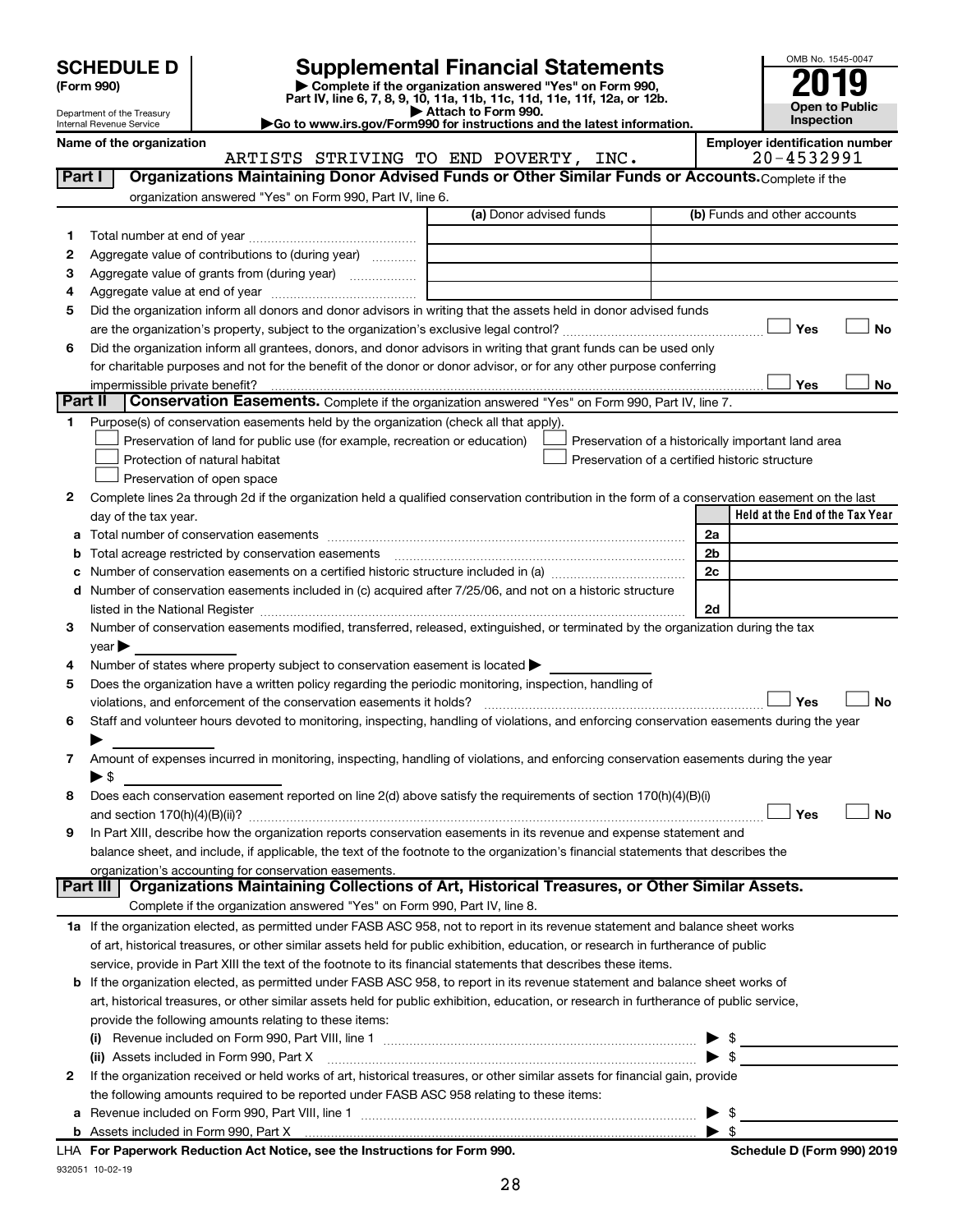|        | Schedule D (Form 990) 2019<br>Part III  <br>Organizations Maintaining Collections of Art, Historical Treasures, or Other Similar Assets (continued)                                                                            | ARTISTS STRIVING TO END POVERTY, INC.   |   |                   |                                                                                                                                                                                                                               |  |                                 |  |                | $20 - 4532991$ Page 2 |
|--------|--------------------------------------------------------------------------------------------------------------------------------------------------------------------------------------------------------------------------------|-----------------------------------------|---|-------------------|-------------------------------------------------------------------------------------------------------------------------------------------------------------------------------------------------------------------------------|--|---------------------------------|--|----------------|-----------------------|
| 3      | Using the organization's acquisition, accession, and other records, check any of the following that make significant use of its                                                                                                |                                         |   |                   |                                                                                                                                                                                                                               |  |                                 |  |                |                       |
|        | collection items (check all that apply):                                                                                                                                                                                       |                                         |   |                   |                                                                                                                                                                                                                               |  |                                 |  |                |                       |
| a      | Public exhibition                                                                                                                                                                                                              |                                         |   |                   | Loan or exchange program                                                                                                                                                                                                      |  |                                 |  |                |                       |
| b      | Scholarly research                                                                                                                                                                                                             |                                         |   |                   | Other and the contract of the contract of the contract of the contract of the contract of the contract of the contract of the contract of the contract of the contract of the contract of the contract of the contract of the |  |                                 |  |                |                       |
| c      | Preservation for future generations                                                                                                                                                                                            |                                         |   |                   |                                                                                                                                                                                                                               |  |                                 |  |                |                       |
| 4      | Provide a description of the organization's collections and explain how they further the organization's exempt purpose in Part XIII.                                                                                           |                                         |   |                   |                                                                                                                                                                                                                               |  |                                 |  |                |                       |
| 5      | During the year, did the organization solicit or receive donations of art, historical treasures, or other similar assets                                                                                                       |                                         |   |                   |                                                                                                                                                                                                                               |  |                                 |  |                |                       |
|        |                                                                                                                                                                                                                                |                                         |   |                   |                                                                                                                                                                                                                               |  |                                 |  | Yes            | No                    |
|        | Part IV<br><b>Escrow and Custodial Arrangements.</b> Complete if the organization answered "Yes" on Form 990, Part IV, line 9, or                                                                                              |                                         |   |                   |                                                                                                                                                                                                                               |  |                                 |  |                |                       |
|        | reported an amount on Form 990, Part X, line 21.                                                                                                                                                                               |                                         |   |                   |                                                                                                                                                                                                                               |  |                                 |  |                |                       |
|        | 1a Is the organization an agent, trustee, custodian or other intermediary for contributions or other assets not included                                                                                                       |                                         |   |                   |                                                                                                                                                                                                                               |  |                                 |  |                |                       |
|        |                                                                                                                                                                                                                                |                                         |   |                   |                                                                                                                                                                                                                               |  |                                 |  | Yes            | No                    |
|        | b If "Yes," explain the arrangement in Part XIII and complete the following table:                                                                                                                                             |                                         |   |                   |                                                                                                                                                                                                                               |  |                                 |  |                |                       |
|        |                                                                                                                                                                                                                                |                                         |   |                   |                                                                                                                                                                                                                               |  |                                 |  | Amount         |                       |
|        |                                                                                                                                                                                                                                |                                         |   |                   |                                                                                                                                                                                                                               |  | 1c                              |  |                |                       |
|        |                                                                                                                                                                                                                                |                                         |   |                   |                                                                                                                                                                                                                               |  | 1d                              |  |                |                       |
|        | e Distributions during the year manufactured and continuum control of the control of the control of the control of the control of the control of the control of the control of the control of the control of the control of th |                                         |   |                   |                                                                                                                                                                                                                               |  | 1е                              |  |                |                       |
| Ť.     |                                                                                                                                                                                                                                |                                         |   |                   |                                                                                                                                                                                                                               |  | 1f                              |  |                |                       |
|        | 2a Did the organization include an amount on Form 990, Part X, line 21, for escrow or custodial account liability?                                                                                                             |                                         |   |                   |                                                                                                                                                                                                                               |  |                                 |  | Yes            | No                    |
|        |                                                                                                                                                                                                                                |                                         |   |                   |                                                                                                                                                                                                                               |  |                                 |  |                |                       |
| Part V | <b>Endowment Funds.</b> Complete if the organization answered "Yes" on Form 990, Part IV, line 10.                                                                                                                             |                                         |   |                   |                                                                                                                                                                                                                               |  |                                 |  |                |                       |
|        |                                                                                                                                                                                                                                | (a) Current year                        |   | (b) Prior year    | (c) Two years back $\vert$ (d) Three years back $\vert$ (e) Four years back                                                                                                                                                   |  |                                 |  |                |                       |
|        | 1a Beginning of year balance                                                                                                                                                                                                   |                                         |   |                   |                                                                                                                                                                                                                               |  |                                 |  |                |                       |
| b      |                                                                                                                                                                                                                                |                                         |   |                   |                                                                                                                                                                                                                               |  |                                 |  |                |                       |
|        | Net investment earnings, gains, and losses                                                                                                                                                                                     |                                         |   |                   |                                                                                                                                                                                                                               |  |                                 |  |                |                       |
| d      | Grants or scholarships                                                                                                                                                                                                         |                                         |   |                   |                                                                                                                                                                                                                               |  |                                 |  |                |                       |
|        | e Other expenditures for facilities                                                                                                                                                                                            |                                         |   |                   |                                                                                                                                                                                                                               |  |                                 |  |                |                       |
|        | and programs                                                                                                                                                                                                                   |                                         |   |                   |                                                                                                                                                                                                                               |  |                                 |  |                |                       |
|        |                                                                                                                                                                                                                                |                                         |   |                   |                                                                                                                                                                                                                               |  |                                 |  |                |                       |
| g      |                                                                                                                                                                                                                                |                                         |   |                   |                                                                                                                                                                                                                               |  |                                 |  |                |                       |
| 2      | Provide the estimated percentage of the current year end balance (line 1g, column (a)) held as:                                                                                                                                |                                         |   |                   |                                                                                                                                                                                                                               |  |                                 |  |                |                       |
| а      | Board designated or quasi-endowment >                                                                                                                                                                                          |                                         | % |                   |                                                                                                                                                                                                                               |  |                                 |  |                |                       |
| b      | Permanent endowment                                                                                                                                                                                                            | %                                       |   |                   |                                                                                                                                                                                                                               |  |                                 |  |                |                       |
|        | $\mathbf c$ Term endowment $\blacktriangleright$                                                                                                                                                                               | %                                       |   |                   |                                                                                                                                                                                                                               |  |                                 |  |                |                       |
|        | The percentages on lines 2a, 2b, and 2c should equal 100%.                                                                                                                                                                     |                                         |   |                   |                                                                                                                                                                                                                               |  |                                 |  |                |                       |
|        | 3a Are there endowment funds not in the possession of the organization that are held and administered for the organization                                                                                                     |                                         |   |                   |                                                                                                                                                                                                                               |  |                                 |  |                |                       |
|        | by:                                                                                                                                                                                                                            |                                         |   |                   |                                                                                                                                                                                                                               |  |                                 |  |                | Yes<br>No             |
|        | (i)                                                                                                                                                                                                                            |                                         |   |                   |                                                                                                                                                                                                                               |  |                                 |  | 3a(i)          |                       |
|        | (ii) Related organizations [11] Related organizations [11] Maximum material contract to the contract of the contract of the contract of the contract of the contract of the contract of the contract of the contract of the co |                                         |   |                   |                                                                                                                                                                                                                               |  |                                 |  | 3a(ii)         |                       |
|        |                                                                                                                                                                                                                                |                                         |   |                   |                                                                                                                                                                                                                               |  |                                 |  | 3b             |                       |
| 4      | Describe in Part XIII the intended uses of the organization's endowment funds.<br>Land, Buildings, and Equipment.                                                                                                              |                                         |   |                   |                                                                                                                                                                                                                               |  |                                 |  |                |                       |
|        | <b>Part VI</b>                                                                                                                                                                                                                 |                                         |   |                   |                                                                                                                                                                                                                               |  |                                 |  |                |                       |
|        | Complete if the organization answered "Yes" on Form 990, Part IV, line 11a. See Form 990, Part X, line 10.                                                                                                                     |                                         |   |                   |                                                                                                                                                                                                                               |  |                                 |  |                |                       |
|        | Description of property                                                                                                                                                                                                        | (a) Cost or other<br>basis (investment) |   | (b) Cost or other |                                                                                                                                                                                                                               |  | (c) Accumulated<br>depreciation |  | (d) Book value |                       |
|        |                                                                                                                                                                                                                                |                                         |   | basis (other)     |                                                                                                                                                                                                                               |  |                                 |  |                |                       |
|        |                                                                                                                                                                                                                                |                                         |   |                   |                                                                                                                                                                                                                               |  |                                 |  |                |                       |
|        |                                                                                                                                                                                                                                |                                         |   |                   |                                                                                                                                                                                                                               |  |                                 |  |                |                       |
|        |                                                                                                                                                                                                                                |                                         |   |                   | 11,971.                                                                                                                                                                                                                       |  | 11,971.                         |  |                | 0.                    |
|        |                                                                                                                                                                                                                                |                                         |   |                   |                                                                                                                                                                                                                               |  |                                 |  |                |                       |
|        | Total. Add lines 1a through 1e. (Column (d) must equal Form 990, Part X, column (B), line 10c.)                                                                                                                                |                                         |   |                   |                                                                                                                                                                                                                               |  |                                 |  |                | $\overline{0}$ .      |
|        |                                                                                                                                                                                                                                |                                         |   |                   |                                                                                                                                                                                                                               |  |                                 |  |                |                       |

**Schedule D (Form 990) 2019**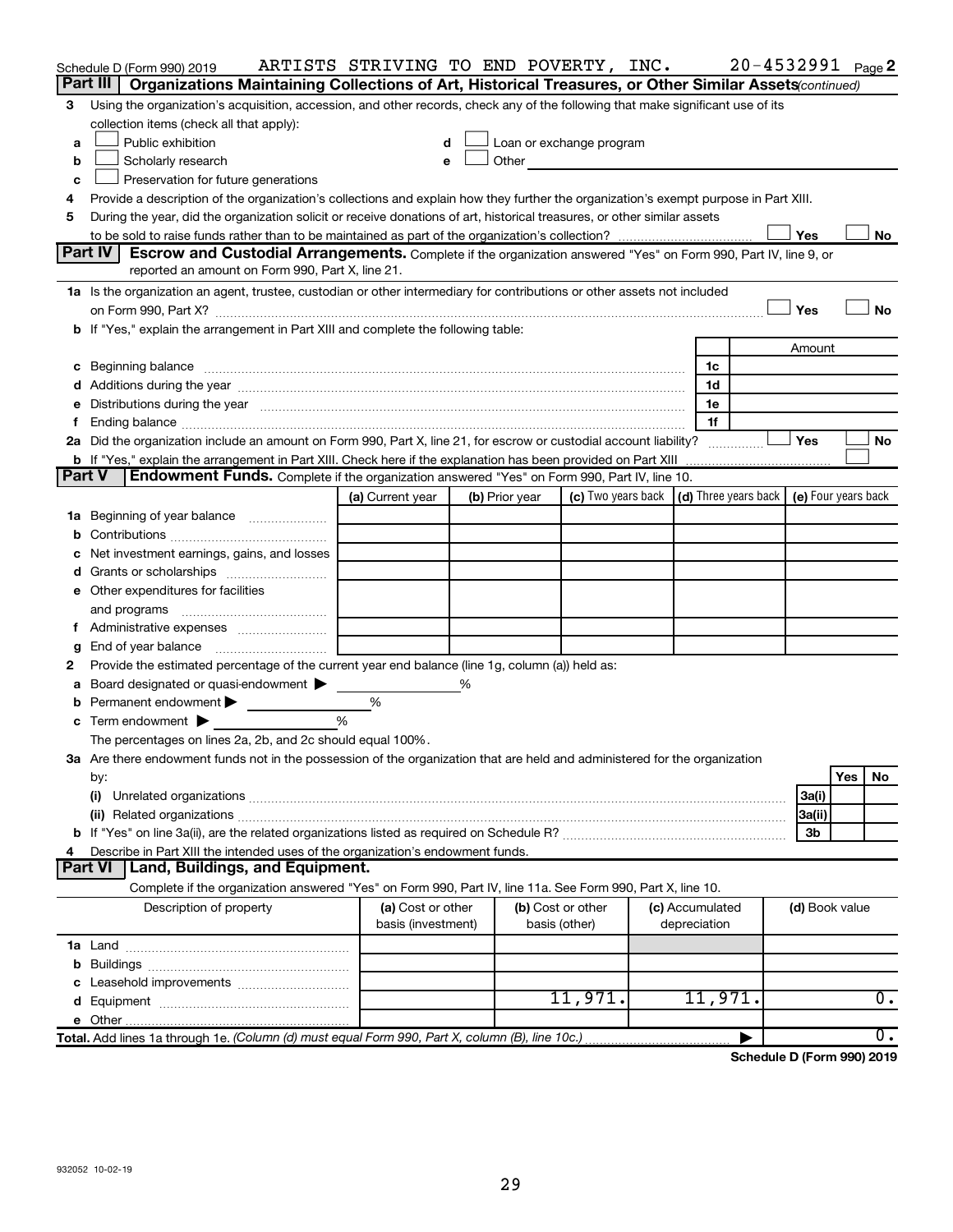| Part VII Investments - Other Securities.                                                                                                                                           |                 |                                                           |                |
|------------------------------------------------------------------------------------------------------------------------------------------------------------------------------------|-----------------|-----------------------------------------------------------|----------------|
| Complete if the organization answered "Yes" on Form 990, Part IV, line 11b. See Form 990, Part X, line 12.<br>(a) Description of security or category (including name of security) | (b) Book value  | (c) Method of valuation: Cost or end-of-year market value |                |
| (1) Financial derivatives                                                                                                                                                          |                 |                                                           |                |
|                                                                                                                                                                                    |                 |                                                           |                |
| $(3)$ Other                                                                                                                                                                        |                 |                                                           |                |
| (A)                                                                                                                                                                                |                 |                                                           |                |
| (B)                                                                                                                                                                                |                 |                                                           |                |
| (C)                                                                                                                                                                                |                 |                                                           |                |
| (D)                                                                                                                                                                                |                 |                                                           |                |
| (E)                                                                                                                                                                                |                 |                                                           |                |
| (F)                                                                                                                                                                                |                 |                                                           |                |
| (G)                                                                                                                                                                                |                 |                                                           |                |
| (H)                                                                                                                                                                                |                 |                                                           |                |
| Total. (Col. (b) must equal Form 990, Part X, col. (B) line 12.)                                                                                                                   |                 |                                                           |                |
| Part VIII Investments - Program Related.                                                                                                                                           |                 |                                                           |                |
| Complete if the organization answered "Yes" on Form 990, Part IV, line 11c. See Form 990, Part X, line 13.                                                                         |                 |                                                           |                |
| (a) Description of investment                                                                                                                                                      | (b) Book value  | (c) Method of valuation: Cost or end-of-year market value |                |
| (1)                                                                                                                                                                                |                 |                                                           |                |
| (2)                                                                                                                                                                                |                 |                                                           |                |
| (3)                                                                                                                                                                                |                 |                                                           |                |
| (4)                                                                                                                                                                                |                 |                                                           |                |
| (5)                                                                                                                                                                                |                 |                                                           |                |
| (6)                                                                                                                                                                                |                 |                                                           |                |
| (7)                                                                                                                                                                                |                 |                                                           |                |
| (8)                                                                                                                                                                                |                 |                                                           |                |
| (9)                                                                                                                                                                                |                 |                                                           |                |
| Total. (Col. (b) must equal Form 990, Part X, col. (B) line 13.) $\blacktriangleright$<br>Part IX<br><b>Other Assets.</b>                                                          |                 |                                                           |                |
| Complete if the organization answered "Yes" on Form 990, Part IV, line 11d. See Form 990, Part X, line 15.                                                                         |                 |                                                           |                |
|                                                                                                                                                                                    | (a) Description |                                                           | (b) Book value |
| (1)                                                                                                                                                                                |                 |                                                           |                |
| (2)                                                                                                                                                                                |                 |                                                           |                |
| (3)                                                                                                                                                                                |                 |                                                           |                |
| (4)                                                                                                                                                                                |                 |                                                           |                |
| (5)                                                                                                                                                                                |                 |                                                           |                |
| (6)                                                                                                                                                                                |                 |                                                           |                |
| (7)                                                                                                                                                                                |                 |                                                           |                |
| (8)                                                                                                                                                                                |                 |                                                           |                |
| (9)                                                                                                                                                                                |                 |                                                           |                |
| Total. (Column (b) must equal Form 990, Part X, col. (B) line 15.).                                                                                                                |                 |                                                           |                |
| <b>Other Liabilities.</b><br>Part X                                                                                                                                                |                 |                                                           |                |
| Complete if the organization answered "Yes" on Form 990, Part IV, line 11e or 11f. See Form 990, Part X, line 25.                                                                  |                 |                                                           |                |
| (a) Description of liability<br>1.                                                                                                                                                 |                 |                                                           | (b) Book value |
| (1)<br>Federal income taxes                                                                                                                                                        |                 |                                                           |                |
| (2)                                                                                                                                                                                |                 |                                                           |                |
| (3)                                                                                                                                                                                |                 |                                                           |                |
| (4)                                                                                                                                                                                |                 |                                                           |                |
| (5)                                                                                                                                                                                |                 |                                                           |                |
| (6)                                                                                                                                                                                |                 |                                                           |                |
| (7)                                                                                                                                                                                |                 |                                                           |                |
| (8)                                                                                                                                                                                |                 |                                                           |                |
| (9)                                                                                                                                                                                |                 |                                                           |                |
|                                                                                                                                                                                    |                 |                                                           |                |
| 2. Liability for uncertain tax positions. In Part XIII, provide the text of the footnote to the organization's financial statements that reports the                               |                 |                                                           |                |

Schedule D (Form 990) 2019  $\;$  <code>ARTISTS STRIVING TO END POVERTY</code> , <code>INC</code>  $\;$  <code>20–4532991</code> <code>Page</code>

organization's liability for uncertain tax positions under FASB ASC 740. Check here if the text of the footnote has been provided in Part XIII…  $\boxed{\mathrm{X}}$ 

20-4532991 Page 3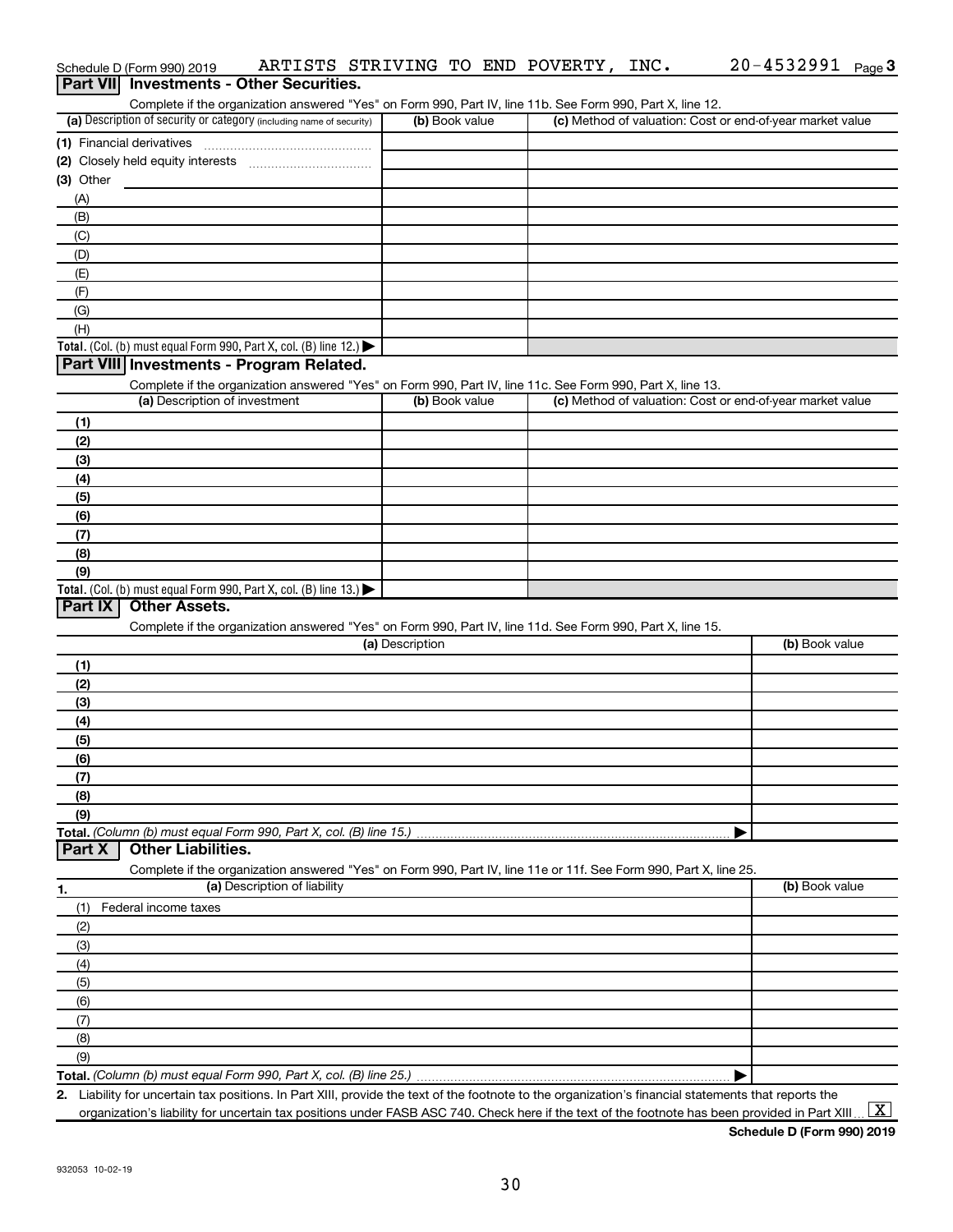|   | ARTISTS STRIVING TO END POVERTY, INC.<br>Schedule D (Form 990) 2019                                                                                                                                                                                                          |                |         |              | $20 - 4532991$ Page 4 |
|---|------------------------------------------------------------------------------------------------------------------------------------------------------------------------------------------------------------------------------------------------------------------------------|----------------|---------|--------------|-----------------------|
|   | Reconciliation of Revenue per Audited Financial Statements With Revenue per Return.<br><b>Part XI</b>                                                                                                                                                                        |                |         |              |                       |
|   | Complete if the organization answered "Yes" on Form 990, Part IV, line 12a.                                                                                                                                                                                                  |                |         |              |                       |
| 1 | Total revenue, gains, and other support per audited financial statements                                                                                                                                                                                                     |                |         | $\mathbf{1}$ | 1,169,507.            |
| 2 | Amounts included on line 1 but not on Form 990, Part VIII, line 12:                                                                                                                                                                                                          |                |         |              |                       |
| a | Net unrealized gains (losses) on investments [111] Met unrealized main states and investments [11] Metamas and the university of the unrealized main states and the unrealized main states and the unrealized main states and                                                | 2a             | 58,790. |              |                       |
|   |                                                                                                                                                                                                                                                                              | 2 <sub>b</sub> | 57,424. |              |                       |
| c |                                                                                                                                                                                                                                                                              | 2 <sub>c</sub> |         |              |                       |
| d |                                                                                                                                                                                                                                                                              | 2d             |         |              |                       |
| е | Add lines 2a through 2d <b>continuum continuum contracts</b> and an analysis of the contract of the contract of the contract of the contract of the contract of the contract of the contract of the contract of the contract of the                                          |                |         | 2e           | 116, 214.             |
| 3 |                                                                                                                                                                                                                                                                              |                |         | 3            | 1,053,293.            |
| 4 | Amounts included on Form 990, Part VIII, line 12, but not on line 1:                                                                                                                                                                                                         |                |         |              |                       |
|   |                                                                                                                                                                                                                                                                              | 4a             |         |              |                       |
|   |                                                                                                                                                                                                                                                                              | 4 <sub>b</sub> |         |              |                       |
|   | c Add lines 4a and 4b                                                                                                                                                                                                                                                        |                |         | 4с           | 0.                    |
|   |                                                                                                                                                                                                                                                                              |                |         | 5            | 1,053,293.            |
|   |                                                                                                                                                                                                                                                                              |                |         |              |                       |
|   | Part XII   Reconciliation of Expenses per Audited Financial Statements With Expenses per Return.                                                                                                                                                                             |                |         |              |                       |
|   | Complete if the organization answered "Yes" on Form 990, Part IV, line 12a.                                                                                                                                                                                                  |                |         |              |                       |
| 1 |                                                                                                                                                                                                                                                                              |                |         | $\mathbf{1}$ | 976, 152.             |
| 2 | Amounts included on line 1 but not on Form 990, Part IX, line 25:                                                                                                                                                                                                            |                |         |              |                       |
| a |                                                                                                                                                                                                                                                                              | 2a             | 57,424. |              |                       |
| b |                                                                                                                                                                                                                                                                              | 2 <sub>b</sub> |         |              |                       |
|   |                                                                                                                                                                                                                                                                              | 2 <sub>c</sub> |         |              |                       |
| d |                                                                                                                                                                                                                                                                              | 2d             |         |              |                       |
|   | e Add lines 2a through 2d <b>[10]</b> [20] <b>All and Provide 20</b> [20] <b>All and Provide 20</b> [30] <b>All and Provide 20</b> [30] <b>All and Provide 20</b> [30] <b>All and Provide 20</b> [30] <b>All and Provide 20</b> [30] <b>All and Provide 20</b> [30] <b>A</b> |                |         | 2e           | 57,424.               |
| 3 |                                                                                                                                                                                                                                                                              |                |         | 3            | 918, 728.             |
| 4 | Amounts included on Form 990, Part IX, line 25, but not on line 1:                                                                                                                                                                                                           |                |         |              |                       |
| a |                                                                                                                                                                                                                                                                              | 4a             |         |              |                       |
|   |                                                                                                                                                                                                                                                                              | 4b             |         |              |                       |
|   | c Add lines 4a and 4b                                                                                                                                                                                                                                                        |                |         | 4с           | 0.                    |
|   | Part XIII Supplemental Information.                                                                                                                                                                                                                                          |                |         | 5            | 918,728.              |

Provide the descriptions required for Part II, lines 3, 5, and 9; Part III, lines 1a and 4; Part IV, lines 1b and 2b; Part V, line 4; Part X, line 2; Part XI, lines 2d and 4b; and Part XII, lines 2d and 4b. Also complete this part to provide any additional information.

# PART X, LINE 2:

| THE ORGANIZATION IS A TAX-EXEMPT ORGANIZATION AS DEFINED BY SECTION        |
|----------------------------------------------------------------------------|
| $501(C)(3)$ OF THE INTERNAL REVENUE CODE, THOUGH IT IS SUBJECT TO TAX ON   |
| INCOME UNRELATED TO ITS EXEMPT PURPOSE, UNLESS THAT INCOME IS OTHERWISE    |
| EXCLUDED BY THE CODE. THE ORGANIZATION HAS PROCESSES PRESENTLY IN PLACE TO |
| ENSURE THE MAINTENANCE OF ITS TAX-EXEMPT STATUS; TO IDENTIFY AND REPORT    |
| UNRELATED INCOME; TO DETERMINE ITS FILING AND TAX OBLIGATIONS IN           |
| JURISDICTIONS FOR WHICH IT HAS NEXUS; AND TO IDENTIFY AND EVALUATE OTHER   |
| MATTERS THAT MAY BE CONSIDERED TAX POSITIONS. THE ORGANIZATION HAS         |
| DETERMINED THAT THERE ARE NO MATERIAL UNCERTAIN TAX POSITIONS THAT REOUIRE |
| RECOGNITION OR DISCLOSURE IN THE FINANCIAL STATEMENTS.                     |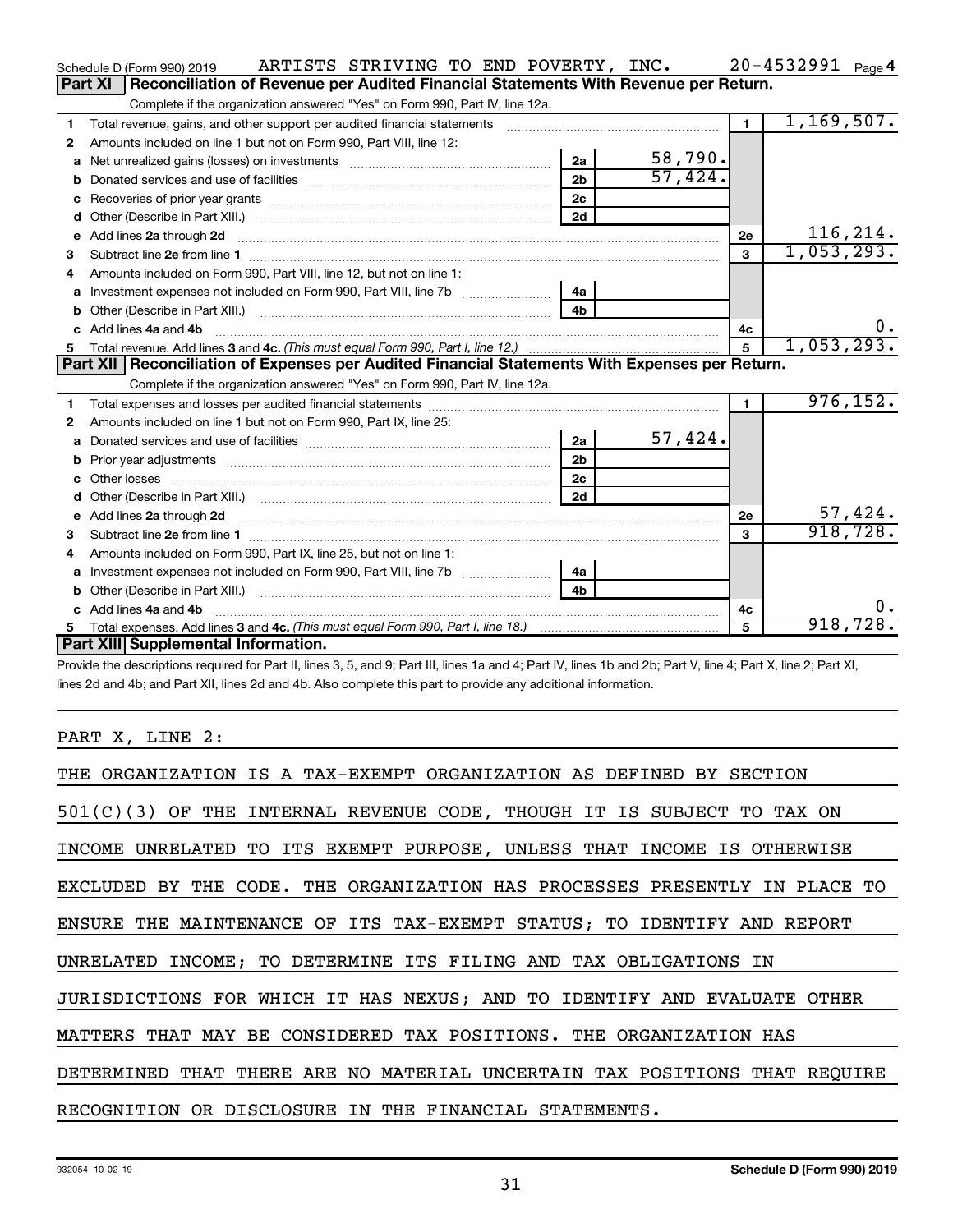|                                                                                                  |  |  | ARTISTS STRIVING TO END POVERTY, INC. | 20-4532991 Page 5 |  |
|--------------------------------------------------------------------------------------------------|--|--|---------------------------------------|-------------------|--|
| Schedule D (Form 990) 2019 ARTISTS ST<br><b>Part XIII   Supplemental Information</b> (continued) |  |  |                                       |                   |  |
|                                                                                                  |  |  |                                       |                   |  |
|                                                                                                  |  |  |                                       |                   |  |
|                                                                                                  |  |  |                                       |                   |  |
|                                                                                                  |  |  |                                       |                   |  |
|                                                                                                  |  |  |                                       |                   |  |
|                                                                                                  |  |  |                                       |                   |  |
|                                                                                                  |  |  |                                       |                   |  |
|                                                                                                  |  |  |                                       |                   |  |
|                                                                                                  |  |  |                                       |                   |  |
|                                                                                                  |  |  |                                       |                   |  |
|                                                                                                  |  |  |                                       |                   |  |
|                                                                                                  |  |  |                                       |                   |  |
|                                                                                                  |  |  |                                       |                   |  |
|                                                                                                  |  |  |                                       |                   |  |
|                                                                                                  |  |  |                                       |                   |  |
|                                                                                                  |  |  |                                       |                   |  |
|                                                                                                  |  |  |                                       |                   |  |
|                                                                                                  |  |  |                                       |                   |  |
|                                                                                                  |  |  |                                       |                   |  |
|                                                                                                  |  |  |                                       |                   |  |
|                                                                                                  |  |  |                                       |                   |  |
|                                                                                                  |  |  |                                       |                   |  |
|                                                                                                  |  |  |                                       |                   |  |
|                                                                                                  |  |  |                                       |                   |  |
|                                                                                                  |  |  |                                       |                   |  |
|                                                                                                  |  |  |                                       |                   |  |
|                                                                                                  |  |  |                                       |                   |  |
|                                                                                                  |  |  |                                       |                   |  |
|                                                                                                  |  |  |                                       |                   |  |
|                                                                                                  |  |  |                                       |                   |  |
|                                                                                                  |  |  |                                       |                   |  |
|                                                                                                  |  |  |                                       |                   |  |
|                                                                                                  |  |  |                                       |                   |  |
|                                                                                                  |  |  |                                       |                   |  |
|                                                                                                  |  |  |                                       |                   |  |
|                                                                                                  |  |  |                                       |                   |  |
|                                                                                                  |  |  |                                       |                   |  |
|                                                                                                  |  |  |                                       |                   |  |
|                                                                                                  |  |  |                                       |                   |  |
|                                                                                                  |  |  |                                       |                   |  |
|                                                                                                  |  |  |                                       |                   |  |
|                                                                                                  |  |  |                                       |                   |  |
|                                                                                                  |  |  |                                       |                   |  |
|                                                                                                  |  |  |                                       |                   |  |
|                                                                                                  |  |  |                                       |                   |  |
|                                                                                                  |  |  |                                       |                   |  |
|                                                                                                  |  |  |                                       |                   |  |
|                                                                                                  |  |  |                                       |                   |  |
|                                                                                                  |  |  |                                       |                   |  |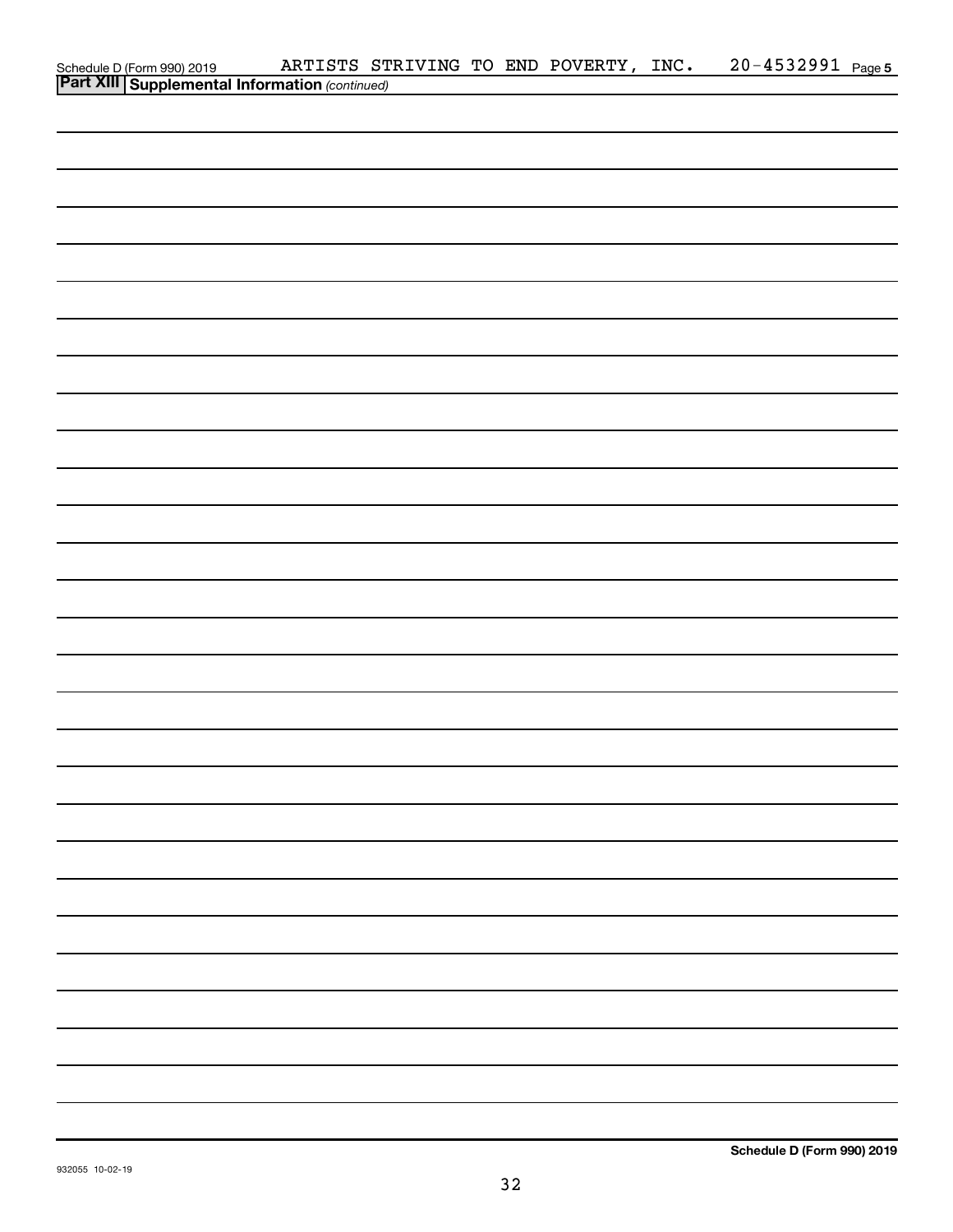|                                                        |                                           |                                                                                           | Attach to Form 990.                                                                                                                                           |                 |                                                                                                                 |  |                                                                      |
|--------------------------------------------------------|-------------------------------------------|-------------------------------------------------------------------------------------------|---------------------------------------------------------------------------------------------------------------------------------------------------------------|-----------------|-----------------------------------------------------------------------------------------------------------------|--|----------------------------------------------------------------------|
| Department of the Treasury<br>Internal Revenue Service | <b>Open to Public</b><br>Inspection       |                                                                                           |                                                                                                                                                               |                 |                                                                                                                 |  |                                                                      |
| Name of the organization                               |                                           |                                                                                           | ► Go to www.irs.gov/Form990 for instructions and the latest information.                                                                                      |                 |                                                                                                                 |  | <b>Employer identification number</b>                                |
| ARTISTS STRIVING TO END POVERTY, INC.                  |                                           |                                                                                           |                                                                                                                                                               |                 | 20-4532991                                                                                                      |  |                                                                      |
| Part I                                                 |                                           |                                                                                           | General Information on Activities Outside the United States. Complete if the organization answered "Yes" on                                                   |                 |                                                                                                                 |  |                                                                      |
|                                                        | Form 990, Part IV, line 14b.              |                                                                                           |                                                                                                                                                               |                 |                                                                                                                 |  |                                                                      |
| 1.                                                     |                                           |                                                                                           | For grantmakers. Does the organization maintain records to substantiate the amount of its grants and other assistance,                                        |                 |                                                                                                                 |  |                                                                      |
|                                                        |                                           |                                                                                           | the grantees' eligibility for the grants or assistance, and the selection criteria used to award the grants or assistance?                                    |                 |                                                                                                                 |  | Yes<br><b>No</b>                                                     |
| $\mathbf{2}$<br>United States.                         |                                           |                                                                                           | For grantmakers. Describe in Part V the organization's procedures for monitoring the use of its grants and other assistance outside the                       |                 |                                                                                                                 |  |                                                                      |
| 3                                                      |                                           |                                                                                           | Activities per Region. (The following Part I, line 3 table can be duplicated if additional space is needed.)                                                  |                 |                                                                                                                 |  |                                                                      |
| (a) Region                                             | (b) Number of<br>offices<br>in the region | (c) Number of<br>employees,<br>agents, and<br>independent<br>contractors<br>in the region | (d) Activities conducted in the region<br>(by type) (such as, fundraising, pro-<br>gram services, investments, grants to<br>recipients located in the region) |                 | (e) If activity listed in (d)<br>is a program service,<br>describe specific type<br>of service(s) in the region |  | (f) Total<br>expenditures<br>for and<br>investments<br>in the region |
|                                                        |                                           |                                                                                           |                                                                                                                                                               |                 |                                                                                                                 |  |                                                                      |
| SUB-SAHARAN AFRICA                                     | 0                                         | 0                                                                                         | PROGRAM SERVICES                                                                                                                                              | ARTS INSIDE-OUT |                                                                                                                 |  | 113, 122.                                                            |
|                                                        |                                           |                                                                                           |                                                                                                                                                               |                 |                                                                                                                 |  |                                                                      |
| SOUTH ASIA                                             | 0                                         | 0                                                                                         | PROGRAM SERVICES                                                                                                                                              | SHANTI BHAVAN   |                                                                                                                 |  | 56,509.                                                              |
|                                                        |                                           |                                                                                           |                                                                                                                                                               |                 |                                                                                                                 |  |                                                                      |
|                                                        |                                           |                                                                                           |                                                                                                                                                               |                 |                                                                                                                 |  |                                                                      |
|                                                        |                                           |                                                                                           |                                                                                                                                                               |                 |                                                                                                                 |  |                                                                      |
|                                                        |                                           |                                                                                           |                                                                                                                                                               |                 |                                                                                                                 |  |                                                                      |
|                                                        |                                           |                                                                                           |                                                                                                                                                               |                 |                                                                                                                 |  |                                                                      |
|                                                        |                                           |                                                                                           |                                                                                                                                                               |                 |                                                                                                                 |  |                                                                      |
|                                                        |                                           |                                                                                           |                                                                                                                                                               |                 |                                                                                                                 |  |                                                                      |
|                                                        |                                           |                                                                                           |                                                                                                                                                               |                 |                                                                                                                 |  |                                                                      |
|                                                        |                                           |                                                                                           |                                                                                                                                                               |                 |                                                                                                                 |  |                                                                      |
|                                                        |                                           |                                                                                           |                                                                                                                                                               |                 |                                                                                                                 |  |                                                                      |
|                                                        |                                           |                                                                                           |                                                                                                                                                               |                 |                                                                                                                 |  |                                                                      |
|                                                        |                                           |                                                                                           |                                                                                                                                                               |                 |                                                                                                                 |  |                                                                      |
|                                                        |                                           |                                                                                           |                                                                                                                                                               |                 |                                                                                                                 |  |                                                                      |
|                                                        |                                           |                                                                                           |                                                                                                                                                               |                 |                                                                                                                 |  |                                                                      |
|                                                        |                                           |                                                                                           |                                                                                                                                                               |                 |                                                                                                                 |  |                                                                      |
|                                                        |                                           |                                                                                           |                                                                                                                                                               |                 |                                                                                                                 |  |                                                                      |
| <b>3 a</b> Subtotal<br>.                               | 0                                         | 0                                                                                         |                                                                                                                                                               |                 |                                                                                                                 |  | 169,631.                                                             |
| <b>b</b> Total from continuation<br>sheets to Part I   | 0                                         | 0                                                                                         |                                                                                                                                                               |                 |                                                                                                                 |  | 0.                                                                   |
| c Totals (add lines 3a<br>and 3b)                      | $\Omega$                                  | 0                                                                                         |                                                                                                                                                               |                 |                                                                                                                 |  | 169,631.                                                             |
|                                                        |                                           |                                                                                           |                                                                                                                                                               |                 |                                                                                                                 |  |                                                                      |

SCHEDULE F Statement of Activities Outside the United States  $\frac{6008 \text{ No. }1545\cdot004}{2019}$ 

**For Paperwork Reduction Act Notice, see the Instructions for Form 990. Schedule F (Form 990) 2019** LHA

OMB No. 1545-0047

**(Form 990)**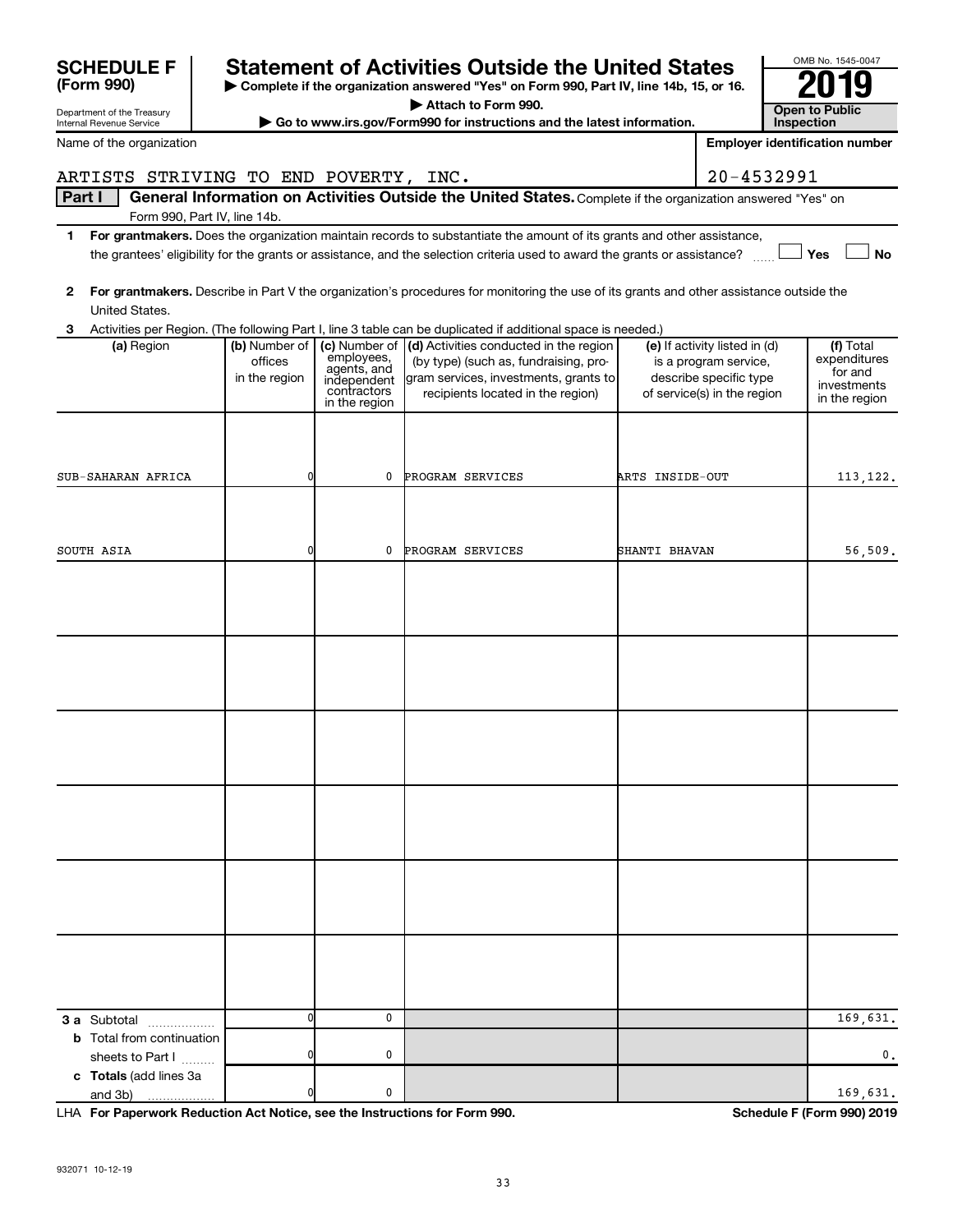Part II | Grants and Other Assistance to Organizations or Entities Outside the United States. Complete if the organization answered "Yes" on Form 990, Part IV, line 15, for any recipient who received more than \$5,000. Part II can be duplicated if additional space is needed.

| 1<br>(a) Name of organization | (b) IRS code section<br>and EIN (if applicable)                                                                                              | (c) Region | (d) Purpose of<br>grant | (e) Amount | (f) Manner of<br>of cash grant cash disbursement | (g) Amount of<br>noncash<br>assistance | (h) Description<br>of noncash<br>assistance | (i) Method of<br>valuation (book, FMV,<br>appraisal, other) |  |
|-------------------------------|----------------------------------------------------------------------------------------------------------------------------------------------|------------|-------------------------|------------|--------------------------------------------------|----------------------------------------|---------------------------------------------|-------------------------------------------------------------|--|
|                               |                                                                                                                                              |            |                         |            |                                                  |                                        |                                             |                                                             |  |
|                               |                                                                                                                                              |            |                         |            |                                                  |                                        |                                             |                                                             |  |
|                               |                                                                                                                                              |            |                         |            |                                                  |                                        |                                             |                                                             |  |
|                               |                                                                                                                                              |            |                         |            |                                                  |                                        |                                             |                                                             |  |
|                               |                                                                                                                                              |            |                         |            |                                                  |                                        |                                             |                                                             |  |
|                               |                                                                                                                                              |            |                         |            |                                                  |                                        |                                             |                                                             |  |
|                               |                                                                                                                                              |            |                         |            |                                                  |                                        |                                             |                                                             |  |
|                               |                                                                                                                                              |            |                         |            |                                                  |                                        |                                             |                                                             |  |
|                               |                                                                                                                                              |            |                         |            |                                                  |                                        |                                             |                                                             |  |
|                               |                                                                                                                                              |            |                         |            |                                                  |                                        |                                             |                                                             |  |
|                               |                                                                                                                                              |            |                         |            |                                                  |                                        |                                             |                                                             |  |
|                               |                                                                                                                                              |            |                         |            |                                                  |                                        |                                             |                                                             |  |
|                               |                                                                                                                                              |            |                         |            |                                                  |                                        |                                             |                                                             |  |
|                               |                                                                                                                                              |            |                         |            |                                                  |                                        |                                             |                                                             |  |
|                               |                                                                                                                                              |            |                         |            |                                                  |                                        |                                             |                                                             |  |
|                               |                                                                                                                                              |            |                         |            |                                                  |                                        |                                             |                                                             |  |
| $\mathbf{2}$                  | Enter total number of recipient organizations listed above that are recognized as charities by the foreign country, recognized as tax-exempt |            |                         |            |                                                  |                                        |                                             |                                                             |  |
| 3                             | Enter total number of other organizations or entities                                                                                        |            |                         |            |                                                  |                                        |                                             |                                                             |  |

**Schedule F (Form 990) 2019**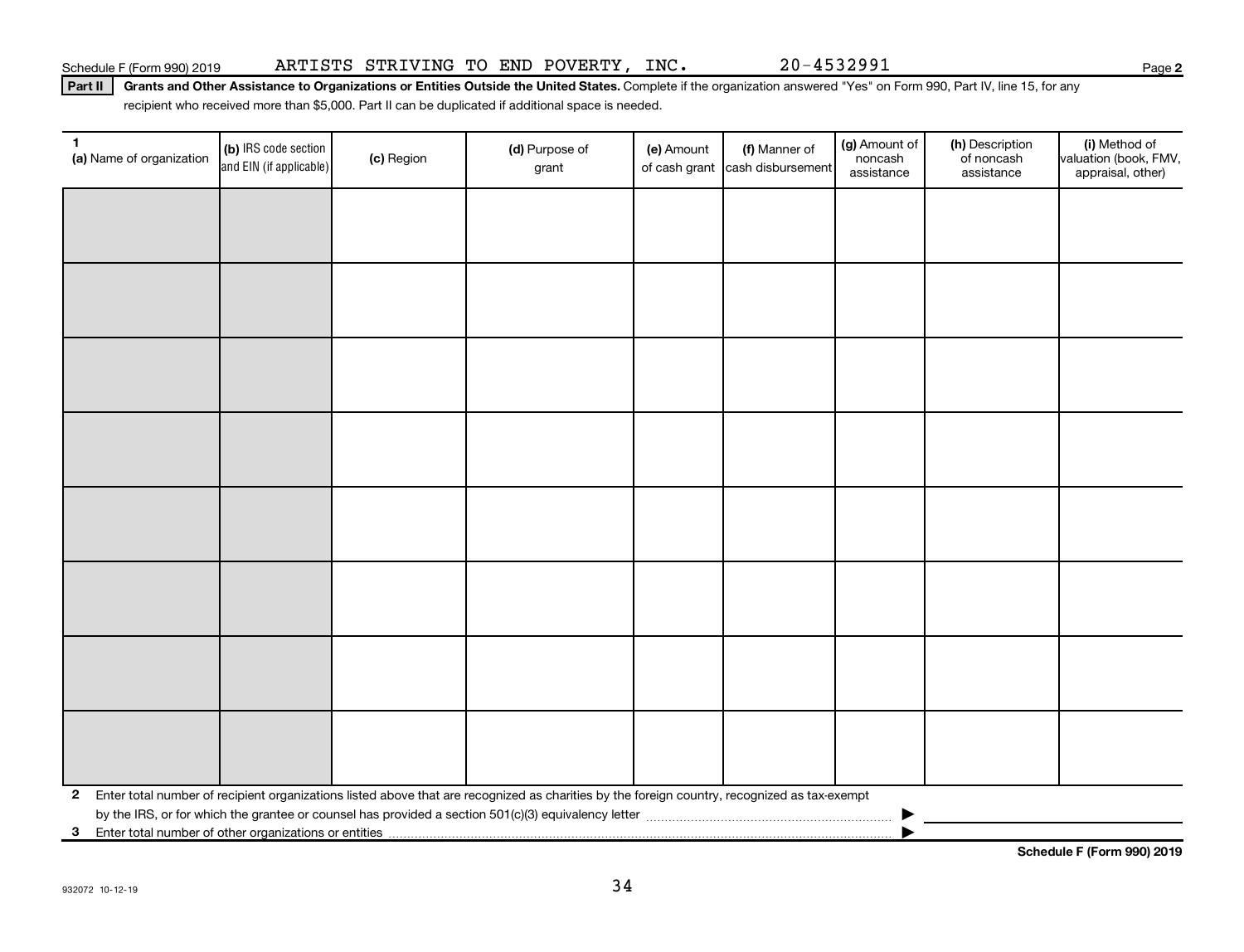## Schedule F (Form 990) 2019 Page ARTISTS STRIVING TO END POVERTY, INC. 20-4532991

**3**

Part III Grants and Other Assistance to Individuals Outside the United States. Complete if the organization answered "Yes" on Form 990, Part IV, line 16. Part III can be duplicated if additional space is needed.

| (a) Type of grant or assistance | (b) Region | (c) Number of (d) Amount of<br>recipients cash grant | (e) Manner of<br>cash disbursement | (f) Amount of<br>noncash<br>assistance | (g) Description of<br>noncash assistance | (h) Method of<br>valuation<br>(book, FMV,<br>appraisal, other) |
|---------------------------------|------------|------------------------------------------------------|------------------------------------|----------------------------------------|------------------------------------------|----------------------------------------------------------------|
|                                 |            |                                                      |                                    |                                        |                                          |                                                                |
|                                 |            |                                                      |                                    |                                        |                                          |                                                                |
|                                 |            |                                                      |                                    |                                        |                                          |                                                                |
|                                 |            |                                                      |                                    |                                        |                                          |                                                                |
|                                 |            |                                                      |                                    |                                        |                                          |                                                                |
|                                 |            |                                                      |                                    |                                        |                                          |                                                                |
|                                 |            |                                                      |                                    |                                        |                                          |                                                                |
|                                 |            |                                                      |                                    |                                        |                                          |                                                                |
|                                 |            |                                                      |                                    |                                        |                                          |                                                                |
|                                 |            |                                                      |                                    |                                        |                                          |                                                                |

**Schedule F (Form 990) 2019**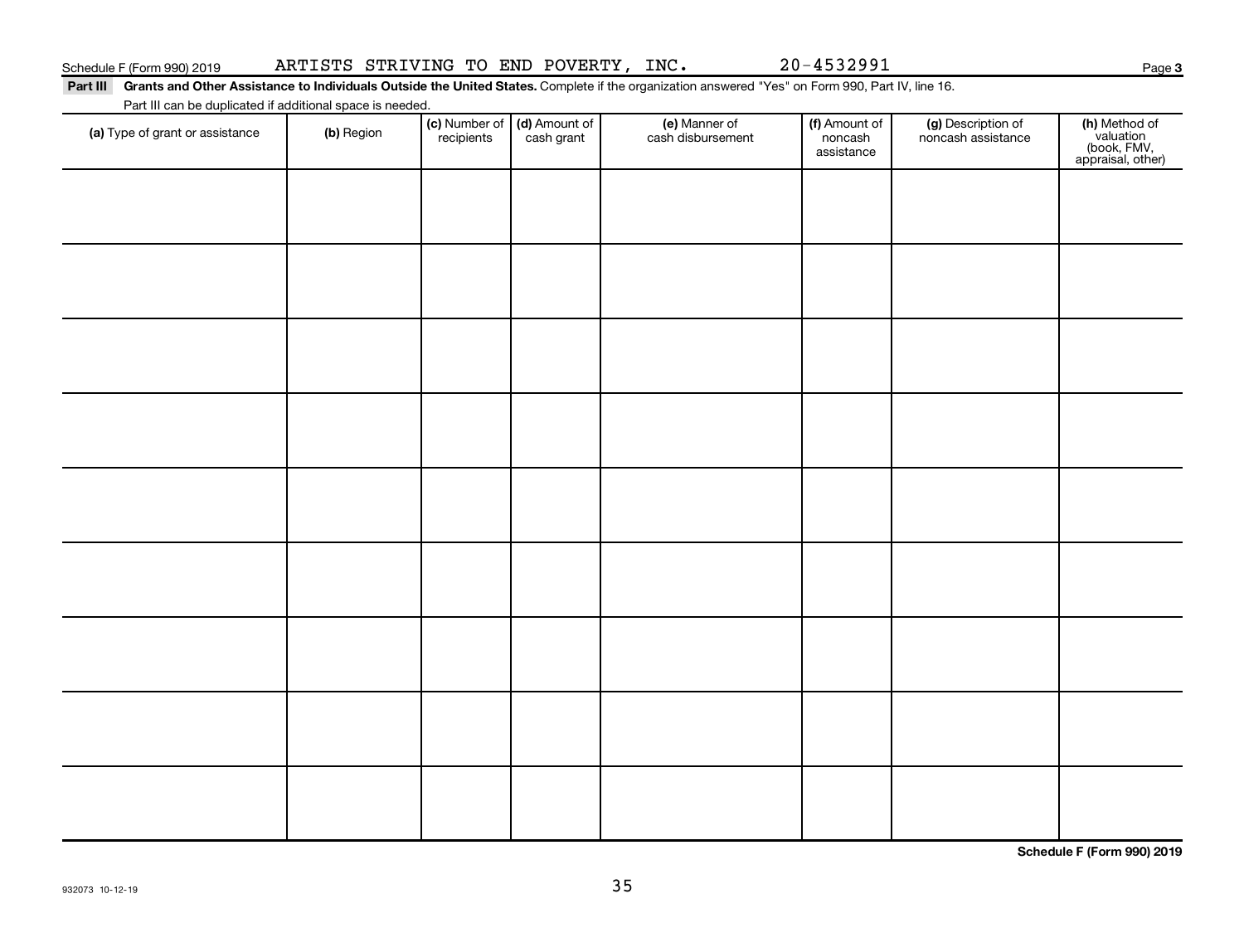| Schedule F (Form 990) 2019 ARTISTS STRIVING TO END POVERTY, INC. |  |  |  | $20 - 4532991$ Page 4 |  |
|------------------------------------------------------------------|--|--|--|-----------------------|--|
| <b>Part IV   Foreign Forms</b>                                   |  |  |  |                       |  |

| 1            | Was the organization a U.S. transferor of property to a foreign corporation during the tax year? If "Yes," the<br>organization may be required to file Form 926, Return by a U.S. Transferor of Property to a Foreign                                                                                                                                                                                                                          | Yes | $\overline{X}$ No  |
|--------------|------------------------------------------------------------------------------------------------------------------------------------------------------------------------------------------------------------------------------------------------------------------------------------------------------------------------------------------------------------------------------------------------------------------------------------------------|-----|--------------------|
| $\mathbf{2}$ | Did the organization have an interest in a foreign trust during the tax year? If "Yes," the organization<br>may be required to separately file Form 3520, Annual Return To Report Transactions With Foreign<br>Trusts and Receipt of Certain Foreign Gifts, and/or Form 3520-A, Annual Information Return of Foreign<br>Trust With a U.S. Owner (see Instructions for Forms 3520 and 3520-A, don't file with Form 990) <i>managery compart</i> | Yes | $X _{\mathsf{No}}$ |
| 3            | Did the organization have an ownership interest in a foreign corporation during the tax year? If "Yes,"<br>the organization may be required to file Form 5471, Information Return of U.S. Persons With Respect to                                                                                                                                                                                                                              | Yes | $X _{\text{No}}$   |
| 4            | Was the organization a direct or indirect shareholder of a passive foreign investment company or a<br>qualified electing fund during the tax year? If "Yes," the organization may be required to file Form 8621,<br>Information Return by a Shareholder of a Passive Foreign Investment Company or Qualified Electing Fund<br>(see Instructions for Form 8621)                                                                                 | Yes | $\overline{X}$ No  |
| 5            | Did the organization have an ownership interest in a foreign partnership during the tax year? If "Yes,"<br>the organization may be required to file Form 8865, Return of U.S. Persons With Respect to Certain<br>Foreign Partnerships (see Instructions for Form 8865)                                                                                                                                                                         | Yes | $X_{\text{No}}$    |
| 6            | Did the organization have any operations in or related to any boycotting countries during the tax year? If<br>"Yes," the organization may be required to separately file Form 5713, International Boycott Report (see                                                                                                                                                                                                                          | Yes | <b>No</b>          |

**Schedule F (Form 990) 2019**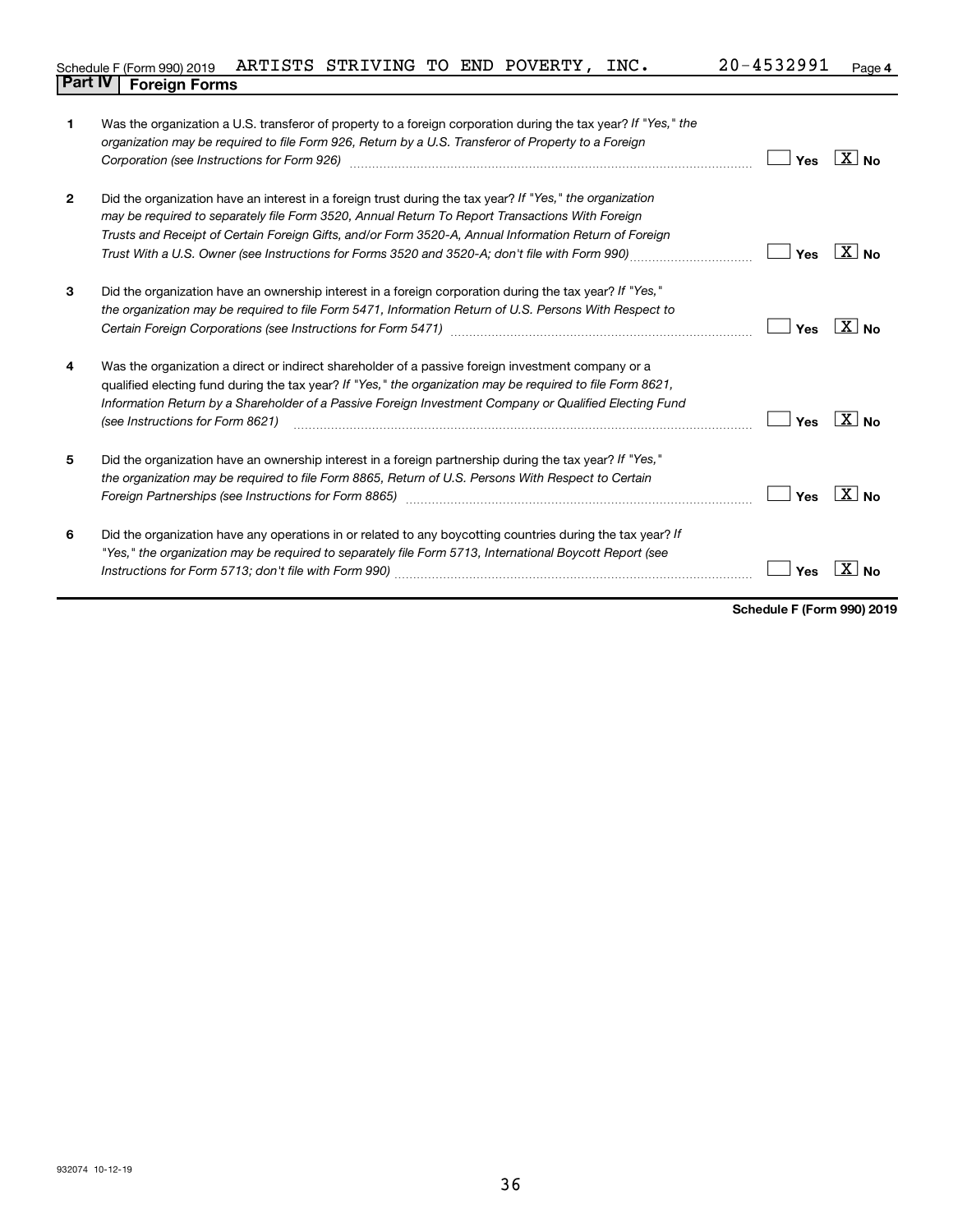|        | Schedule F (Form 990) 2019      |  | ARTISTS STRIVING TO END POVERTY, | INC. | $20 - 4532991$                                                                                                                        | Page 5 |
|--------|---------------------------------|--|----------------------------------|------|---------------------------------------------------------------------------------------------------------------------------------------|--------|
| Part V | <b>Supplemental Information</b> |  |                                  |      |                                                                                                                                       |        |
|        |                                 |  |                                  |      | Provide the information required by Part I, line 2 (monitoring of funds); Part I, line 3, column (f) (accounting method; amounts of   |        |
|        |                                 |  |                                  |      | investments vs. expenditures per region); Part II, line 1 (accounting method); Part III (accounting method); and Part III, column (c) |        |
|        |                                 |  |                                  |      | (estimated number of recipients), as applicable. Also complete this part to provide any additional information. See instructions.     |        |
|        |                                 |  |                                  |      |                                                                                                                                       |        |
|        |                                 |  |                                  |      |                                                                                                                                       |        |
|        |                                 |  |                                  |      |                                                                                                                                       |        |
|        |                                 |  |                                  |      |                                                                                                                                       |        |
|        |                                 |  |                                  |      |                                                                                                                                       |        |
|        |                                 |  |                                  |      |                                                                                                                                       |        |
|        |                                 |  |                                  |      |                                                                                                                                       |        |
|        |                                 |  |                                  |      |                                                                                                                                       |        |
|        |                                 |  |                                  |      |                                                                                                                                       |        |
|        |                                 |  |                                  |      |                                                                                                                                       |        |
|        |                                 |  |                                  |      |                                                                                                                                       |        |
|        |                                 |  |                                  |      |                                                                                                                                       |        |
|        |                                 |  |                                  |      |                                                                                                                                       |        |
|        |                                 |  |                                  |      |                                                                                                                                       |        |
|        |                                 |  |                                  |      |                                                                                                                                       |        |
|        |                                 |  |                                  |      |                                                                                                                                       |        |
|        |                                 |  |                                  |      |                                                                                                                                       |        |
|        |                                 |  |                                  |      |                                                                                                                                       |        |
|        |                                 |  |                                  |      |                                                                                                                                       |        |
|        |                                 |  |                                  |      |                                                                                                                                       |        |
|        |                                 |  |                                  |      |                                                                                                                                       |        |
|        |                                 |  |                                  |      |                                                                                                                                       |        |
|        |                                 |  |                                  |      |                                                                                                                                       |        |
|        |                                 |  |                                  |      |                                                                                                                                       |        |
|        |                                 |  |                                  |      |                                                                                                                                       |        |
|        |                                 |  |                                  |      |                                                                                                                                       |        |
|        |                                 |  |                                  |      |                                                                                                                                       |        |
|        |                                 |  |                                  |      |                                                                                                                                       |        |
|        |                                 |  |                                  |      |                                                                                                                                       |        |
|        |                                 |  |                                  |      |                                                                                                                                       |        |
|        |                                 |  |                                  |      |                                                                                                                                       |        |
|        |                                 |  |                                  |      |                                                                                                                                       |        |
|        |                                 |  |                                  |      |                                                                                                                                       |        |
|        |                                 |  |                                  |      |                                                                                                                                       |        |
|        |                                 |  |                                  |      |                                                                                                                                       |        |
|        |                                 |  |                                  |      |                                                                                                                                       |        |
|        |                                 |  |                                  |      |                                                                                                                                       |        |
|        |                                 |  |                                  |      |                                                                                                                                       |        |
|        |                                 |  |                                  |      |                                                                                                                                       |        |
|        |                                 |  |                                  |      |                                                                                                                                       |        |
|        |                                 |  |                                  |      |                                                                                                                                       |        |
|        |                                 |  |                                  |      |                                                                                                                                       |        |
|        |                                 |  |                                  |      |                                                                                                                                       |        |
|        |                                 |  |                                  |      |                                                                                                                                       |        |
|        |                                 |  |                                  |      |                                                                                                                                       |        |
|        |                                 |  |                                  |      |                                                                                                                                       |        |
|        |                                 |  |                                  |      |                                                                                                                                       |        |
|        |                                 |  |                                  |      |                                                                                                                                       |        |
|        |                                 |  |                                  |      |                                                                                                                                       |        |
|        |                                 |  |                                  |      |                                                                                                                                       |        |
|        |                                 |  |                                  |      |                                                                                                                                       |        |
|        |                                 |  |                                  |      |                                                                                                                                       |        |
|        |                                 |  |                                  |      |                                                                                                                                       |        |
|        |                                 |  |                                  |      |                                                                                                                                       |        |
|        |                                 |  |                                  |      |                                                                                                                                       |        |
|        |                                 |  |                                  |      |                                                                                                                                       |        |
|        |                                 |  |                                  |      |                                                                                                                                       |        |
|        |                                 |  |                                  |      |                                                                                                                                       |        |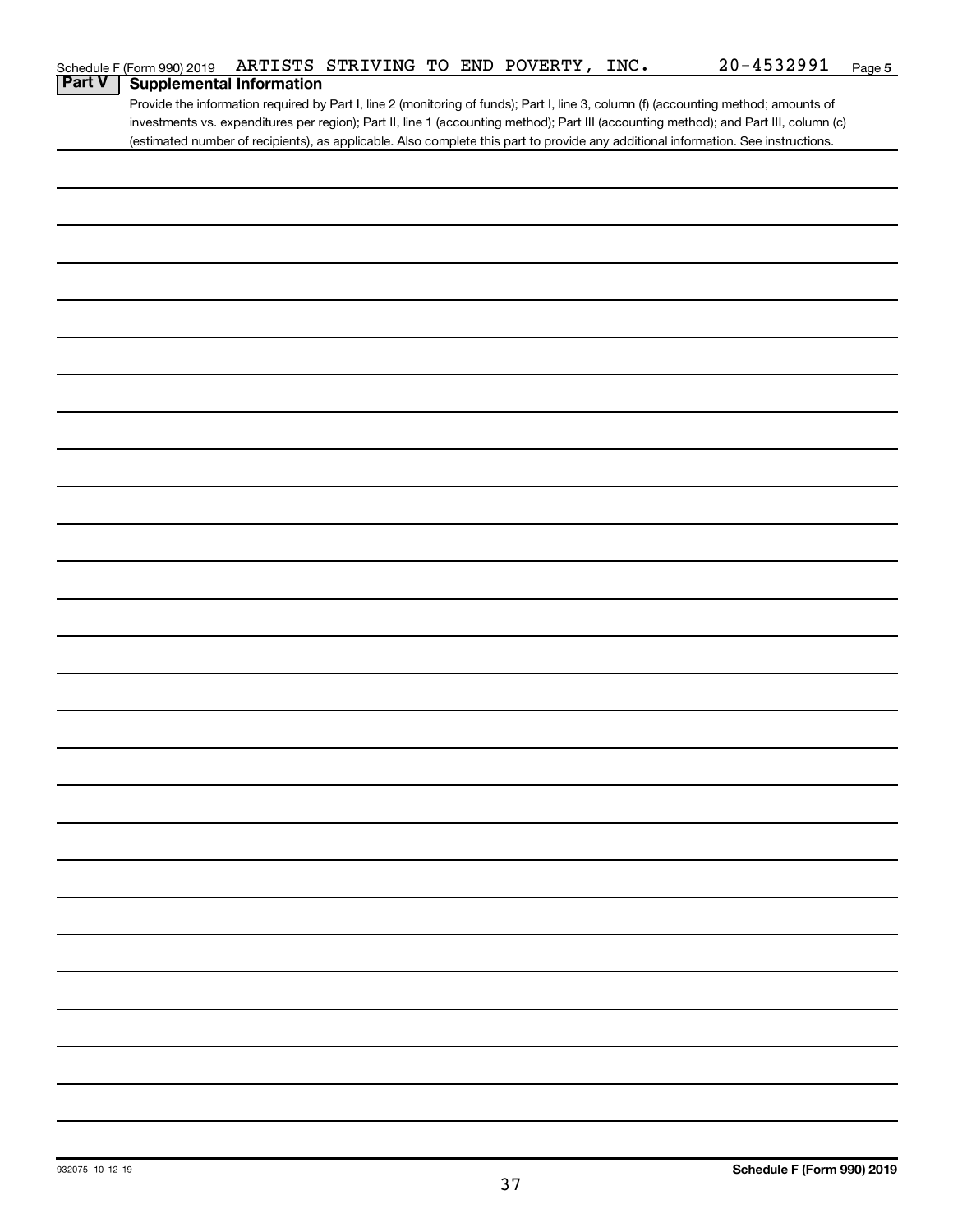| (Form 990 or 990-EZ)<br>Complete if the organization answered "Yes" on Form 990, Part IV, line 17, 18, or 19, or if the<br>organization entered more than \$15,000 on Form 990-EZ, line 6a.<br>Attach to Form 990 or Form 990-EZ.<br><b>Open to Public</b><br>Department of the Treasury<br>Inspection<br>Internal Revenue Service<br>Go to www.irs.gov/Form990 for instructions and the latest information.<br><b>Employer identification number</b><br>Name of the organization<br>20-4532991<br>ARTISTS STRIVING TO END POVERTY, INC.<br>Part I<br>Fundraising Activities. Complete if the organization answered "Yes" on Form 990, Part IV, line 17. Form 990-EZ filers are not<br>required to complete this part.<br>1 Indicate whether the organization raised funds through any of the following activities. Check all that apply.<br>Mail solicitations<br>Solicitation of non-government grants<br>a<br>е<br>Internet and email solicitations<br>Solicitation of government grants<br>b<br>f<br>Phone solicitations<br>Special fundraising events<br>с<br>g<br>In-person solicitations<br>d<br>2 a Did the organization have a written or oral agreement with any individual (including officers, directors, trustees, or<br><b>No</b><br>key employees listed in Form 990, Part VII) or entity in connection with professional fundraising services?<br>Yes<br>b If "Yes," list the 10 highest paid individuals or entities (fundraisers) pursuant to agreements under which the fundraiser is to be<br>compensated at least \$5,000 by the organization.<br>(v) Amount paid<br>(iii) Did<br>fundraiser<br>(vi) Amount paid<br>(i) Name and address of individual<br>(iv) Gross receipts<br>to (or retained by)<br>to (or retained by)<br>(ii) Activity<br>have custody<br>fundraiser<br>from activity<br>or entity (fundraiser)<br>or control of<br>organization<br>contributions?<br>listed in col. (i)<br>Yes<br>No<br>Total<br>3 List all states in which the organization is registered or licensed to solicit contributions or has been notified it is exempt from registration<br>or licensing. | <b>SCHEDULE G</b> |  |  |  |  |  |  | <b>Supplemental Information Regarding Fundraising or Gaming Activities</b> |  |  | OMB No. 1545-0047 |  |
|------------------------------------------------------------------------------------------------------------------------------------------------------------------------------------------------------------------------------------------------------------------------------------------------------------------------------------------------------------------------------------------------------------------------------------------------------------------------------------------------------------------------------------------------------------------------------------------------------------------------------------------------------------------------------------------------------------------------------------------------------------------------------------------------------------------------------------------------------------------------------------------------------------------------------------------------------------------------------------------------------------------------------------------------------------------------------------------------------------------------------------------------------------------------------------------------------------------------------------------------------------------------------------------------------------------------------------------------------------------------------------------------------------------------------------------------------------------------------------------------------------------------------------------------------------------------------------------------------------------------------------------------------------------------------------------------------------------------------------------------------------------------------------------------------------------------------------------------------------------------------------------------------------------------------------------------------------------------------------------------------------------------------------------------------------------------------------------------------------------|-------------------|--|--|--|--|--|--|----------------------------------------------------------------------------|--|--|-------------------|--|
|                                                                                                                                                                                                                                                                                                                                                                                                                                                                                                                                                                                                                                                                                                                                                                                                                                                                                                                                                                                                                                                                                                                                                                                                                                                                                                                                                                                                                                                                                                                                                                                                                                                                                                                                                                                                                                                                                                                                                                                                                                                                                                                  |                   |  |  |  |  |  |  |                                                                            |  |  |                   |  |
|                                                                                                                                                                                                                                                                                                                                                                                                                                                                                                                                                                                                                                                                                                                                                                                                                                                                                                                                                                                                                                                                                                                                                                                                                                                                                                                                                                                                                                                                                                                                                                                                                                                                                                                                                                                                                                                                                                                                                                                                                                                                                                                  |                   |  |  |  |  |  |  |                                                                            |  |  |                   |  |
|                                                                                                                                                                                                                                                                                                                                                                                                                                                                                                                                                                                                                                                                                                                                                                                                                                                                                                                                                                                                                                                                                                                                                                                                                                                                                                                                                                                                                                                                                                                                                                                                                                                                                                                                                                                                                                                                                                                                                                                                                                                                                                                  |                   |  |  |  |  |  |  |                                                                            |  |  |                   |  |
|                                                                                                                                                                                                                                                                                                                                                                                                                                                                                                                                                                                                                                                                                                                                                                                                                                                                                                                                                                                                                                                                                                                                                                                                                                                                                                                                                                                                                                                                                                                                                                                                                                                                                                                                                                                                                                                                                                                                                                                                                                                                                                                  |                   |  |  |  |  |  |  |                                                                            |  |  |                   |  |
|                                                                                                                                                                                                                                                                                                                                                                                                                                                                                                                                                                                                                                                                                                                                                                                                                                                                                                                                                                                                                                                                                                                                                                                                                                                                                                                                                                                                                                                                                                                                                                                                                                                                                                                                                                                                                                                                                                                                                                                                                                                                                                                  |                   |  |  |  |  |  |  |                                                                            |  |  |                   |  |
|                                                                                                                                                                                                                                                                                                                                                                                                                                                                                                                                                                                                                                                                                                                                                                                                                                                                                                                                                                                                                                                                                                                                                                                                                                                                                                                                                                                                                                                                                                                                                                                                                                                                                                                                                                                                                                                                                                                                                                                                                                                                                                                  |                   |  |  |  |  |  |  |                                                                            |  |  |                   |  |
|                                                                                                                                                                                                                                                                                                                                                                                                                                                                                                                                                                                                                                                                                                                                                                                                                                                                                                                                                                                                                                                                                                                                                                                                                                                                                                                                                                                                                                                                                                                                                                                                                                                                                                                                                                                                                                                                                                                                                                                                                                                                                                                  |                   |  |  |  |  |  |  |                                                                            |  |  |                   |  |
|                                                                                                                                                                                                                                                                                                                                                                                                                                                                                                                                                                                                                                                                                                                                                                                                                                                                                                                                                                                                                                                                                                                                                                                                                                                                                                                                                                                                                                                                                                                                                                                                                                                                                                                                                                                                                                                                                                                                                                                                                                                                                                                  |                   |  |  |  |  |  |  |                                                                            |  |  |                   |  |
|                                                                                                                                                                                                                                                                                                                                                                                                                                                                                                                                                                                                                                                                                                                                                                                                                                                                                                                                                                                                                                                                                                                                                                                                                                                                                                                                                                                                                                                                                                                                                                                                                                                                                                                                                                                                                                                                                                                                                                                                                                                                                                                  |                   |  |  |  |  |  |  |                                                                            |  |  |                   |  |
|                                                                                                                                                                                                                                                                                                                                                                                                                                                                                                                                                                                                                                                                                                                                                                                                                                                                                                                                                                                                                                                                                                                                                                                                                                                                                                                                                                                                                                                                                                                                                                                                                                                                                                                                                                                                                                                                                                                                                                                                                                                                                                                  |                   |  |  |  |  |  |  |                                                                            |  |  |                   |  |
|                                                                                                                                                                                                                                                                                                                                                                                                                                                                                                                                                                                                                                                                                                                                                                                                                                                                                                                                                                                                                                                                                                                                                                                                                                                                                                                                                                                                                                                                                                                                                                                                                                                                                                                                                                                                                                                                                                                                                                                                                                                                                                                  |                   |  |  |  |  |  |  |                                                                            |  |  |                   |  |
|                                                                                                                                                                                                                                                                                                                                                                                                                                                                                                                                                                                                                                                                                                                                                                                                                                                                                                                                                                                                                                                                                                                                                                                                                                                                                                                                                                                                                                                                                                                                                                                                                                                                                                                                                                                                                                                                                                                                                                                                                                                                                                                  |                   |  |  |  |  |  |  |                                                                            |  |  |                   |  |
|                                                                                                                                                                                                                                                                                                                                                                                                                                                                                                                                                                                                                                                                                                                                                                                                                                                                                                                                                                                                                                                                                                                                                                                                                                                                                                                                                                                                                                                                                                                                                                                                                                                                                                                                                                                                                                                                                                                                                                                                                                                                                                                  |                   |  |  |  |  |  |  |                                                                            |  |  |                   |  |
|                                                                                                                                                                                                                                                                                                                                                                                                                                                                                                                                                                                                                                                                                                                                                                                                                                                                                                                                                                                                                                                                                                                                                                                                                                                                                                                                                                                                                                                                                                                                                                                                                                                                                                                                                                                                                                                                                                                                                                                                                                                                                                                  |                   |  |  |  |  |  |  |                                                                            |  |  |                   |  |
|                                                                                                                                                                                                                                                                                                                                                                                                                                                                                                                                                                                                                                                                                                                                                                                                                                                                                                                                                                                                                                                                                                                                                                                                                                                                                                                                                                                                                                                                                                                                                                                                                                                                                                                                                                                                                                                                                                                                                                                                                                                                                                                  |                   |  |  |  |  |  |  |                                                                            |  |  |                   |  |
|                                                                                                                                                                                                                                                                                                                                                                                                                                                                                                                                                                                                                                                                                                                                                                                                                                                                                                                                                                                                                                                                                                                                                                                                                                                                                                                                                                                                                                                                                                                                                                                                                                                                                                                                                                                                                                                                                                                                                                                                                                                                                                                  |                   |  |  |  |  |  |  |                                                                            |  |  |                   |  |
|                                                                                                                                                                                                                                                                                                                                                                                                                                                                                                                                                                                                                                                                                                                                                                                                                                                                                                                                                                                                                                                                                                                                                                                                                                                                                                                                                                                                                                                                                                                                                                                                                                                                                                                                                                                                                                                                                                                                                                                                                                                                                                                  |                   |  |  |  |  |  |  |                                                                            |  |  |                   |  |
|                                                                                                                                                                                                                                                                                                                                                                                                                                                                                                                                                                                                                                                                                                                                                                                                                                                                                                                                                                                                                                                                                                                                                                                                                                                                                                                                                                                                                                                                                                                                                                                                                                                                                                                                                                                                                                                                                                                                                                                                                                                                                                                  |                   |  |  |  |  |  |  |                                                                            |  |  |                   |  |
|                                                                                                                                                                                                                                                                                                                                                                                                                                                                                                                                                                                                                                                                                                                                                                                                                                                                                                                                                                                                                                                                                                                                                                                                                                                                                                                                                                                                                                                                                                                                                                                                                                                                                                                                                                                                                                                                                                                                                                                                                                                                                                                  |                   |  |  |  |  |  |  |                                                                            |  |  |                   |  |
|                                                                                                                                                                                                                                                                                                                                                                                                                                                                                                                                                                                                                                                                                                                                                                                                                                                                                                                                                                                                                                                                                                                                                                                                                                                                                                                                                                                                                                                                                                                                                                                                                                                                                                                                                                                                                                                                                                                                                                                                                                                                                                                  |                   |  |  |  |  |  |  |                                                                            |  |  |                   |  |
|                                                                                                                                                                                                                                                                                                                                                                                                                                                                                                                                                                                                                                                                                                                                                                                                                                                                                                                                                                                                                                                                                                                                                                                                                                                                                                                                                                                                                                                                                                                                                                                                                                                                                                                                                                                                                                                                                                                                                                                                                                                                                                                  |                   |  |  |  |  |  |  |                                                                            |  |  |                   |  |
|                                                                                                                                                                                                                                                                                                                                                                                                                                                                                                                                                                                                                                                                                                                                                                                                                                                                                                                                                                                                                                                                                                                                                                                                                                                                                                                                                                                                                                                                                                                                                                                                                                                                                                                                                                                                                                                                                                                                                                                                                                                                                                                  |                   |  |  |  |  |  |  |                                                                            |  |  |                   |  |
|                                                                                                                                                                                                                                                                                                                                                                                                                                                                                                                                                                                                                                                                                                                                                                                                                                                                                                                                                                                                                                                                                                                                                                                                                                                                                                                                                                                                                                                                                                                                                                                                                                                                                                                                                                                                                                                                                                                                                                                                                                                                                                                  |                   |  |  |  |  |  |  |                                                                            |  |  |                   |  |

**For Paperwork Reduction Act Notice, see the Instructions for Form 990 or 990-EZ. Schedule G (Form 990 or 990-EZ) 2019** LHA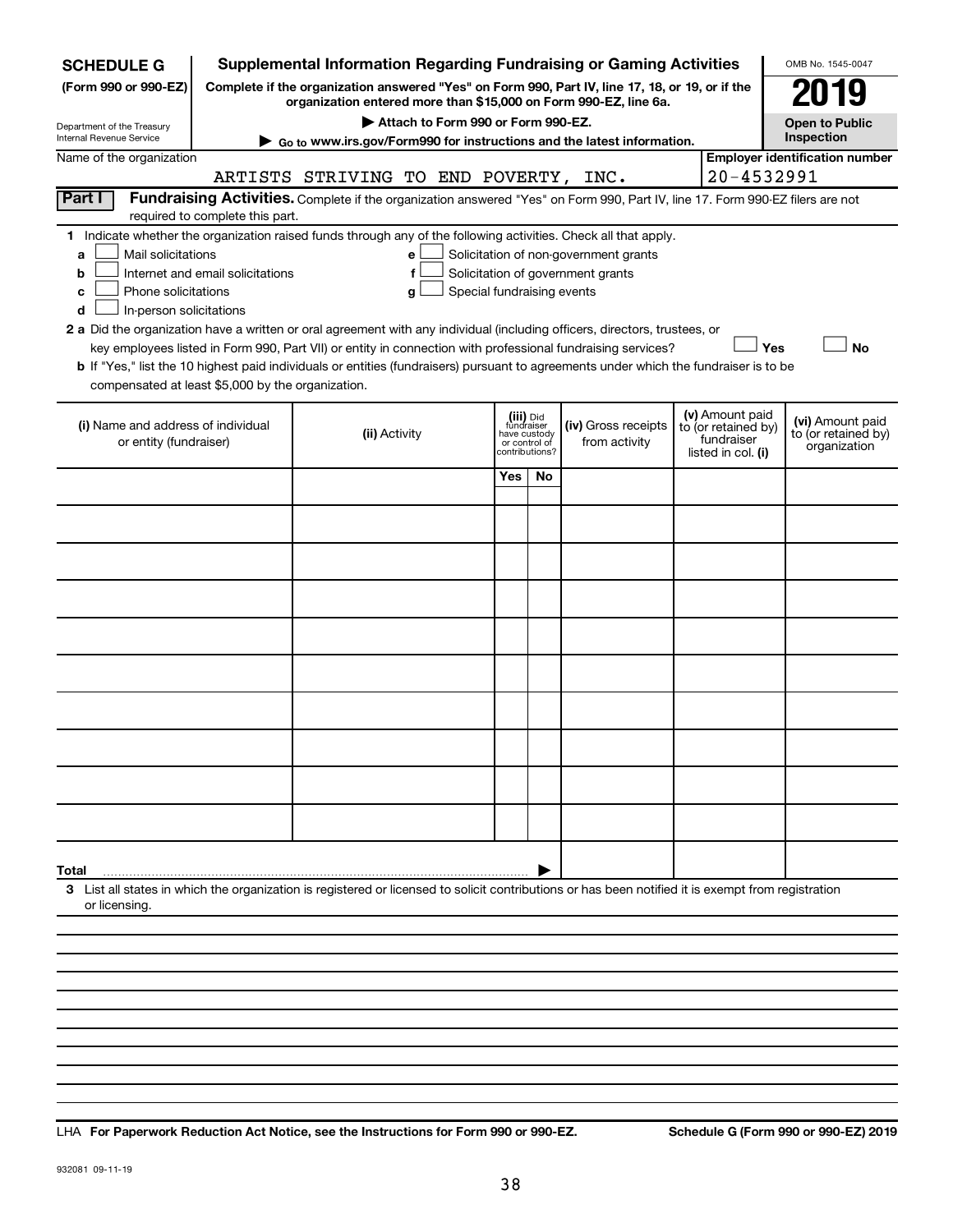20-4532991 Page 2 Schedule G (Form 990 or 990-EZ) 2019  $\mathtt{ARTISTS}$   $\mathtt{STRIVING}$  to  $\mathtt{END}$   $\mathtt{POVERTY}$  ,  $\mathtt{INC.}$   $20$  –  $4532991$   $\mathtt{Page}$ 

Part II | Fundraising Events. Complete if the organization answered "Yes" on Form 990, Part IV, line 18, or reported more than \$15,000 of fundraising event contributions and gross income on Form 990-EZ, lines 1 and 6b. List events with gross receipts greater than \$5,000.

|                        |                                                                                                                                                                                                      |                                                                                                           | $(a)$ Event #1 | $(b)$ Event #2          | (c) Other events | (d) Total events           |  |  |  |  |  |
|------------------------|------------------------------------------------------------------------------------------------------------------------------------------------------------------------------------------------------|-----------------------------------------------------------------------------------------------------------|----------------|-------------------------|------------------|----------------------------|--|--|--|--|--|
|                        |                                                                                                                                                                                                      |                                                                                                           |                | CHRISTMAS               |                  | (add col. (a) through      |  |  |  |  |  |
|                        |                                                                                                                                                                                                      |                                                                                                           | SPRING GALA    | CONCERT                 | 1                | col. (c)                   |  |  |  |  |  |
|                        |                                                                                                                                                                                                      |                                                                                                           | (event type)   | (event type)            | (total number)   |                            |  |  |  |  |  |
| Revenue                |                                                                                                                                                                                                      |                                                                                                           |                |                         |                  |                            |  |  |  |  |  |
|                        |                                                                                                                                                                                                      |                                                                                                           | 90,752.        | 66,524.                 | 28,366.          | 185,642.                   |  |  |  |  |  |
|                        |                                                                                                                                                                                                      |                                                                                                           |                |                         |                  |                            |  |  |  |  |  |
|                        |                                                                                                                                                                                                      |                                                                                                           | 90,752.        | 54,005.                 |                  | 144,757.                   |  |  |  |  |  |
|                        |                                                                                                                                                                                                      | 3 Gross income (line 1 minus line 2)                                                                      |                | 12,519.                 | 28,366.          | 40,885.                    |  |  |  |  |  |
|                        |                                                                                                                                                                                                      |                                                                                                           |                |                         |                  |                            |  |  |  |  |  |
|                        |                                                                                                                                                                                                      |                                                                                                           |                |                         |                  |                            |  |  |  |  |  |
|                        |                                                                                                                                                                                                      |                                                                                                           |                |                         |                  |                            |  |  |  |  |  |
|                        | 5.                                                                                                                                                                                                   |                                                                                                           |                |                         |                  |                            |  |  |  |  |  |
|                        |                                                                                                                                                                                                      |                                                                                                           |                |                         |                  |                            |  |  |  |  |  |
| Direct Expenses        |                                                                                                                                                                                                      |                                                                                                           | 28,100.        | 2,500.                  |                  | 30,600.                    |  |  |  |  |  |
|                        |                                                                                                                                                                                                      |                                                                                                           |                |                         |                  |                            |  |  |  |  |  |
|                        | 7                                                                                                                                                                                                    | Food and beverages                                                                                        | 604.           | 584.                    |                  | 1,188.                     |  |  |  |  |  |
|                        |                                                                                                                                                                                                      |                                                                                                           |                |                         |                  |                            |  |  |  |  |  |
|                        | 8                                                                                                                                                                                                    |                                                                                                           | 250.           |                         | 13,088.          | 13,338.                    |  |  |  |  |  |
|                        | 9                                                                                                                                                                                                    |                                                                                                           | 429.           | 465.                    |                  | 894.                       |  |  |  |  |  |
|                        | 10                                                                                                                                                                                                   | Direct expense summary. Add lines 4 through 9 in column (d)                                               |                |                         |                  | 46,020.                    |  |  |  |  |  |
|                        | $-5,135.$<br>11 Net income summary. Subtract line 10 from line 3, column (d)<br>Part III<br>Gaming. Complete if the organization answered "Yes" on Form 990, Part IV, line 19, or reported more than |                                                                                                           |                |                         |                  |                            |  |  |  |  |  |
|                        |                                                                                                                                                                                                      |                                                                                                           |                |                         |                  |                            |  |  |  |  |  |
|                        |                                                                                                                                                                                                      | \$15,000 on Form 990-EZ, line 6a.                                                                         |                | (b) Pull tabs/instant   |                  | (d) Total gaming (add      |  |  |  |  |  |
|                        |                                                                                                                                                                                                      |                                                                                                           | (a) Bingo      | bingo/progressive bingo | (c) Other gaming | col. (a) through col. (c)) |  |  |  |  |  |
| Revenue                |                                                                                                                                                                                                      |                                                                                                           |                |                         |                  |                            |  |  |  |  |  |
|                        |                                                                                                                                                                                                      |                                                                                                           |                |                         |                  |                            |  |  |  |  |  |
|                        |                                                                                                                                                                                                      |                                                                                                           |                |                         |                  |                            |  |  |  |  |  |
|                        |                                                                                                                                                                                                      |                                                                                                           |                |                         |                  |                            |  |  |  |  |  |
|                        |                                                                                                                                                                                                      |                                                                                                           |                |                         |                  |                            |  |  |  |  |  |
|                        | 3                                                                                                                                                                                                    |                                                                                                           |                |                         |                  |                            |  |  |  |  |  |
| <b>Direct Expenses</b> |                                                                                                                                                                                                      |                                                                                                           |                |                         |                  |                            |  |  |  |  |  |
|                        | 4                                                                                                                                                                                                    |                                                                                                           |                |                         |                  |                            |  |  |  |  |  |
|                        |                                                                                                                                                                                                      |                                                                                                           |                |                         |                  |                            |  |  |  |  |  |
|                        |                                                                                                                                                                                                      |                                                                                                           |                |                         |                  |                            |  |  |  |  |  |
|                        |                                                                                                                                                                                                      |                                                                                                           | Yes<br>%       | Yes<br>%                | <b>Yes</b><br>%  |                            |  |  |  |  |  |
|                        | 6.                                                                                                                                                                                                   | Volunteer labor                                                                                           | No             | No                      | No               |                            |  |  |  |  |  |
|                        |                                                                                                                                                                                                      |                                                                                                           |                |                         |                  |                            |  |  |  |  |  |
|                        | 7                                                                                                                                                                                                    | Direct expense summary. Add lines 2 through 5 in column (d)                                               |                |                         |                  |                            |  |  |  |  |  |
|                        |                                                                                                                                                                                                      |                                                                                                           |                |                         |                  |                            |  |  |  |  |  |
|                        | 8                                                                                                                                                                                                    |                                                                                                           |                |                         |                  |                            |  |  |  |  |  |
| 9                      |                                                                                                                                                                                                      | Enter the state(s) in which the organization conducts gaming activities:                                  |                |                         |                  |                            |  |  |  |  |  |
|                        |                                                                                                                                                                                                      |                                                                                                           |                |                         |                  | Yes<br>No                  |  |  |  |  |  |
|                        |                                                                                                                                                                                                      | <b>b</b> If "No," explain:                                                                                |                |                         |                  |                            |  |  |  |  |  |
|                        |                                                                                                                                                                                                      |                                                                                                           |                |                         |                  |                            |  |  |  |  |  |
|                        |                                                                                                                                                                                                      |                                                                                                           |                |                         |                  |                            |  |  |  |  |  |
|                        |                                                                                                                                                                                                      | 10a Were any of the organization's gaming licenses revoked, suspended, or terminated during the tax year? |                |                         |                  | Yes<br>No                  |  |  |  |  |  |
|                        |                                                                                                                                                                                                      | <b>b</b> If "Yes," explain:                                                                               |                |                         |                  |                            |  |  |  |  |  |
|                        |                                                                                                                                                                                                      |                                                                                                           |                |                         |                  |                            |  |  |  |  |  |
|                        |                                                                                                                                                                                                      |                                                                                                           |                |                         |                  |                            |  |  |  |  |  |

932082 09-11-19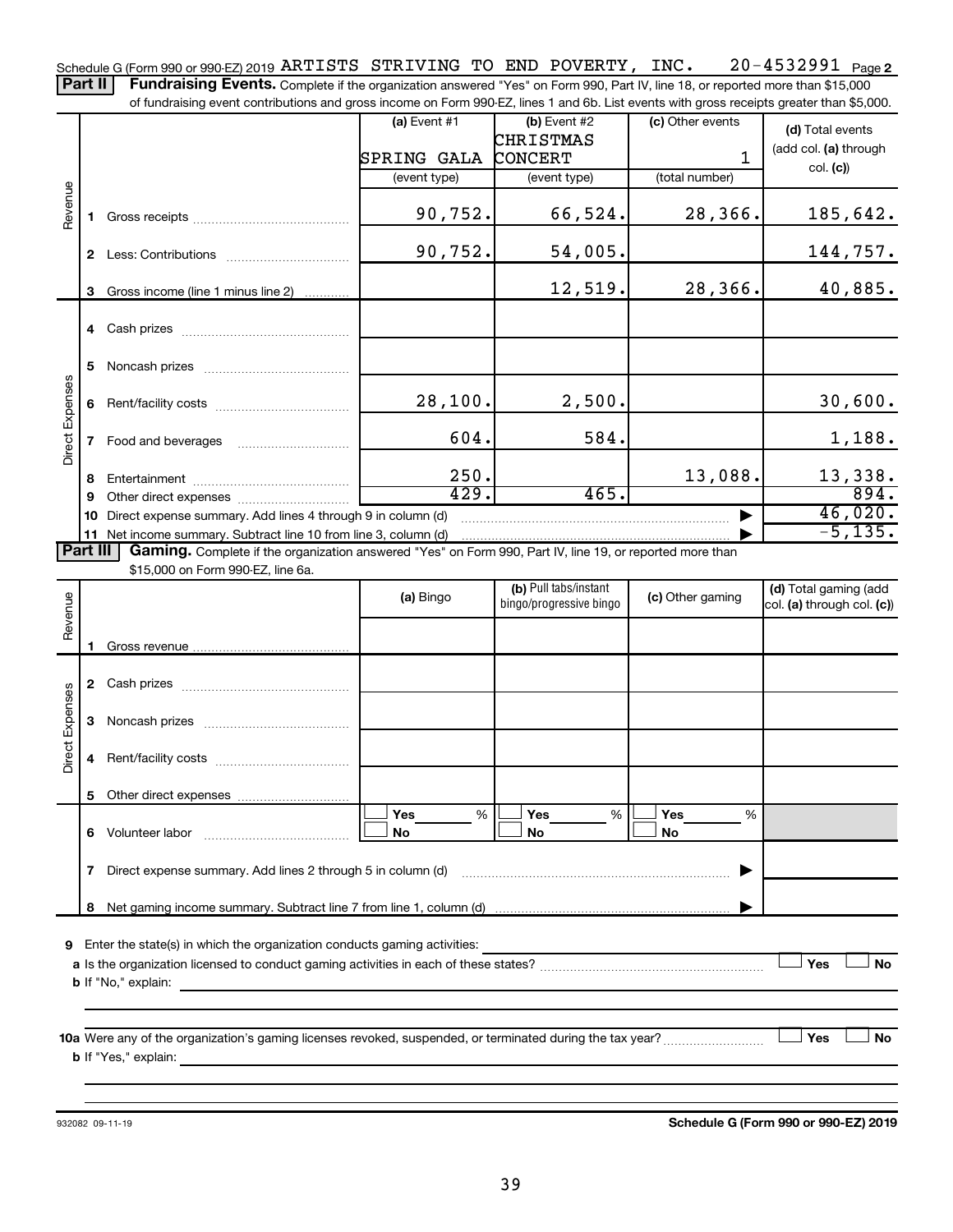| Schedule G (Form 990 or 990-EZ) 2019 ARTISTS STRIVING TO END POVERTY, INC.                                                                                                                                                                                         | 20-4532991           | Page 3    |
|--------------------------------------------------------------------------------------------------------------------------------------------------------------------------------------------------------------------------------------------------------------------|----------------------|-----------|
|                                                                                                                                                                                                                                                                    | Yes                  | <b>No</b> |
| 12 Is the organization a grantor, beneficiary or trustee of a trust, or a member of a partnership or other entity formed                                                                                                                                           |                      |           |
|                                                                                                                                                                                                                                                                    | Yes                  | <b>No</b> |
| 13 Indicate the percentage of gaming activity conducted in:                                                                                                                                                                                                        |                      |           |
|                                                                                                                                                                                                                                                                    | 13a                  | %         |
| <b>b</b> An outside facility <i>www.communicality.communicality.communicality www.communicality.communicality.communicality.com</i>                                                                                                                                | 13 <sub>b</sub>      | %         |
| 14 Enter the name and address of the person who prepares the organization's gaming/special events books and records:                                                                                                                                               |                      |           |
| Name $\blacktriangleright$<br><u>and the state of the state of the state of the state of the state of the state of the state of the state of the state of the state of the state of the state of the state of the state of the state of the state of the state</u> |                      |           |
|                                                                                                                                                                                                                                                                    |                      |           |
| 15a Does the organization have a contract with a third party from whom the organization receives gaming revenue?                                                                                                                                                   | Yes                  | <b>No</b> |
|                                                                                                                                                                                                                                                                    |                      |           |
| of gaming revenue retained by the third party $\triangleright$ \$                                                                                                                                                                                                  |                      |           |
| c If "Yes," enter name and address of the third party:                                                                                                                                                                                                             |                      |           |
| Name $\blacktriangleright$ $\blacksquare$                                                                                                                                                                                                                          |                      |           |
|                                                                                                                                                                                                                                                                    |                      |           |
|                                                                                                                                                                                                                                                                    |                      |           |
| <b>16</b> Gaming manager information:                                                                                                                                                                                                                              |                      |           |
| Name $\blacktriangleright$                                                                                                                                                                                                                                         |                      |           |
| Gaming manager compensation > \$                                                                                                                                                                                                                                   |                      |           |
| Description of services provided > example and the contract of the contract of the contract of the contract of                                                                                                                                                     |                      |           |
|                                                                                                                                                                                                                                                                    |                      |           |
|                                                                                                                                                                                                                                                                    |                      |           |
|                                                                                                                                                                                                                                                                    |                      |           |
| Director/officer<br>Employee<br>Independent contractor                                                                                                                                                                                                             |                      |           |
| <b>17</b> Mandatory distributions:                                                                                                                                                                                                                                 |                      |           |
| a Is the organization required under state law to make charitable distributions from the gaming proceeds to                                                                                                                                                        |                      |           |
|                                                                                                                                                                                                                                                                    | $\Box$ Yes $\Box$ No |           |
| b Enter the amount of distributions required under state law to be distributed to other exempt organizations or spent in the                                                                                                                                       |                      |           |
| organization's own exempt activities during the tax year $\triangleright$ \$                                                                                                                                                                                       |                      |           |
| Part IV<br>Supplemental Information. Provide the explanations required by Part I, line 2b, columns (iii) and (v); and Part III, lines 9, 9b, 10b,                                                                                                                  |                      |           |
| 15b, 15c, 16, and 17b, as applicable. Also provide any additional information. See instructions.                                                                                                                                                                   |                      |           |
|                                                                                                                                                                                                                                                                    |                      |           |
|                                                                                                                                                                                                                                                                    |                      |           |
|                                                                                                                                                                                                                                                                    |                      |           |
|                                                                                                                                                                                                                                                                    |                      |           |
|                                                                                                                                                                                                                                                                    |                      |           |
|                                                                                                                                                                                                                                                                    |                      |           |
|                                                                                                                                                                                                                                                                    |                      |           |
|                                                                                                                                                                                                                                                                    |                      |           |
|                                                                                                                                                                                                                                                                    |                      |           |
|                                                                                                                                                                                                                                                                    |                      |           |
|                                                                                                                                                                                                                                                                    |                      |           |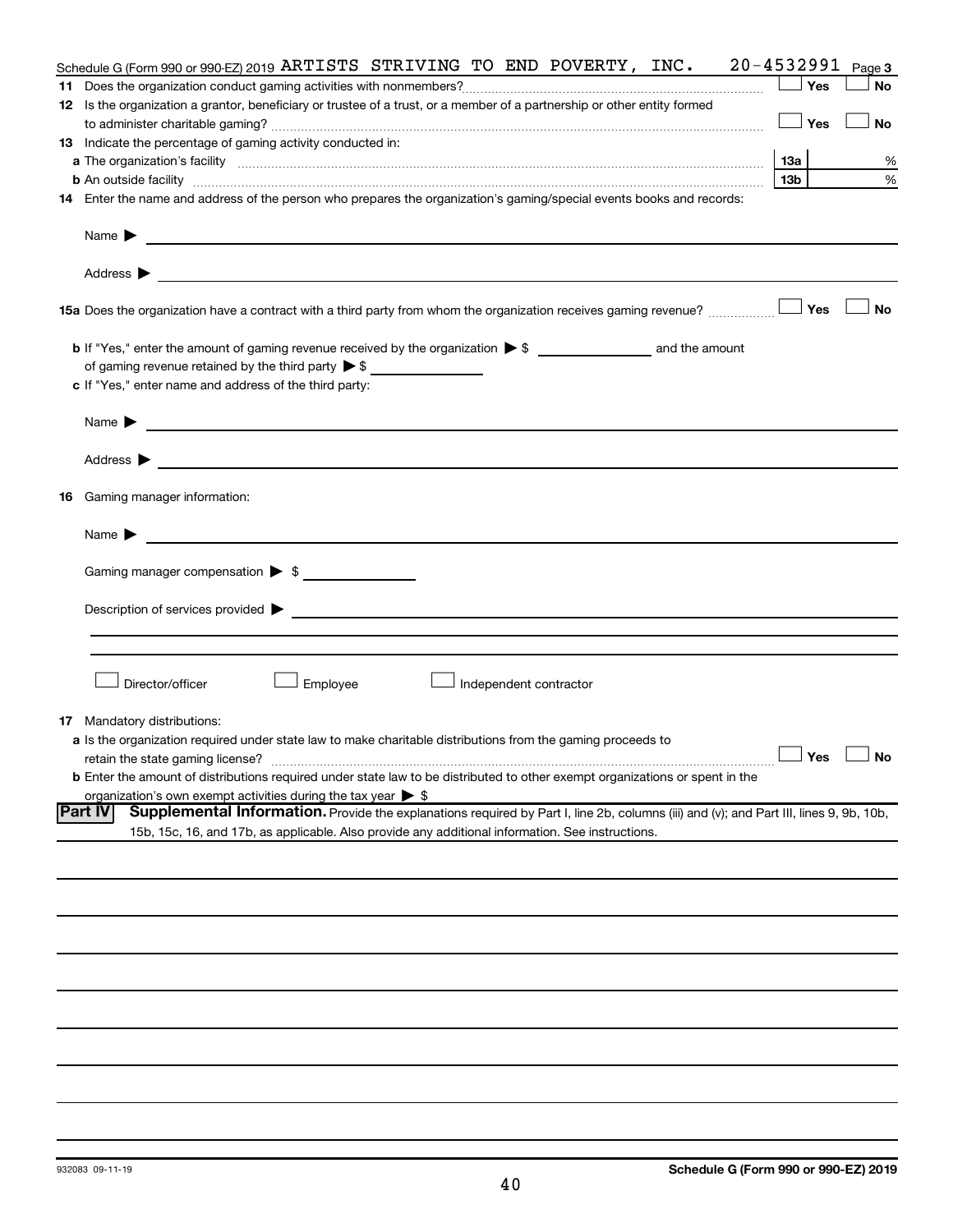| Schedule G (Form 990 or 990-EZ) ARTISTS ST<br><b>Part IV   Supplemental Information</b> (continued) |  |  | ARTISTS STRIVING TO END POVERTY, INC. | 20-4532991 Page 4 |
|-----------------------------------------------------------------------------------------------------|--|--|---------------------------------------|-------------------|
|                                                                                                     |  |  |                                       |                   |
|                                                                                                     |  |  |                                       |                   |
|                                                                                                     |  |  |                                       |                   |
|                                                                                                     |  |  |                                       |                   |
|                                                                                                     |  |  |                                       |                   |
|                                                                                                     |  |  |                                       |                   |
|                                                                                                     |  |  |                                       |                   |
|                                                                                                     |  |  |                                       |                   |
|                                                                                                     |  |  |                                       |                   |
|                                                                                                     |  |  |                                       |                   |
|                                                                                                     |  |  |                                       |                   |
|                                                                                                     |  |  |                                       |                   |
|                                                                                                     |  |  |                                       |                   |
|                                                                                                     |  |  |                                       |                   |
|                                                                                                     |  |  |                                       |                   |
|                                                                                                     |  |  |                                       |                   |
|                                                                                                     |  |  |                                       |                   |
|                                                                                                     |  |  |                                       |                   |
|                                                                                                     |  |  |                                       |                   |
|                                                                                                     |  |  |                                       |                   |
|                                                                                                     |  |  |                                       |                   |
|                                                                                                     |  |  |                                       |                   |
|                                                                                                     |  |  |                                       |                   |
|                                                                                                     |  |  |                                       |                   |
|                                                                                                     |  |  |                                       |                   |
|                                                                                                     |  |  |                                       |                   |
|                                                                                                     |  |  |                                       |                   |
|                                                                                                     |  |  |                                       |                   |
|                                                                                                     |  |  |                                       |                   |
|                                                                                                     |  |  |                                       |                   |
|                                                                                                     |  |  |                                       |                   |
|                                                                                                     |  |  |                                       |                   |
|                                                                                                     |  |  |                                       |                   |
|                                                                                                     |  |  |                                       |                   |
|                                                                                                     |  |  |                                       |                   |
|                                                                                                     |  |  |                                       |                   |
|                                                                                                     |  |  |                                       |                   |
|                                                                                                     |  |  |                                       |                   |
|                                                                                                     |  |  |                                       |                   |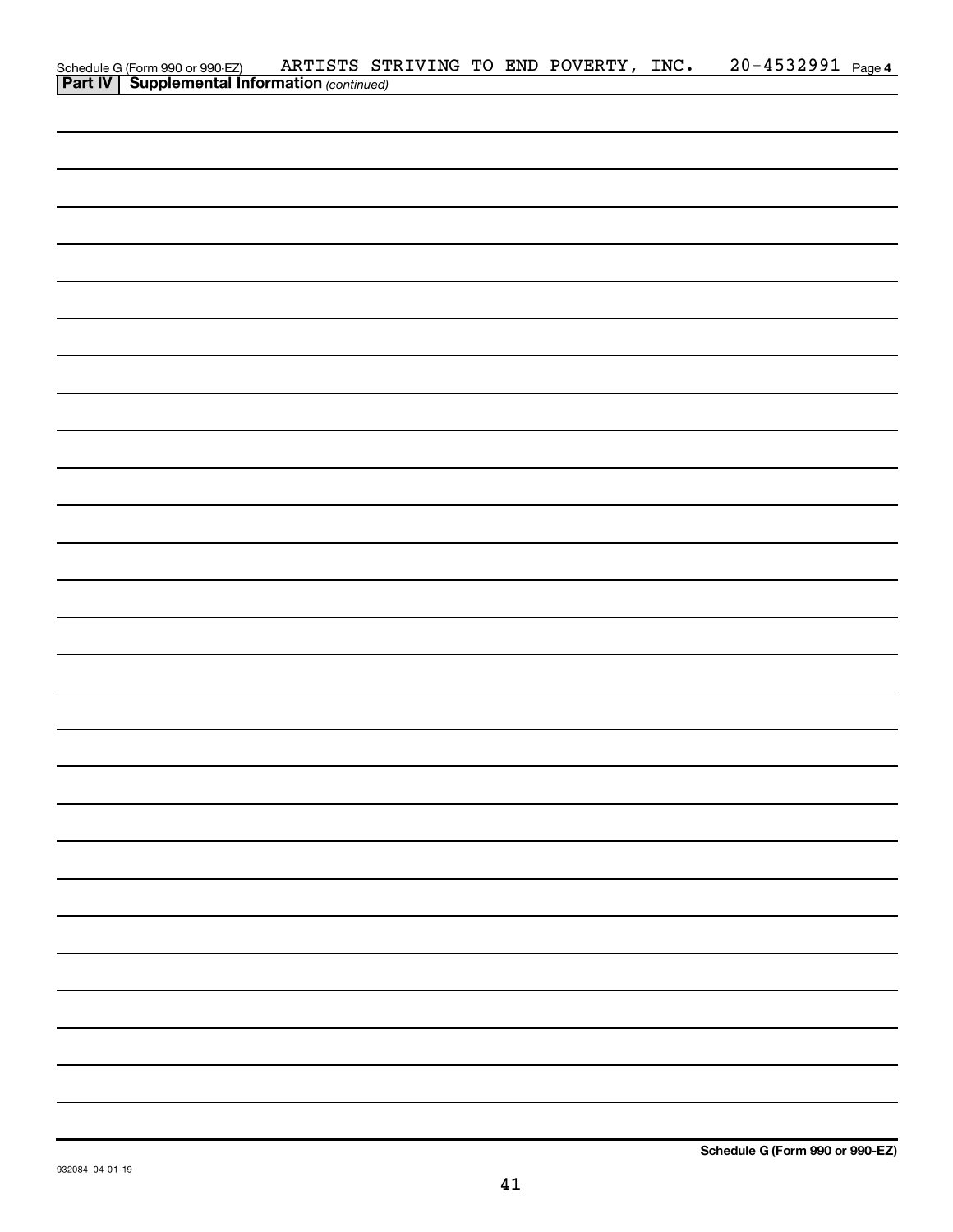**(Form 990 or 990-EZ)**

Department of the Treasury Internal Revenue Service Name of the organization

**Complete to provide information for responses to specific questions on Form 990 or 990-EZ or to provide any additional information. | Attach to Form 990 or 990-EZ. | Go to www.irs.gov/Form990 for the latest information. SCHEDULE O Supplemental Information to Form 990 or 990-EZ 2019** 



ARTISTS STRIVING TO END POVERTY, INC. 20-4532991

FORM 990, PART III, LINE 1, DESCRIPTION OF ORGANIZATION MISSION:

UNDERSERVED COMMUNITIES IN THE U.S. AND AROUND THE WORLD TO AWAKEN

THEIR IMAGINATIONS, FOSTER CRITICAL THINKING, AND HELP THEM BREAK THE

CYCLE OF POVERTY.

HOW: ASTEP PARTNERS WITH SCHOOLS AND COMMUNITY ORGANIZATIONS TO CREATE AFTER-SCHOOL AND SUMMER PROGRAMS THAT CELEBRATE YOUNG PEOPLE'S STRENGTHS AND BUILD UP THEIR UNIQUE AREAS FOR GROWTH. ASTEP VOLUNTEER TEACHING ARTISTS USE THE ARTS AS A VEHICLE TO TEACH YOUTH THE SOCIAL EMOTIONAL SKILLS THEY NEED TO BE THE BEST VERSIONS OF THEMSELVES.

FORM 990, PART III, LINE 1, DESCRIPTION OF ORGANIZATION MISSION: WHY? WE SEE EVERY DAY HOW ACCESS TO THE ARTS GIVES CHILDREN VITAL SKILLS THAT CAN BE USED IN SCHOOL AND IN THEIR PERSONAL LIVES. THEY BECOME BETTER COMMUNICATORS, BUILD THEIR CONFIDENCE TO PARTICIPATE, AND LEARN HOW TO SOLVE PROBLEMS BY THINKING OUTSIDE THE BOX. MOST IMPORTANTLY, THE ARTS SHOW EACH CHILD THAT THEIR VOICE IS IMPORTANT. THERE IS INFINITE POSSIBILITY IN THAT BELIEF.

932211 09-06-19 LHA For Paperwork Reduction Act Notice, see the Instructions for Form 990 or 990-EZ. Schedule O (Form 990 or 990-EZ) (2019) WHAT MAKES ASTEP UNIQUE? ASTEP CRAFTS MODELS THAT BEST FIT THE NEEDS OF OUR PARTNER'S STUDENT POPULATION, WORKING COLLABORATIVELY WITHIN EXISTING STRUCTURES. THIS APPROACH MEANS THAT WE ARE COMPLEMENTING OUR PARTNERS' GOALS, ENSURING THE NEEDS OF THE WHOLE CHILD ARE MET. PRACTICALLY SPEAKING, THIS MEANS THAT ALL ASTEP PROGRAMS LOOK VASTLY DIFFERENT FROM ONE ANOTHER. IN ADDITION, THE QUALITY OF THE ARTISTS WHO VOLUNTEER WITH ASTEP UNIQUELY POSITIONS US AMONG OTHER ARTS EDUCATION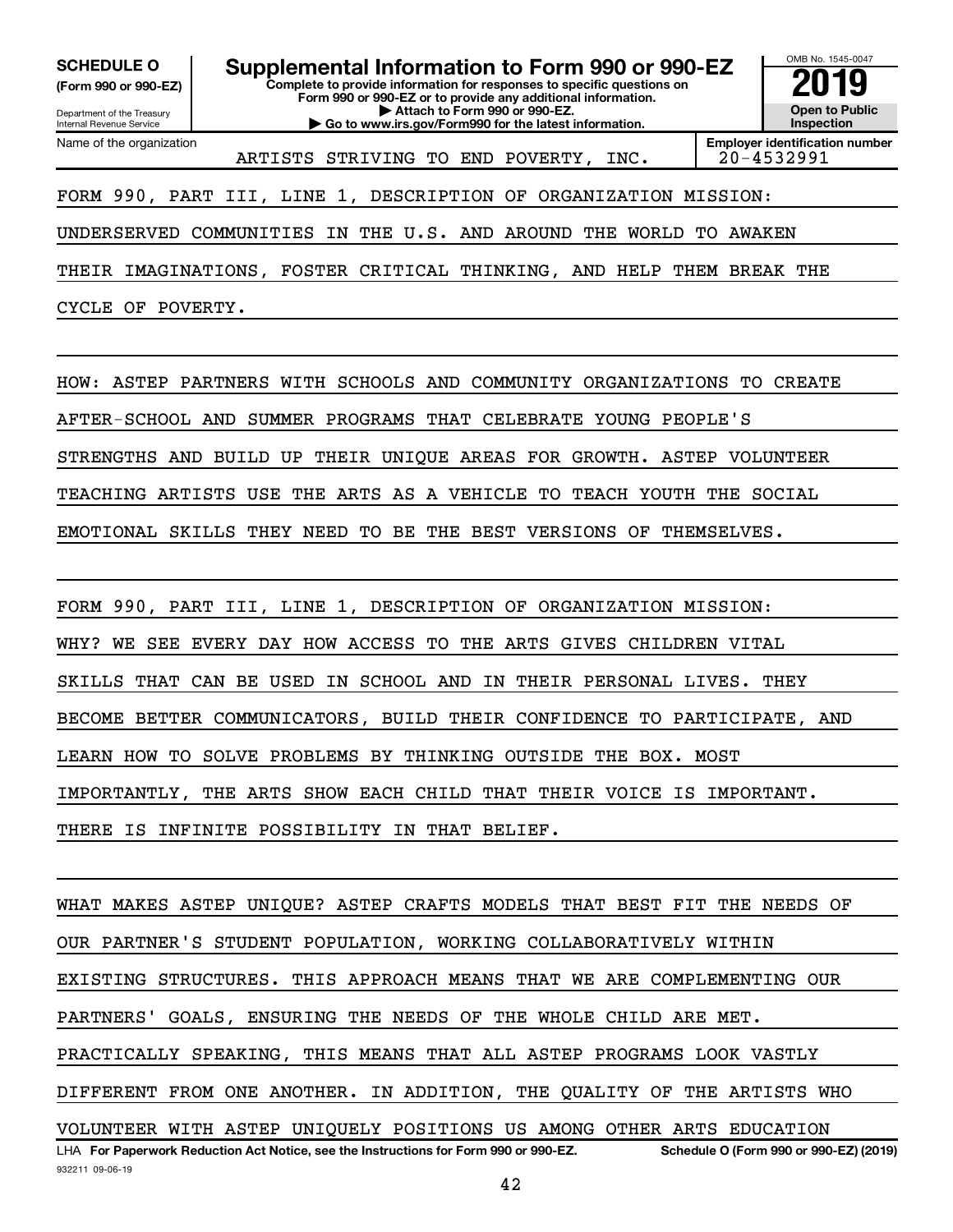| Schedule O (Form 990 or 990-EZ) (2019)                                  | Page 2                                              |
|-------------------------------------------------------------------------|-----------------------------------------------------|
| Name of the organization<br>ARTISTS STRIVING TO END POVERTY, INC.       | <b>Employer identification number</b><br>20-4532991 |
| NONPROFITS. OUR VOLUNTEERS ARE HIGHLY SUCCESSFUL BROADWAY PERFORMERS,   |                                                     |
| PROFESSIONAL ARTISTS, MEMBERS OF PROFESSIONAL DANCE AND THEATER         |                                                     |
| COMPANIES, AND STUDENTS AND FACULTY FROM PERFORMING AND VISUAL ART      |                                                     |
| SCHOOLS. THEY BECOME TRANSFORMATIVE ROLE MODELS IN THE LIVES OF         | THE                                                 |
| YOUTH WE SERVE, COMBINING THEIR PASSION FOR THE ARTS AND THEIR ABILITY  |                                                     |
| USE ARTISTIC TOOLS TO TEACH LIFE SKILLS. OUR VOLUNTEER TEACHING<br>TO.  |                                                     |
| ARTISTS RECEIVE TRAINING, SUPPORT, AND SUPERVISION FROM OUR PROGRAM     |                                                     |
| STAFF. YET WHAT THEY RECEIVE IS FAR OUTWEIGHED BY WHAT THEY BRING:      |                                                     |
| PASSION FOR THEIR ART AND A LEVEL OF EXCELLENCE AND EXPERIENCE THAT OUR |                                                     |
| YOUTH ARE RARELY EXPOSED TO. THE EXPOSURE TO DIFFERENT ART FORMS AND TO |                                                     |
| THESE HIGH-QUALITY ARTISTS IS BOTH INSPIRATIONAL AND ASPIRATIONAL FOR   |                                                     |
| OUR YOUTH.                                                              |                                                     |

FORM 990, PART III, LINE 4D, OTHER PROGRAM SERVICES:

ASTEP LEADERS NETWORK

IN ORDER TO EFFECTIVELY IDENTIFY, CONNECT AND DEVELOP YOUNG ARTISTS WITH THE CAPACITY AND INITIATIVE TO TAKE CHARGE IN THEIR COMMUNITIES, THE ASTEP LEADERS NETWORK INCLUDES AN ANNUAL CONFERENCE FOR YOUNG LEADERS, AGES 18 TO 25, CALLED THE ARTIST AS CITIZEN CONFERENCE AT THE JUILLIARD SCHOOL; THE FORMATION OF ASTEP CHAPTERS AROUND THE COUNTRY, AND ON-CAMPUS WORKSHOPS.

ART-IN-ACTION SUMMER CAMP - SOUTH FLORIDA THROUGH A FOUR-WEEK VISUAL AND PERFORMING ARTS SUMMER CAMP, ASTEP VOLUNTEER ARTISTS ENGAGED LOCAL YOUTH AND FOSTERS CREATIVITY AND

LEADERSHIP BUILDING WHILE ADDRESSING FAMILY AND COMMUNITY ISSUES,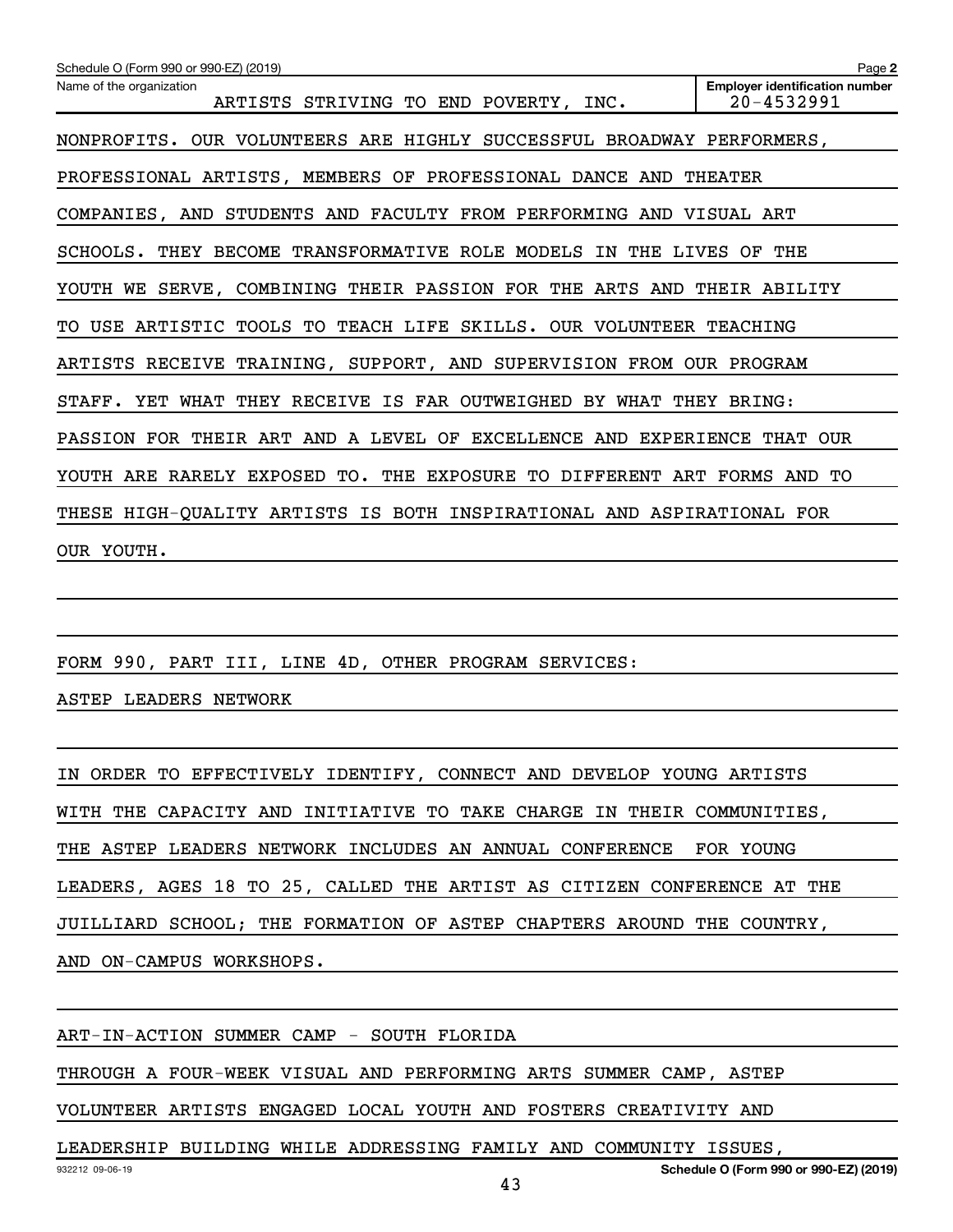| Schedule O (Form 990 or 990-EZ) (2019)<br>Page 2                    |                                                     |  |  |  |  |  |  |  |
|---------------------------------------------------------------------|-----------------------------------------------------|--|--|--|--|--|--|--|
| Name of the organization<br>ARTISTS STRIVING TO END POVERTY, INC.   | <b>Employer identification number</b><br>20-4532991 |  |  |  |  |  |  |  |
| PARTNERING WITH ENFAMILIA, A COMMUNITY-BASED ORGANIZATION PROVIDING |                                                     |  |  |  |  |  |  |  |
| FAMILY STRENGTHENING SERVICES TO IMMIGRANT AND MIGRANT FAMILIES.    |                                                     |  |  |  |  |  |  |  |

ASTEP AT SHANTI BHAVAN - INDIA

ASTEP DELIVERED MULTI-WEEK ART CAMPS, WHICH INCLUDED MUSIC, THEATRE,

DANCE, AND VISUAL ART FOR SHANTI BHAVAN CHILDREN'S PROJECT, A SCHOOL

AND HOME FOR ECONOMICALLY AND SOCIALLY DISADVANTAGED CHILDREN NEAR

BANGALORE, INDIA.

ASTEP AT TEACH FOR INDIA - INDIA

ASTEP SUPPORTED TEACH FOR INDIA FELLOWS, FOCUSING ON INCORPORATING THE ARTS INTO THEIR CURRICULUM FOR A STUDENT POPULATION OF EXTREMELY LOW-INCOME CHILDREN IN PUNE, INDIA. ASTEP ALSO CREATED MAYA THE MUSICAL WITH TEACH FOR INDIA, WHICH FEATURES AN ORIGINAL SCRIPT AND BROADWAY COMPOSED MUSIC, INVOLVING LOW-INCOME STUDENTS.

PROGRAM DEVELOPMENT

| ASTEP IS COMMITTED TO RESEARCHING AND DEVELOPING NEW PARTNERSHIPS IN    |
|-------------------------------------------------------------------------|
| ORDER TO EXTEND AND STRENGTHEN OUR PROGRAM INFRASTRUCTURE TO IMPACT     |
| MORE YOUTH IN THE U.S. AND AROUND THE WORLD. THIS INITIATIVE FOCUSES ON |
| THE FOLLOWING: INCREASING NYC-BASED VOLUNTEER OPPORTUNITIES; TRAVEL TO  |
| CONDUCT SITE VISITS AND ASSESSMENTS OF POTENTIAL PARTNERS; INCREASING   |
| VOLUNTEER ARTIST RECRUITMENT EFFORTS THROUGH PRESENTATIONS AND          |
| WORKSHOPS AT COLLEGES AND ARTS-BASED INSTITUTIONS AND THE FORMATION OF  |
| CHAPTERS; AND TARGETING FUNDRAISING OPPORTUNITIES THROUGH LOCAL EVENTS. |
| EXPENSES \$ 162,315. INCLUDING GRANTS OF \$ 0. REVENUE \$ 12,500.       |

### FORM 990, PART VI, SECTION A, LINE 2: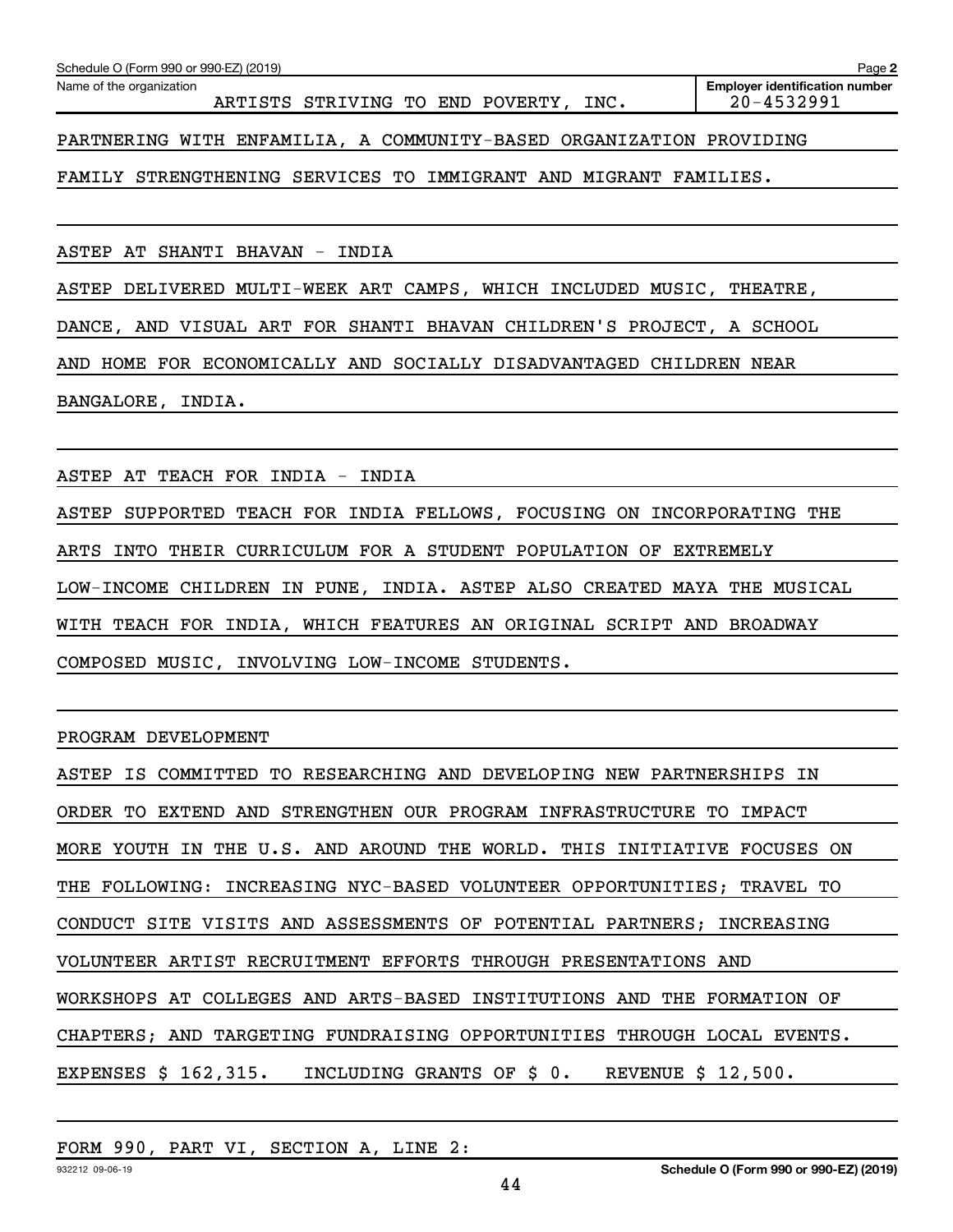| BOARD MEMBERS SHERYL CALABRO AND THOMAS FITZGERALD ARE MARRIED.            |
|----------------------------------------------------------------------------|
|                                                                            |
| FORM 990, PART VI, SECTION A, LINE 8B:                                     |
| THE BOARD OF DIRECTORS IS THE GOVERNING BODY OF THE ORGANIZATION. NO OTHER |
| COMMITTEE CAN ACT ON BEHALF OF THE GOVERNING BODY.                         |
|                                                                            |
| FORM 990, PART VI, SECTION B, LINE 11B:                                    |
| FORM 990 IS REVIEWED BY BOARD CHAIR AND CO-EXECUTIVE DIRECTORS BEFORE IT'S |
| FILED.                                                                     |
|                                                                            |
| FORM 990, PART VI, SECTION B, LINE 12C:                                    |
| BOARD AGREEMENT LETTER MUST BE SIGNED BY ALL BOARD MEMBERS WHICH STATES    |
| THAT THEY WILL COMPLY WITH CONFLICT OF INTEREST POLICY.                    |
|                                                                            |
| FORM 990, PART VI, SECTION B, LINE 15:                                     |
| OFFICERS' SALARY IS DETERMINED BY PROFESSIONALS FOR NONPROFITS NYC SALARY  |
| SURVEY REPORT, AND THEN IT MUST BE APPROVED BY THE BOARD OF DIRECTORS.     |
|                                                                            |
| FORM 990, PART VI, SECTION C, LINE 19:                                     |
| THE ORGANIZATION'S GOVERNING DOCUMENTS, CONFLICT OF INTEREST POLICY AND    |
| FINANCIAL STATEMENTS ARE AVAILABLE UPON REQUEST.                           |
|                                                                            |
| SCHEDULE D, PART XI, LINE 2 C                                              |
| THERE HAVE BEEN NO CHANGES FROM THE PRIOR YEAR. BOARD OF TRUSTEES          |
| REVIEWS THE 990 AND FINANCIALS WITH AUDITORS PRIOR TO FILING.              |
|                                                                            |
| FORM 990 PART VI, SECTION B, LINE 11B                                      |
| YES. BOARD CHAIR AND CO-EXECTIVE DIRECTORS REVIEW THE DRAFT BEFORE         |
| Schedule O (Form 990 or 990-EZ) (2019)<br>932212 09-06-19<br>45            |

ARTISTS STRIVING TO END POVERTY, INC.

Schedule O (Form 990 or 990-EZ) (2019)

Name of the organization

**2**

Employer identification number<br>20-4532991